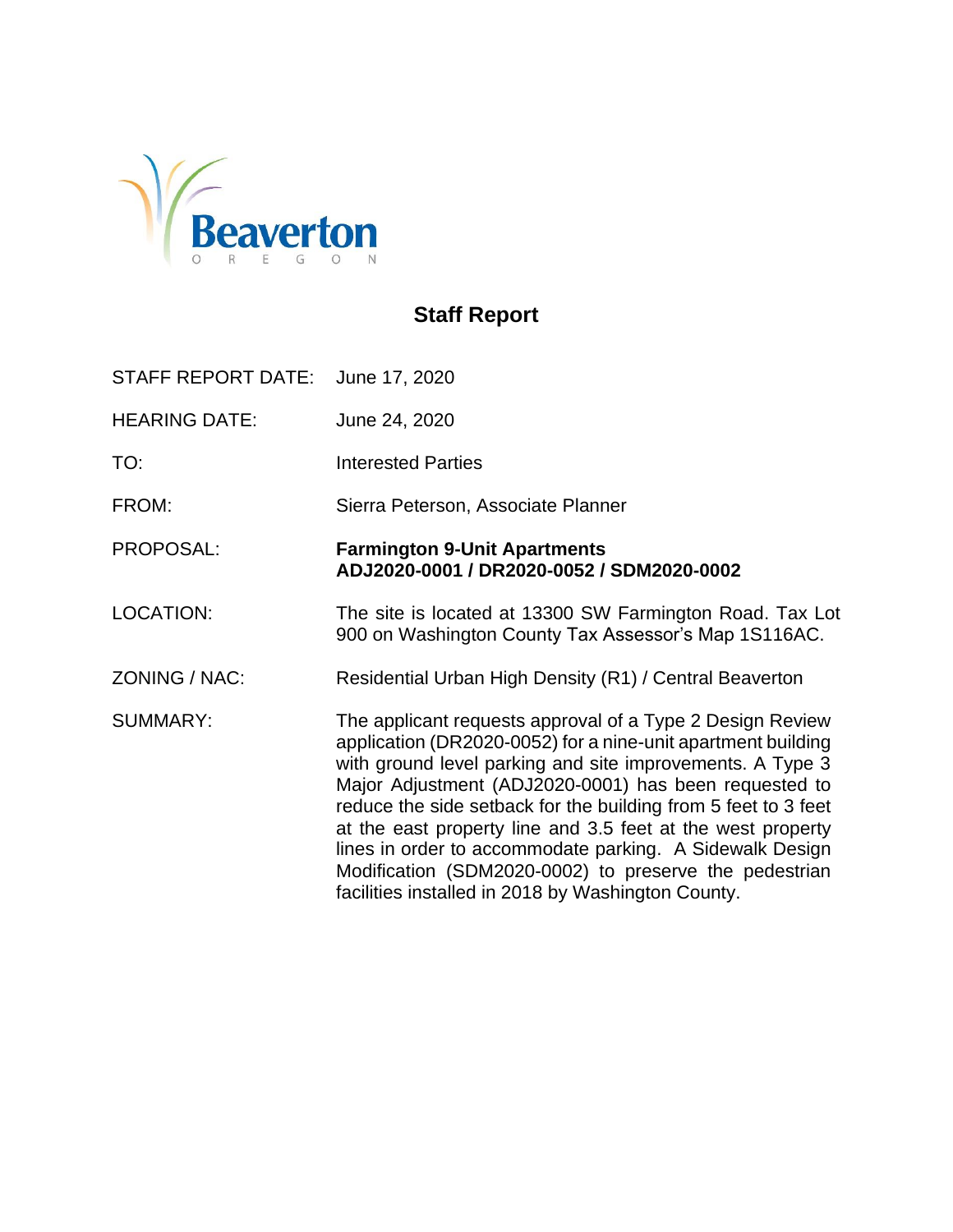PROPERTY OWNER: Fallbrook LLC Neil Fernando 6107 SW Murray Blvd. #147 Beaverton, OR 97008 APPLICANT: Emerio Design LLC Steve Miller 6445 SW Fallbrook Place, Suite 100 Beaverton, OR 97008 APPLICANT'S REPRESENTATIVE: Not applicable

#### RECOMMENDATION: **RECOMMENDATION OF APPROVAL of Farmington 9- Unit Apartments ADJ2020-0001 / DR2020-0052 / SDM2020-0002**

### **BACKGROUND FACTS**

### **Key Application Dates**

| <b>Application</b> | <b>Submittal Date</b> | <b>Application</b><br><b>Deemed Complete</b> | $120$ -Day*     | 365-Day**      |
|--------------------|-----------------------|----------------------------------------------|-----------------|----------------|
| ADJ2020-0001       | March 26, 2020        | April 27, 2019                               | August 25, 2020 | April 27, 2020 |
| DR2020-0052        | April 20, 2020        | April 27, 2019                               | August 25, 2020 | April 27, 2020 |
| SDM2020-0002       | March 23, 2020        | April 27, 2019                               | August 25, 2020 | April 27, 2020 |

\* Pursuant to Section 50.25.9 of the Development Code this is the latest date, without a continuance, by which a final written decision on the proposal can be made.

\*\* This is the latest date, with a continuance, by which a final written decision on the proposal can be made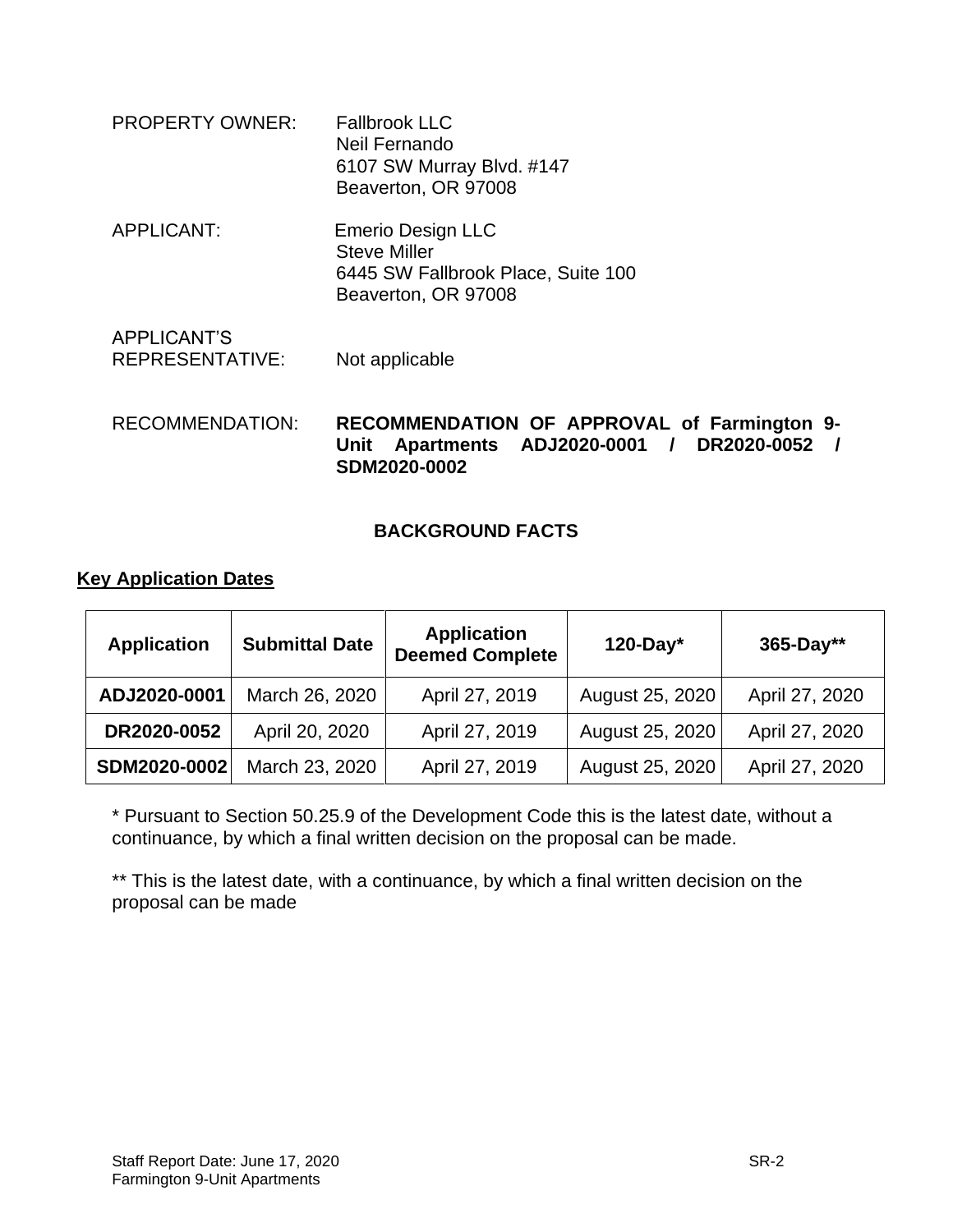# **Existing Conditions Table**

| <b>Zoning</b>                        | Residential Urban High Density (R1)                                                                                                                                           |                                                                        |  |
|--------------------------------------|-------------------------------------------------------------------------------------------------------------------------------------------------------------------------------|------------------------------------------------------------------------|--|
| <b>Current</b><br><b>Development</b> | Vacant lot.                                                                                                                                                                   |                                                                        |  |
| Site Size &<br>Location              | The subject site is located on the south side of SW Farmington Road,<br>between SW Hocken Avenue and SW Cedar Hills Boulevard. The site size<br>is approximately 0.755 acres. |                                                                        |  |
| <b>NAC</b>                           | <b>Central Beaverton</b>                                                                                                                                                      |                                                                        |  |
| <b>Surrounding</b>                   | Zoning:<br>North: General Commercial (GC)                                                                                                                                     | Uses:<br>North: Services Business,<br>Automotive Service and<br>Retail |  |
| <b>Uses</b>                          | South: Residential Urban High<br>Density (R1)                                                                                                                                 | South: Single Family Residence                                         |  |
|                                      | East: Residential Urban High<br>Density (R1)                                                                                                                                  | East: Multiple Family Residential                                      |  |
|                                      | West: Residential Urban High<br>Density (R1)                                                                                                                                  | <b>West: Multiple Family Residential</b>                               |  |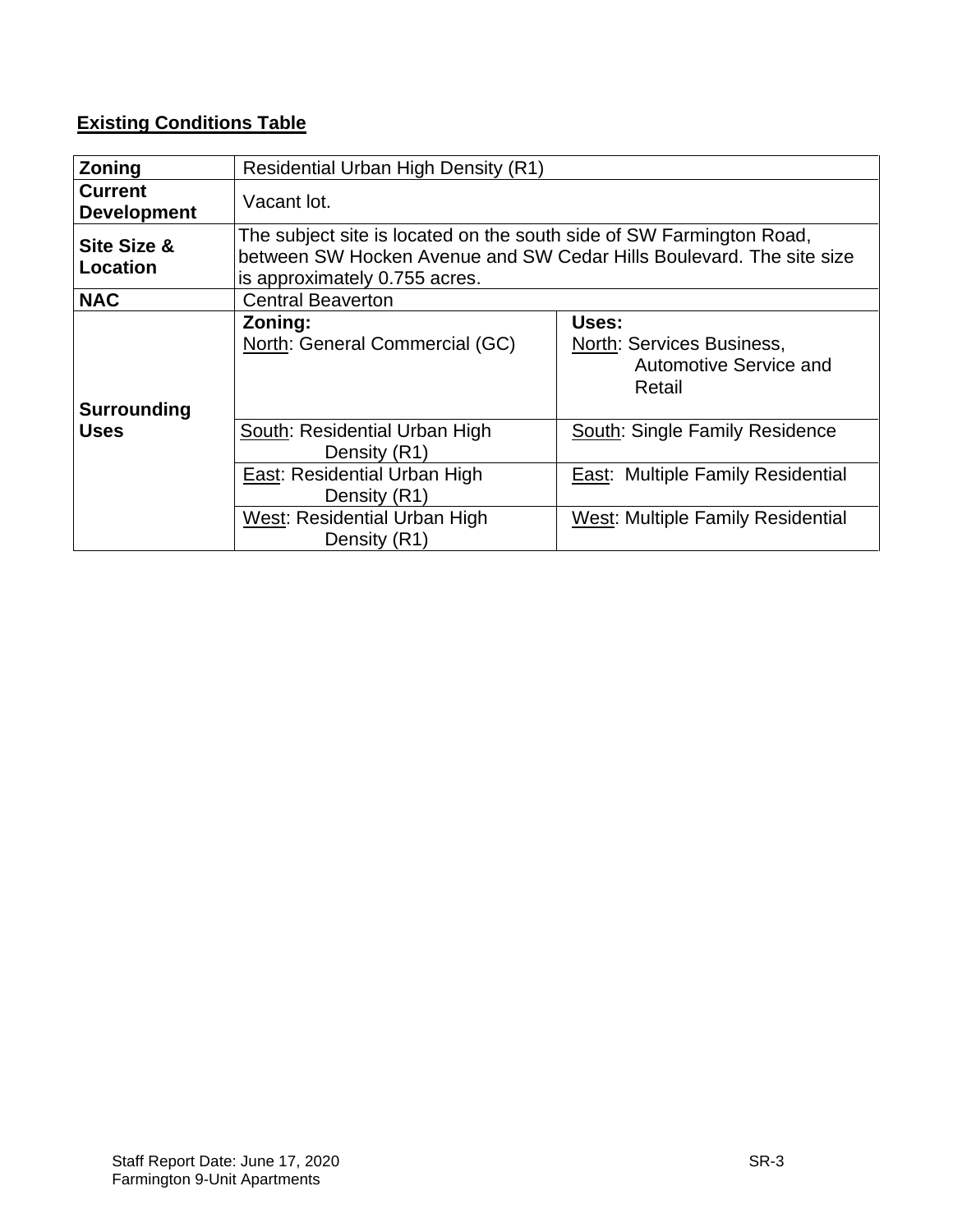## **DESCRIPTION OF APPLICATION AND TABLE OF CONTENTS**

|                      |                                                                                         | Page No.                          |
|----------------------|-----------------------------------------------------------------------------------------|-----------------------------------|
| <b>Attachment A:</b> | <b>Facilities Review Committee Technical Review and</b><br><b>Recommendation Report</b> | $FR1 - FR13$                      |
| <b>Attachment B:</b> | ADJ2020-0001 Major Adjustment                                                           | ADJD1-ADJD7                       |
| <b>Attachment C:</b> | DR2020-0052 Design Review Two                                                           | DR <sub>1</sub> -DR <sub>11</sub> |
| <b>Attachment D:</b> | SDM2020-0002 Sidewalk Design Modification                                               | SDM1-SDM4                         |
| <b>Attachment E:</b> | <b>Conditions of Approval</b>                                                           | COA1-COA6                         |

### **Exhibits**

### **Exhibit 1. Materials submitted by Staff**

- Exhibit 1.1 Vicinity Map (page SR-5of this report)
- Exhibit 1.2 Aerial Map (page SR-6 of this report)

### **Exhibit 2. Materials submitted by the Applicant**

Exhibit 2.1 Submittal Package including plans – Received April 27, 2020

### **Public Comment**

No public comments received as of the date of Staff Report issuance.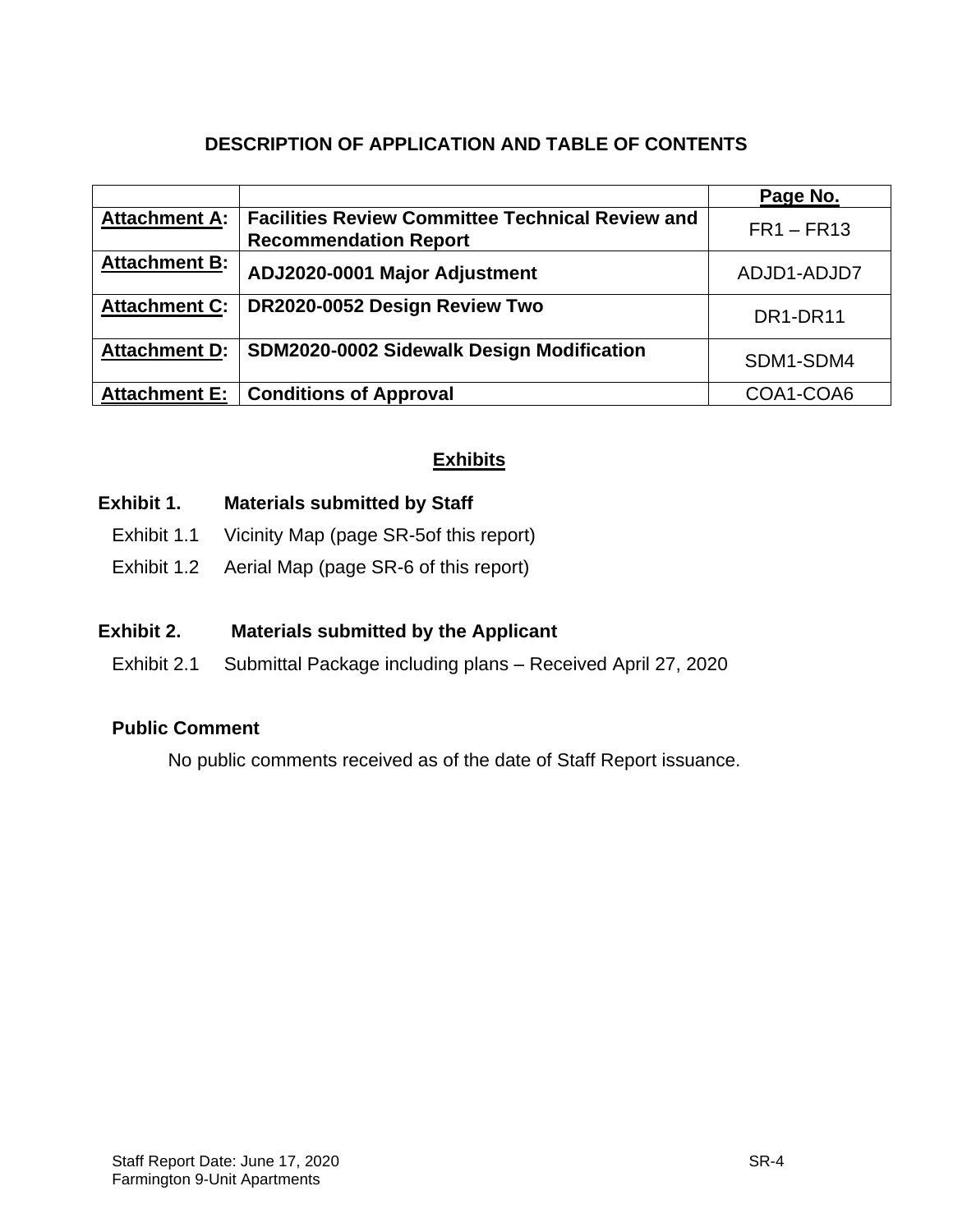

### **Farmington 9-Unit Apartments ADJ2020-0001 / DR2020-0001/ SDM2020-0002**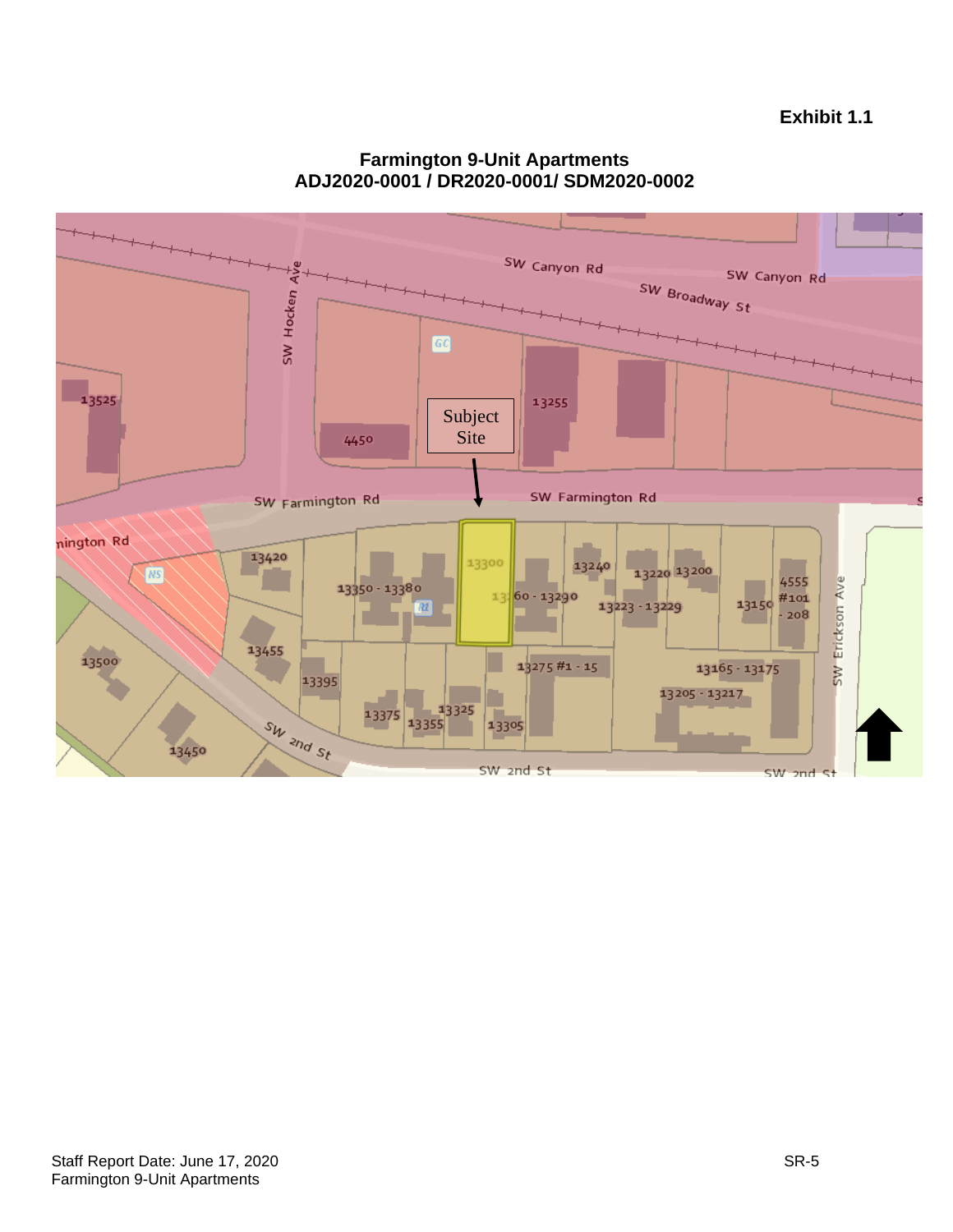**Exhibit 1.2**

#### **Farmington 9-Unit Apartments ADJ2020-0001 / DR2020-0001/ SDM2020-0002**

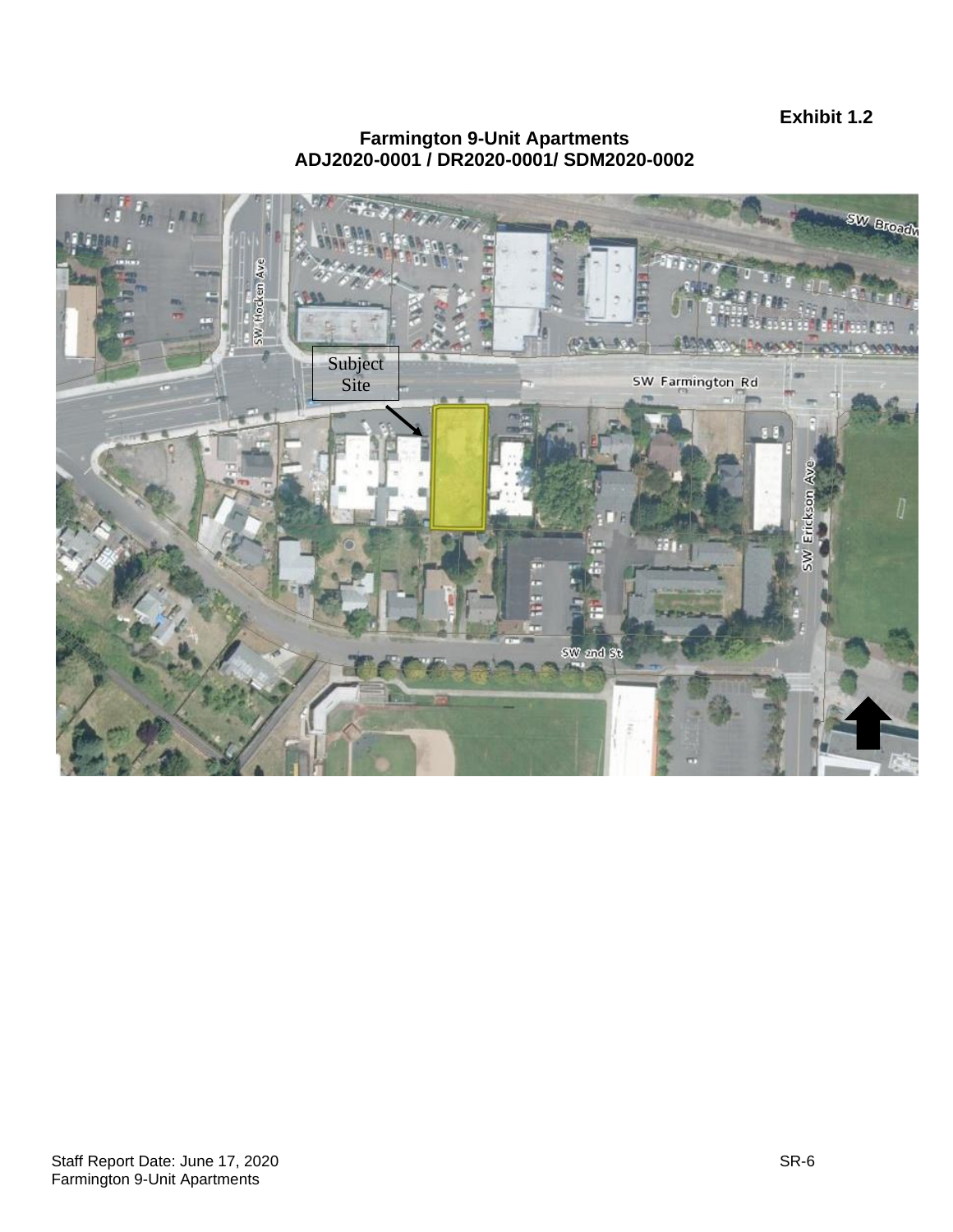# **FACILITIES REVIEW COMMITTEE Farmington 9-Unit Apartments (ADJ2020-0001 / DR2020-0052 / SMD2020-0002)**

#### **Section 40.03.1 Facilities Review Committee:**

The Facilities Review Committee (Committee) has conducted a technical review of the application, in accordance with the criteria contained in Section 40.03 of the Development Code. The Committee's findings and recommended conditions of approval are provided to the decision- making authority. As they will appear in the Staff Report, the Facilities Review Conditions may be re-numbered and placed in different order.

The decision-making authority will determine whether the application as presented meets the Facilities Review approval criteria for the subject application and may choose to adopt, not adopt, or modify the Committee's findings, below.

**The Facilities Review Committee Criteria are reviewed for all criteria that are applicable to the submitted application as identified below:**

- **All twelve (12) criteria are applicable to the Design Review Two (DR2020-0052) application.**
- **The Facilities Review Criteria are not applicable to the Major Adjustment (ADJ2020-0001) and Sidewalk Design Modification (SMD2020-0002) applications.**
- **The Facilities Review Committee recommend approval of Design Review Two (DR2020-0052) subject to the conditions of approval.**

#### **A. All critical facilities and services related to the proposed development have, or can be improved to have, adequate capacity to serve the proposed development at the time of its completion.**

Chapter 90 of the Development Code defines "critical facilities" to be services that include public water, public sanitary sewer, storm water drainage and retention, transportation, and fire protection. The Committee finds that the proposal includes, or can be improved to have, necessary on-site and off-site connections and improvements to public water, public sanitary sewer and storm water drainage facilities. The City of Beaverton (City) is the sanitary sewer, storm drainage and water service provider to the site.

#### Public water

There is an existing public water main in SW Farmington Road. The applicant states that individual water meters will be installed in a bank in the subject site's SW Farmington Road right-of-way. Laterals will be run from the water main to the individual dwelling units through the site. Sheet 4 of the submitted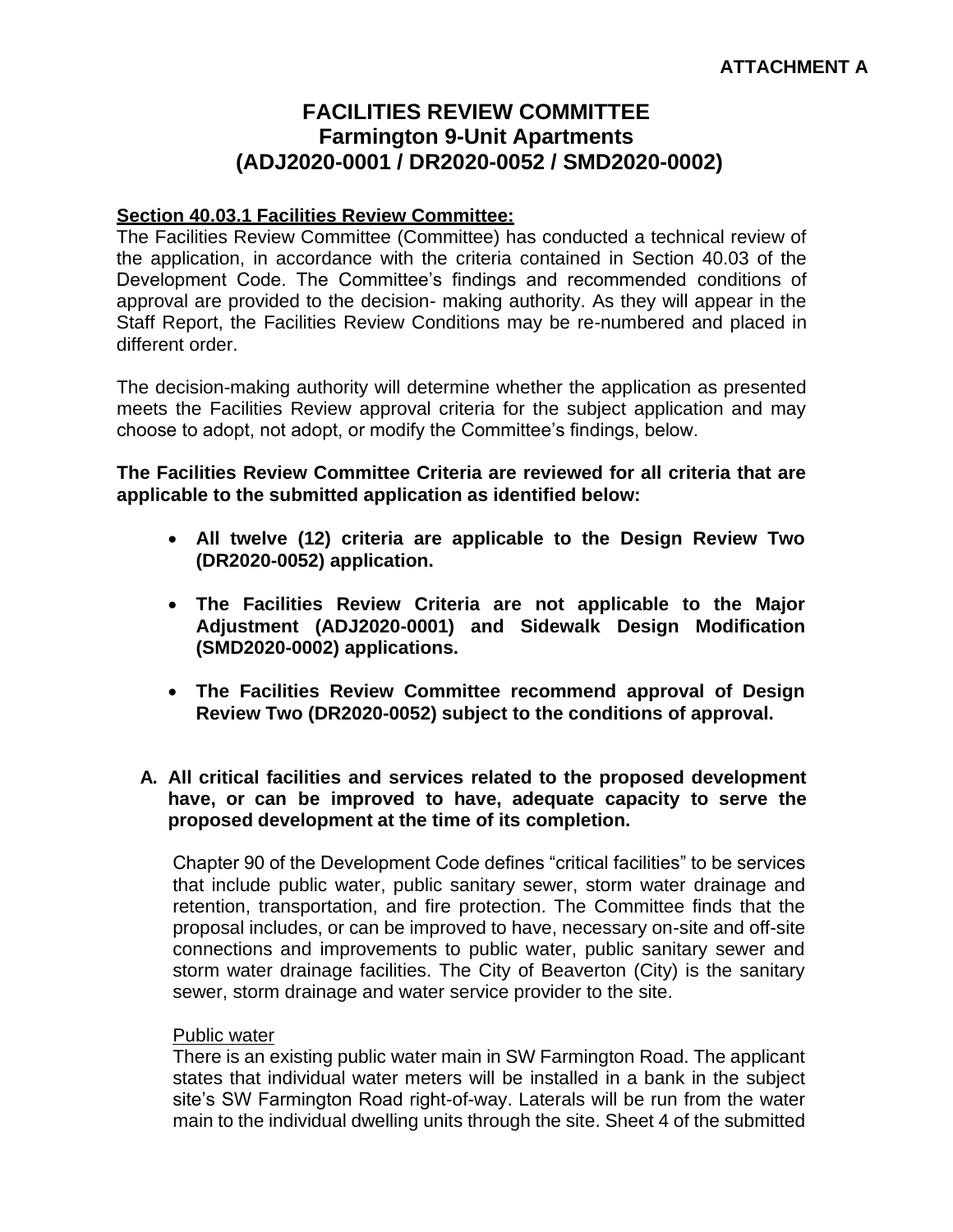plan set shows the preliminary utility plan for the project. Adequate capacity exists to serve the proposed development.

### Public Sanitary Sewer

There is an existing 8-inch sanitary sewer main parallel to the site located within SW Farmington Road. A lateral will be run from the existing sewer main to each individual apartment unit and underneath the proposed trash enclosure, as shown on the preliminary utility plan. Adequate capacity exists to serve the proposed development.

### Stormwater Drainage, Treatment and Detention

The applicant states that Sheet 4 of the submit plan set shows the proposed 12-inch storm line. Also submitted is a Drainage Report, identified as Exhibit 7.

The Drainage Report states that onsite impervious area runoff will be managed by two flow-through planters and pervious pavement. The two planters will manage the runoff from the impervious roof area for both water quality and quantity control, and they are considered to have a detention effect in this project. The detention effect limits the flow through the soil, to the perforated pipe located in the drain rock layer of each planter. An overflow pipe will control flow for larger storm events, and it is assumed that both planters with manage roughly half of the proposed roof area each. Both planters are sized to meet peak flow matching standards. Drainage from onsite proposed roof and paved areas will route northward to a catch basin on SW Farmington Road via laterals of sheet flow.

Public storm water facilities are within the vicinity of the subject site. There is an existing storm inlet and manhole adjacent to the site within the public rightof-way on SW Farmington Road. The applicant provided an approved CWS SPL for the proposed project. The final stormwater design and engineering will be evaluated at the time of Site Development permit issuance. Adequate capacity exists to serve the proposed development.

### **Transportation**

The subject property is accessed from SW Farmington Road, an arterial street maintained by the City of Beaverton. Direct and efficient vehicular and pedestrian access connections are proposed to SW Farmington Avenue with a new, right-in, right-out driveway centered on the frontage. The applicant states that the existing street trees with the sidewalk will relocated to the east and west corners of the lot to accommodate the proposed driveway location. The public right-of-way was previously improved with a Washington County project; however, an additional 20-foot right-of-way dedication is required for future right-of-way improvements and is provided.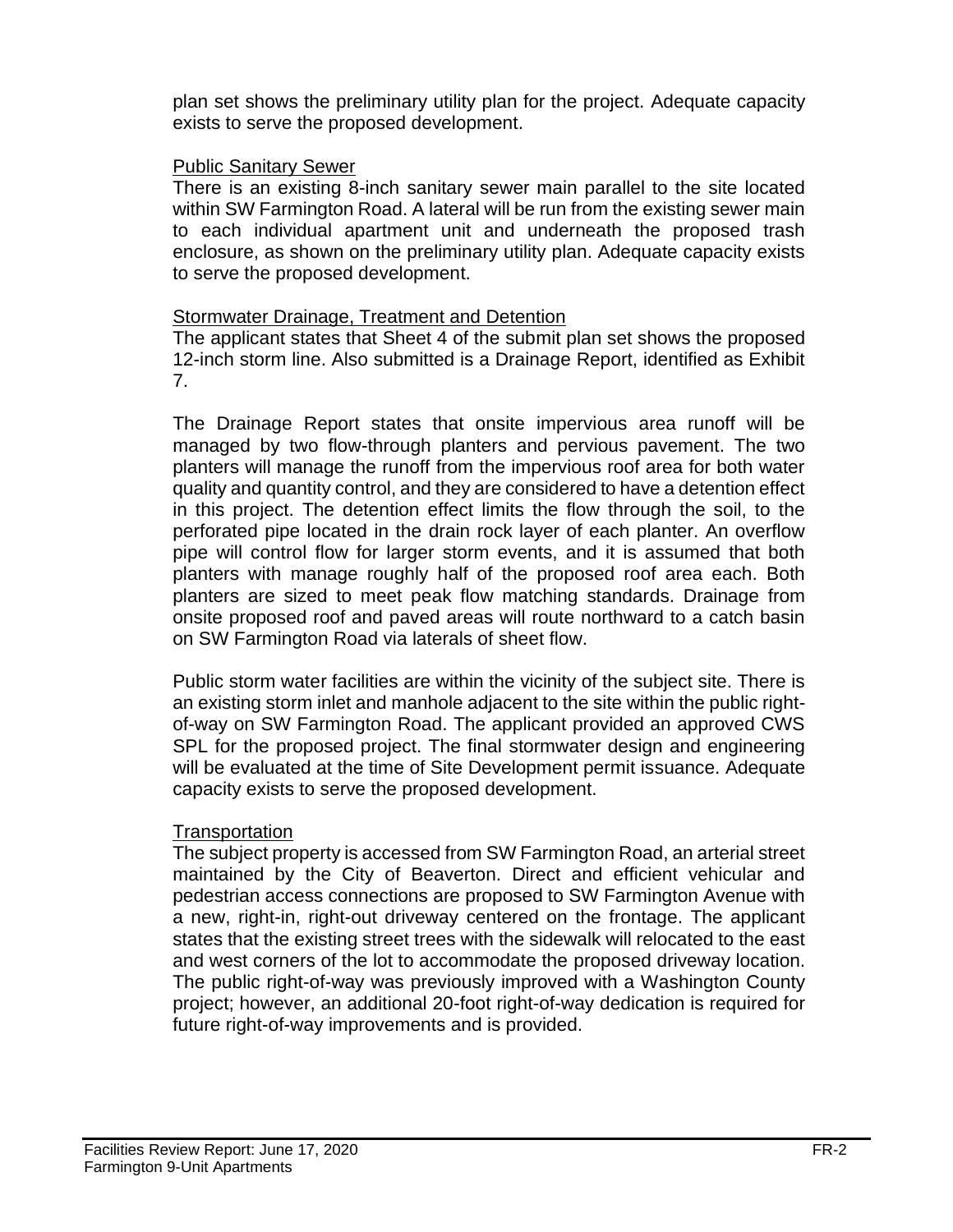A Traffic Impact Analysis (TIA) was not required for the proposed 9-unit development, as the development is not expected to generate 300 or more vehicle trips in a day (Section 60.55.20.2.A).

### Fire Protection

Fire protection will be provided to the site by Tualatin Valley Fire and Rescue (TVF&R). The applicant has provided a copy of the TVF&R Service Provider Permit #2019-0020. The Service Provider letter did provide conditions of approval that fire sprinklers are required in the attic space. The Service Provider Letter is from the previous similar project submitted in 2019 and has not been updated to include the new "pork chop" in the driveway limiting the circulation to right-in and right-out. Although the TVF&R Service Provider Letter does not provide the most recent circulation layout, the curb is design as a mountable curb, as reviewed by the City Transportation Engineer. Staff recommends a condition of approval that an updated Service Provider letter be provided prior to Site Development permit issuance to reflect the new driveway "pork chop" design.

In addition, truck turning templates were not provided to show that the fire trucks can maneuver on-site and that the mountable curb would not preclude adequate fire service. A condition of approval requiring truck turning templates prior to Site Development Permit Issuance has been included in the conditions.

Compliance with TVF&R requirements will also be verified at the time of Site Development Permit issuance.

**Therefore, the Committee finds that with the conditions of approval the proposal meets the criterion for approval.**

**B. Essential facilities and services related to the proposed development are available, or can be made available, with adequate capacity to serve the development prior to its occupancy. In lieu of providing essential facilities and services, a specific plan may be approved if it adequately demonstrates that essential facilities, services, or both will be provided to serve the proposed development within five (5) years of occupancy.**

Chapter 90 of the Development Code defines "essential facilities" to be services that include schools, transit improvements, police protection, and pedestrian and bicycle facilities in the public right-of-way. The applicant's plans and materials were shared with Beaverton School District, Tualatin Hills Park and Recreation District (THPRD), City Transportation staff and City Police Department.

### **Schools**

The subject property is located within the Beaverton School District. Nearby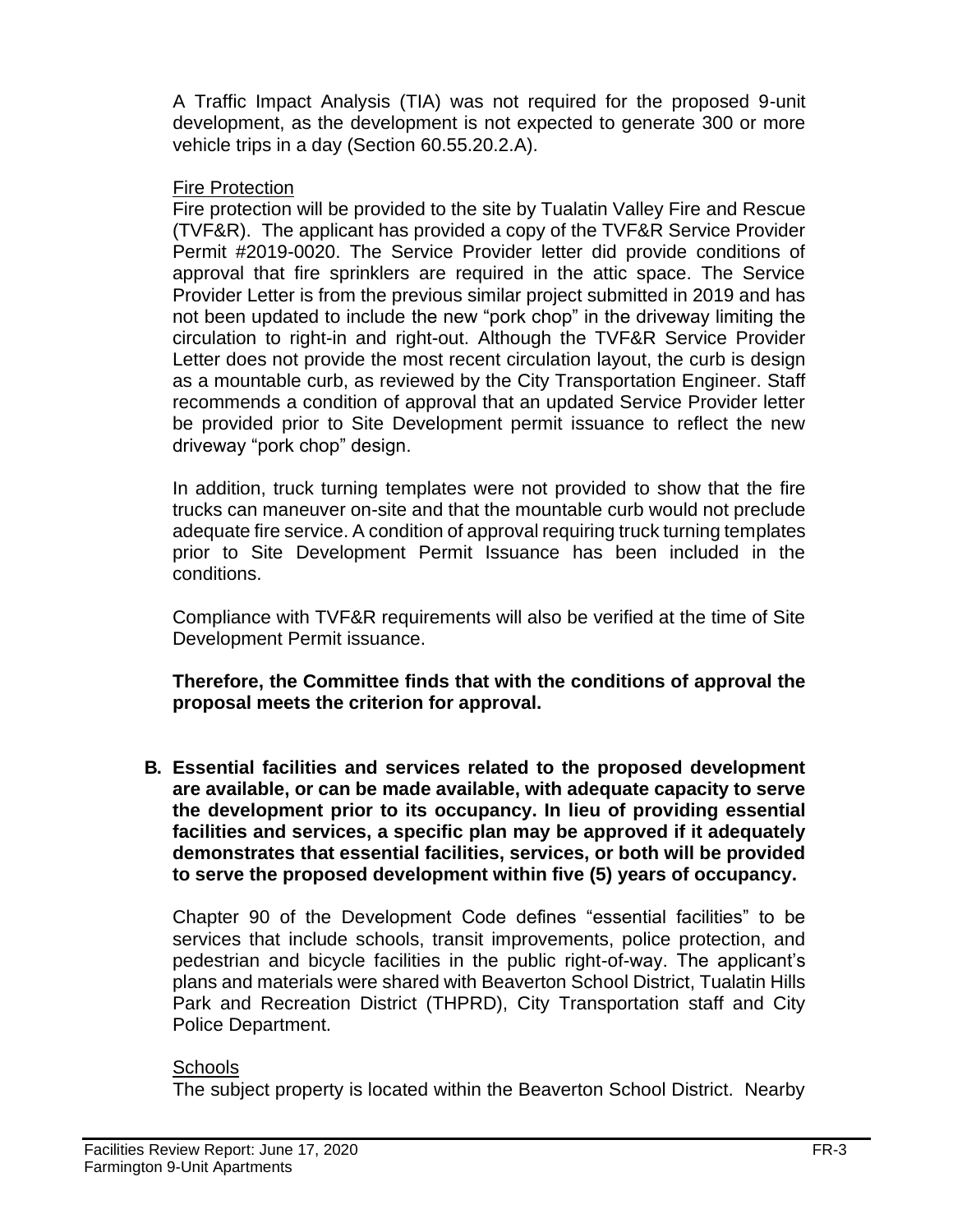schools include the Hazeldale Elementary School, Mountain View Middle School, and Beaverton High School. Beaverton High School is located directly behind the site to the south and west. The applicant has provided a copy of a Service Provider Letter from the Beaverton School District (District), which states that the District believes it will have sufficient capacity to accommodate new students from the proposed development.

#### Transit Improvements

The subject lot is located approximately 75 feet from the nearest bus stop, route 52 on SW Farmington Road, which provides frequent service between Farmington/185th and PCC Rock Creek. Bus route 52 provides weekday and weekend service with subsequent connections to other bus routes, the Max light rail line, the WES commuter rail, and the Portland Streetcar. This application provides for a pedestrian walkway from the proposed parking lot to SW Farmington Road, thus, access to transit service.

### Police

To the date of this report Beaverton Police have not provided comments or recommendations to the Committee. Beaverton Police will serve the development site and any comments will be shared with the applicant.

### Pedestrian and Bicycle Facilities

The subject property is adjacent to and accessed from SW Farmington Road, which is designated as an Arterial Street. The segment of SW Farmington Road adjacent to the site was recently improved with the Washington County's Farmington Road Improvement Project as a taper to match existing curb and gutter east of the site. As such, SW Farmington Road. adjacent to the site is currently improved with four (4) travel lanes, a curb-tight sidewalk, and two (2) street trees. The proposed project will dedicate an additional 20 feet of right-of-way along the SW Farmington Road frontage to accommodate future full buildout.

An on-site pedestrian pathway will also be provided along the 24-foot wide driveway. The sidewalk will be 5-feet wide with a curb to provide for a 29-foot wide driveway/travel lane. The pedestrian pathway will be comprised of scored concrete, which is a different material that the pavement for the driveway. The proposed pedestrian pathway will connect to the existing public sidewalk along SW Farmington Road.

Short-term and long-term bicycle parking spaces are also being provided as part of the parking lot improvements. A short-term bicycle staple rack that provides space for parking of two bicycles will be installed within the shared garage near the building lobby. Long-term bicycle parking will be available for the tenants within the units themselves.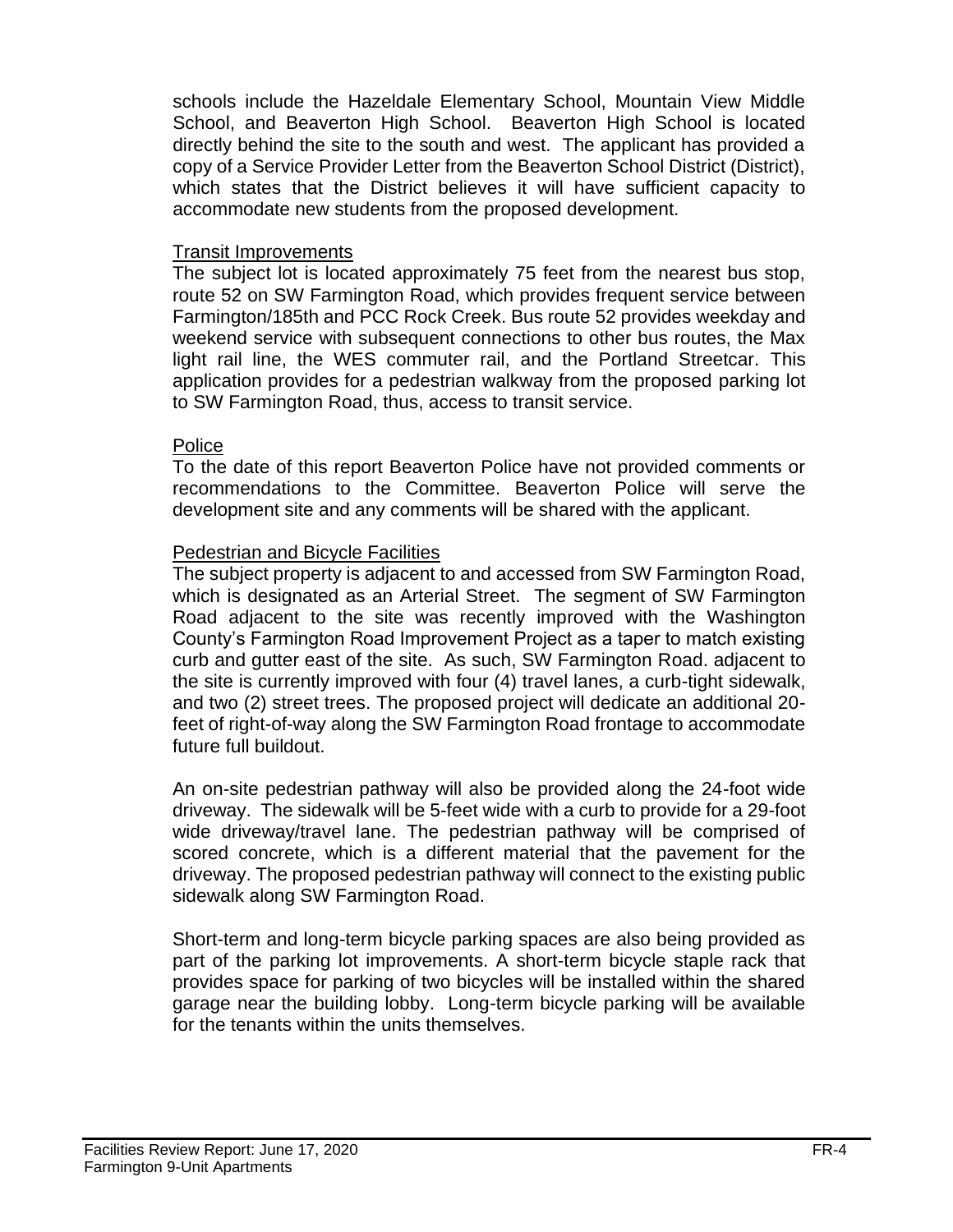### Parks

The site will be served by the Tualatin Hills Park and Recreation District (THPRD). The applicant's materials were shared with THPRD who have not provided comments or recommendations to the Facilities Review Committee.

The Committee has reviewed the proposal and has found that the essential facilities and services to serve the site are adequate to accommodate the proposal as conditioned.

**Therefore, the Committee finds that the proposal meets the criterion for approval.**

**C. The proposed development is consistent with all applicable provisions of Chapter 20 (Land Uses) unless the applicable provisions are modified by means of one or more applications which shall be already approved or which shall be considered concurrently with the subject application; provided, however, if the approval of the proposed development is contingent upon one or more additional applications, and the same is not approved, then the proposed development must comply with all applicable provisions of Chapter 20 (Land Uses).**

Staff cites the Code Conformance Analysis chart at the end of the Facilities Review Report, which evaluates the project as it relates to applicable code requirements of Chapter 20 for the Urban High Density (R1) zone, as applicable to the aforementioned criterion. As demonstrated in the chart, the development proposal meets all criterion, except for the side yard setbacks, which a Major Adjustment application has been submitted for reduced side yard setbacks adjacent to the building.

### **Therefore, the Committee finds that the proposal meets the criterion for approval.**

**D. The proposed development is consistent with all applicable provisions of Chapter 60 (Special Requirements) and all improvements, dedications, or both, as required by the applicable provisions of Chapter 60 (Special Requirements), are provided or can be provided in rough proportion to the identified impact(s) of the proposed development.** 

The Committee cites the Code Conformance Analysis chart at the end of this report, which evaluates the proposal as it relates the applicable Code requirements of Chapter 60, as applicable to the above mentioned criteria. Staff will provide findings for the applicable Design Review Standards (Code Section 60.05) as well as provisions applicable within the Design Review (DR2020-0052), Major Adjustment (ADJ2020-0001) and Sidewalk Design Modification (SDM2020-0002) sections of the staff report.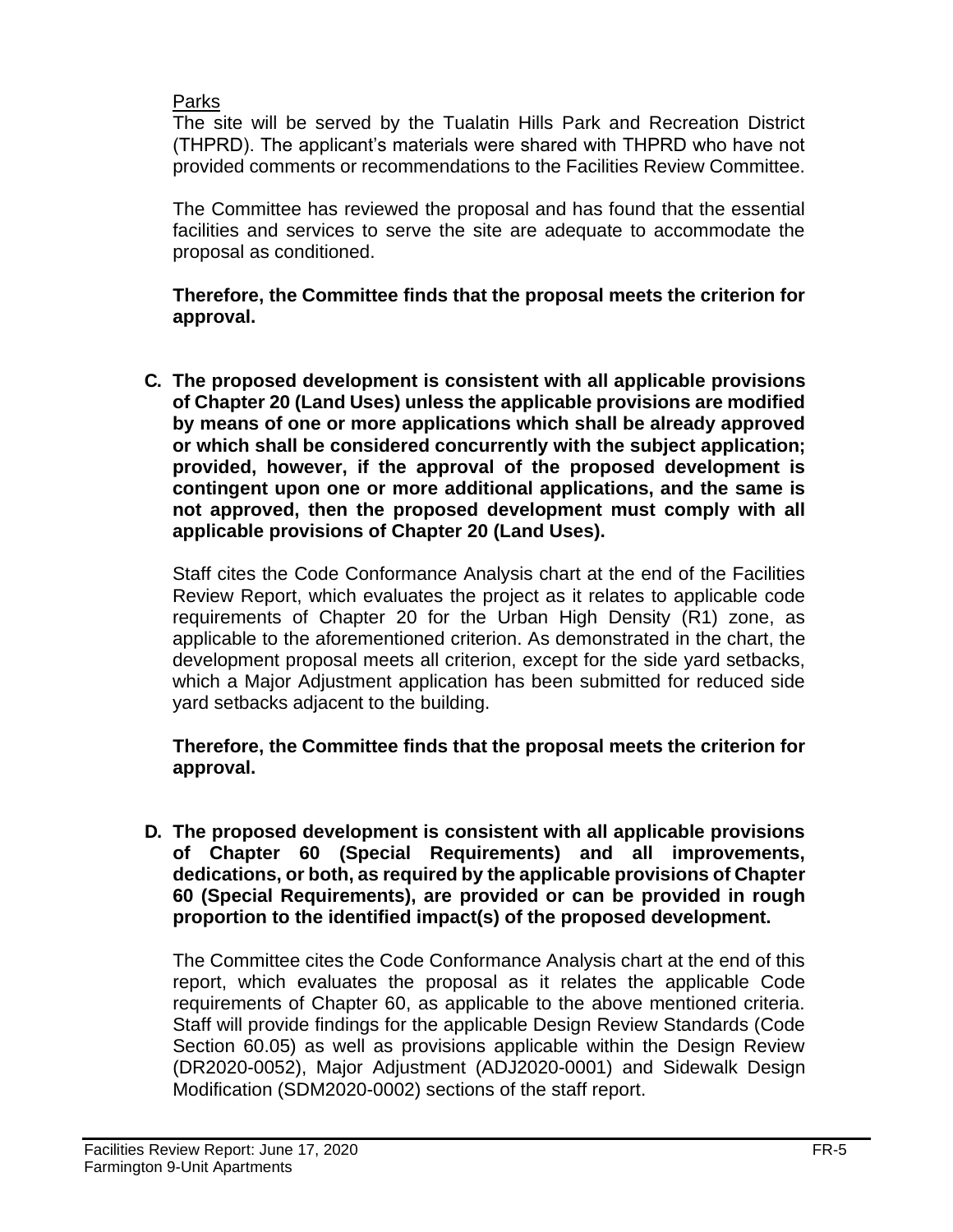### Lighting (60.05)

The technical lighting apply to roadways, access drives, parking lots, vehicle maneuvering areas, pathways and sidewalks of all new developments and building entrances shall be lighted in conformance to the technical lighting standards. The proposal does not provide lighting within the tuck under parking area. Lighting is required in this area as it is a vehicle and pedestrian circulation area; therefore, a condition of approval has been included requiring lighting be provided within the parking area and a plan demonstrating that the minimum lighting standards are met for the entire site.

### Off-Street Parking (Section 60.30)

The standard parking ratio for attached dwellings outside of multiple-use zones is 1.25 spaces per one-bedroom unit and 1.5 for two-bedroom units. The subject proposal includes three, one-bedroom units and six, two-bedroom units, requiring a minimum of 13 parking spaces for the proposed multi-family development. The applicant has provided 12 standard parking spaces and one ADA parking space and loading zone, for a total of 13 parking spaces.

The applicant's plans show the required, two, short-term bicycle parking spaces in the covered parking garage, adjacent to the stairwell to the secondand third-floor apartments. That the layout and design for the short term bicycle parking meets the minimum design standards in the City's Engineering Design Manual, Section 340.The required long-term bicycle parking spaces are located in each unit.

### Street and Bicycle and Pedestrian Connection Requirements (Section 60.55.25)

The subject site abuts SW Farmington Road to the north, a right-of-way under the jurisdiction of the City of Beaverton. An additional twenty feet of right-ofway dedication is required to meet the City's requirement for a five lane, Arterial Street having a total right-of-way of 96 feet. The dedication is required, however no additional improvements are required with the proposed project. The applicant's plans show existing public pedestrian improvements extend to the boundaries of the site. The applicant's plans show walkways internal to the site are provided at primary building entrance, connecting the proposed building to the abutting public circulation system in a direct and efficient manner. The development's frontage is approximately 69 feet in length therefore only one walkway into the site is required (Section 60.55.25.10.B).

#### Transportation Facilities (Section 60.55)

As noted above in the response to Facilities Review Criterion A and B above, the subject site is adjacent to SW Farmington Road, an existing arterial street.

### Trees and Vegetation (Section 60.60)

No Protected Trees (Significant Individual Trees, Historic Trees, Mitigation Trees and trees within a Significant Natural Resource Area (SNRA) or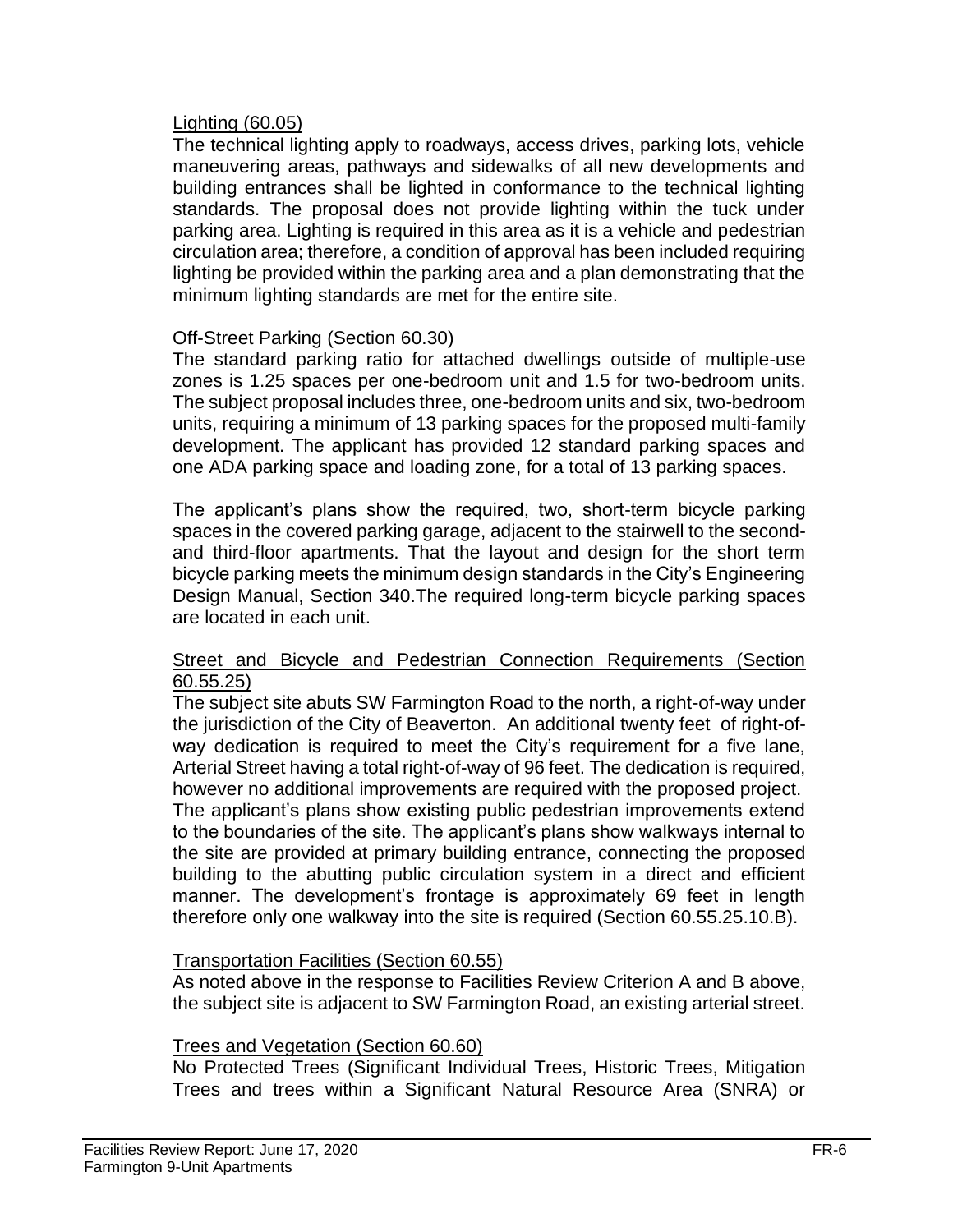Significant Grove) are found onsite. The applicant has submitted a Sensitive Area Pre-Screening Site Assessment conducted by Clean Water Services, dated April 27, 2020, which does not indicate the presence of sensitive areas on the subject site.

### Utility Undergrounding (Section 60.65)

The applicant has provided a preliminary utility plan demonstrating the undergrounding of the proposed utilities. The Committee recommends a standard condition of approval requiring that utility lines are placed underground, consistent with Section 60.65.

### **Therefore, the Committee finds that with the condition of approvals, the proposal meets the criterion for approval.**

**E. Adequate means are provided or can be provided to ensure continued periodic maintenance and necessary normal replacement of the following private common facilities and areas, as applicable: drainage facilities, roads and other improved rights-of-way, structures, recreation facilities, landscaping, fill and excavation areas, screening and fencing, ground cover, garbage and recycling storage areas, and other facilities not subject to maintenance by the City or other public agency.**

The applicant states that the proposed nine (9) unit apartment complex will be managed by a property management company who will be responsible for maintenance of the common opens space areas, landscaping, fencing, and garbage and recycling storage areas.

Recycling and Trash services are provided by Waste Management and are not regulated by the Planning Division of the City of Beaverton. Waste Management, at the time this report was published, has not provided an updated service letter regarding the new ingress and egress, maneuvering on-site. Although we do not regulate the waste hauler, a condition of approval requiring truck turning templates that show a waste collection vehicle can safely maneuver the site, including entry and exit, prior to Site Development Permit Issuance has been included in the conditions.

### **Therefore, the Committee finds that the proposal meets the criterion for approval.**

### **F. There are safe and efficient vehicular and pedestrian circulation patterns within the boundaries of the development.**

In review of Criterion F, staff incorporates the findings prepared in response to A, B and D above. Safe and efficient vehicular and pedestrian circulation patterns are provided within the boundaries of the development. Due to the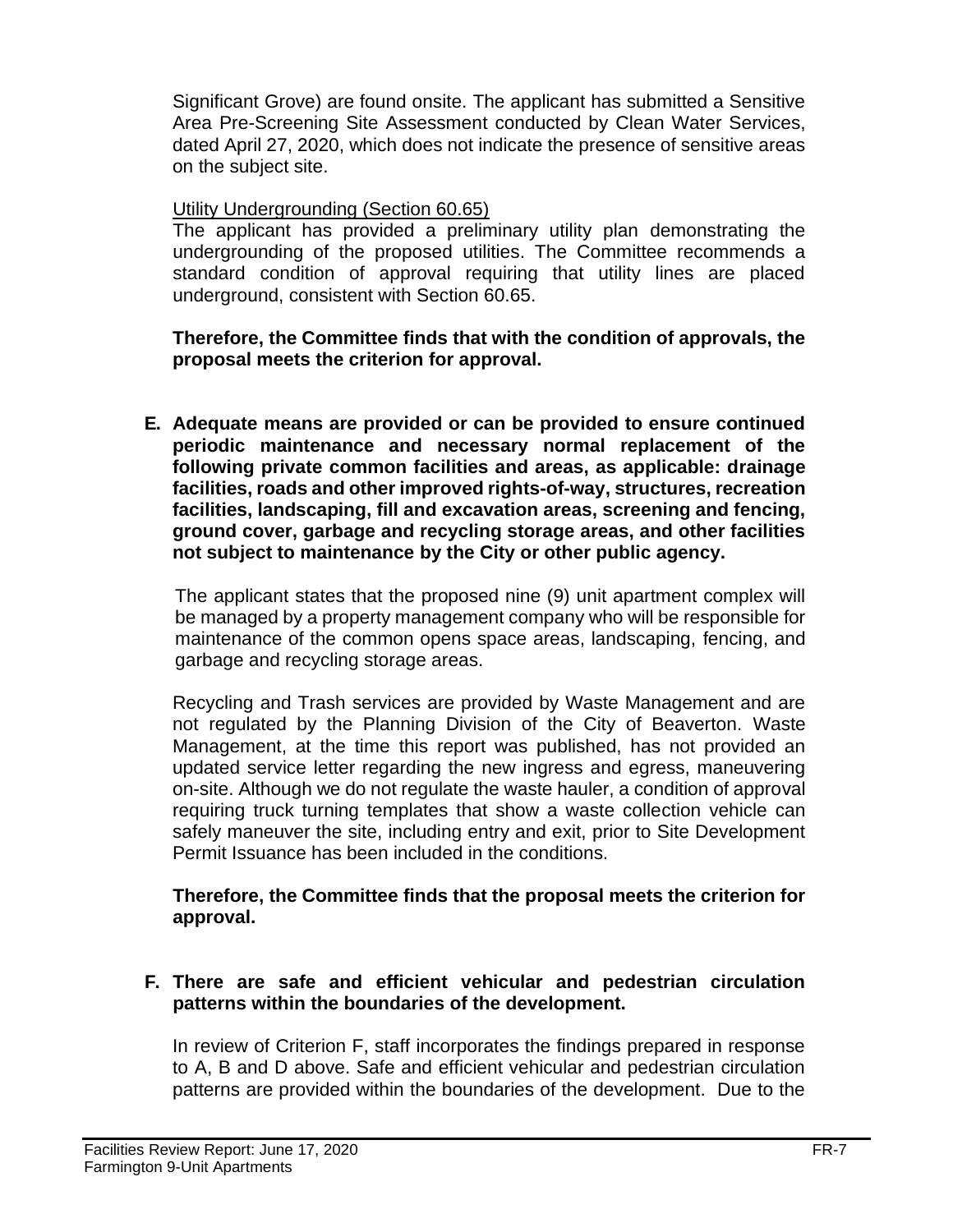small size of the site, there will be a single common driveway serving the site that will provide access to 13 off-street parking spaces. The common driveway will be 24-feet in width to allow for two-way vehicle traffic. Along the 24-foot wide common driveway, a 5-foot concrete pedestrian walkway will connect with the existing sidewalk along SW Farmington Road.

**Therefore, the Committee finds the proposal meets the criterion for approval.**

#### **G. The development's on-site vehicular and pedestrian circulation systems connect to the surrounding circulation systems in a safe, efficient, and direct manner.**

In review of Criterion G, staff incorporates the findings prepared in response to A, B, D and F above. The applicant's plans show a 5-foot, concrete, pedestrian path that connects the onsite building to the abutting public rightof-way. The development's on-site vehicular and pedestrian circulation systems can connect to the surrounding circulation systems in a safe, efficient and direct manner.

**Therefore, the Committee finds the proposal meets the criterion for approval.**

### **H. Structures and public facilities serving the development site are designed in accordance with adopted City codes and standards and provide adequate fire protection, including, but not limited to, fire flow.**

In review of Criterion H, staff incorporates the findings prepared in response to A, above. TVF&R has reviewed the proposed development and has provided a Service Provider Letter. The driveway approach has been revised to include a "pork chop" to divide the driveway into a right-in and right-out circulation pattern. The driveway "pork chop" is designed as a mountable curb; therefore, a fire truck can still access the site. The proposal will show compliance to the City's Building Code Standards prior to issuance of site development and building permits, which includes compliance with TVF&R standards. All structures and public facilities serving the proposed development have been designed in accordance with adopted codes and standards and will provide adequate fire protection. There is an existing fire hydrant located immediately across SW Farmington Road from the site, adjacent to Beaverton Hyundai. The applicant will install fire sprinklers to provide additional fire protection for the units.

### **Therefore, the Committee finds that with the conditions of approval the proposal meets the criterion for approval.**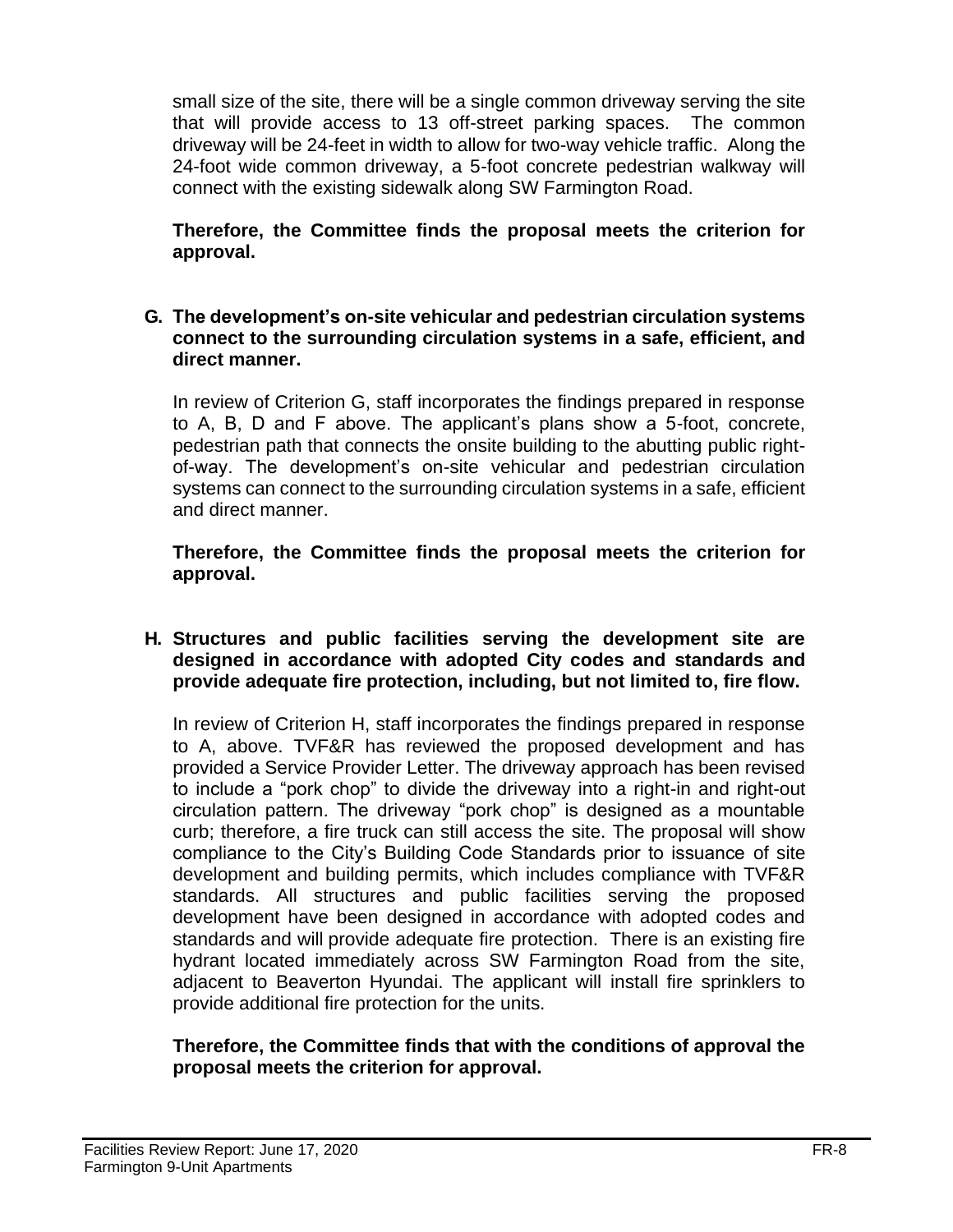**I. Structures and public facilities serving the development site are designed in accordance with adopted City codes and standards and provide adequate protection from crime and accident, as well as protection from hazardous conditions due to inadequate, substandard or ill-designed development.**

The applicant states that the proposed structures and public facilities serving the proposed development have been designed to adopted City codes and standards and will provide adequate protection from crime and accident to the maximum extent practicable. Due to the extensive building code requirements and detailed land-use review process required for the proposed development, hazardous conditions due to inadequate, substandard or illdesigned development are not expected.

The Committee finds that review of the construction documents at the building and site development permit stages will ensure protection from hazardous conditions due to inadequate, substandard or ill-designed development.

**Therefore, the Committee finds that the proposal meets the criterion for approval.**

**J. Grading and contouring of the development site is designed to accommodate the proposed use and to mitigate adverse effect(s) on neighboring properties, public right-of-way, surface drainage, water storage facilities, and the public storm drainage system.**

The applicant states that all grading and contouring associated with the proposed development will be done to City standards and to mitigate any adverse effects on neighboring properties, public rights-of-ways, surface drainage, water storage facilities, and the public storm drainage system. Due to the small size of the site and given its relatively flat topography there is only 1- to 2- feet of drop from the front of the site to the rear, and very little site grading and contouring is required. The applicant will submit detailed civil plans to the City's Engineering Department for review and approval prior to commencing any development work.

**Therefore, the Committee finds that the proposal meets the criterion for approval.**

**K. Access and facilities for physically handicapped people are incorporated into the development site and building design, with particular attention to providing continuous, uninterrupted access routes.**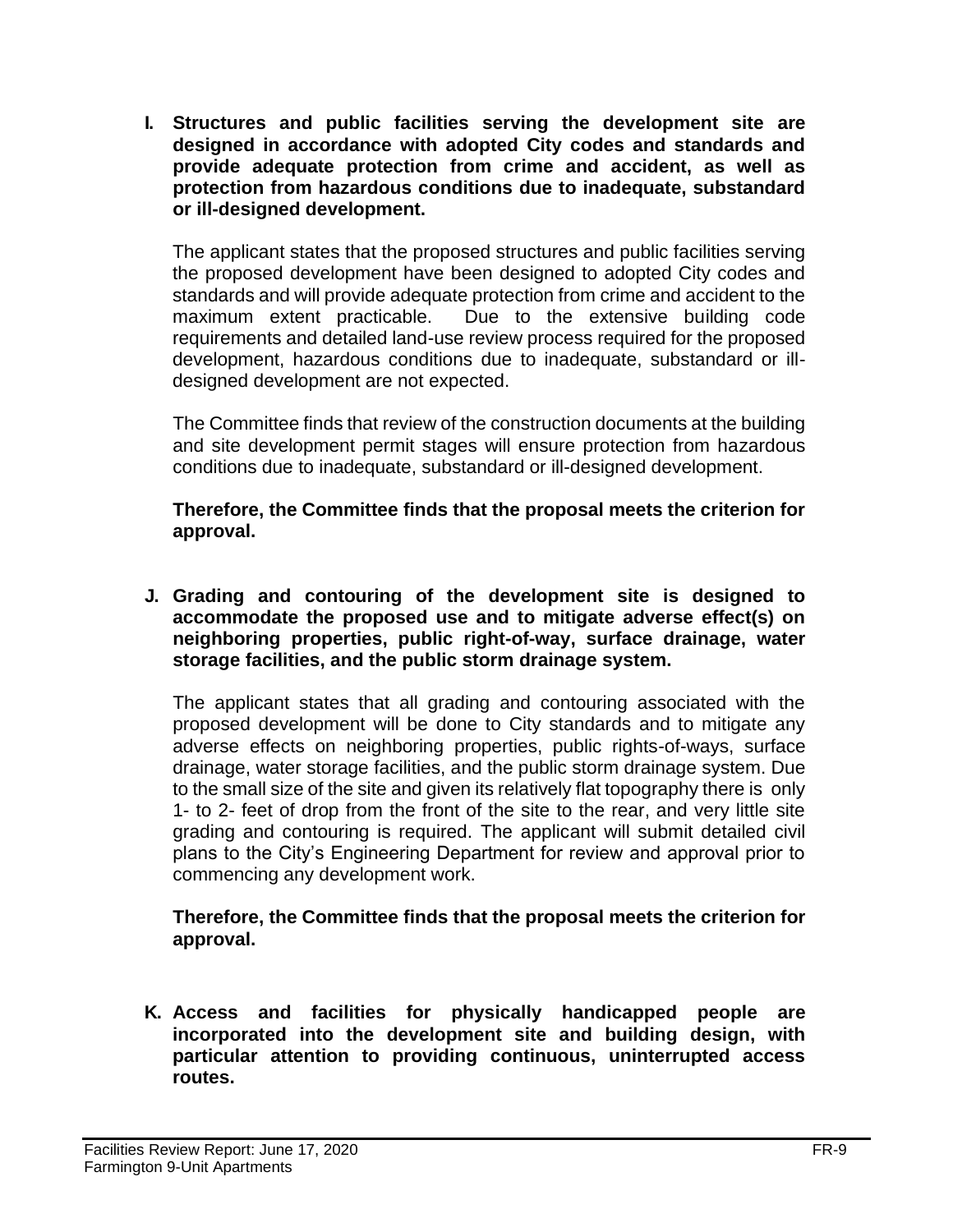The development will be required to meet all applicable accessibility standards of the International Building Code, the Fire Code, and other standards as required by the American Disabilities Act (ADA). Compliance with ADA requirements are reviewed at the time of Building permit application. Conformance with the technical design standards for Code accessibility requirements are to be shown on the approved construction plans associated with Site Development and Building Permit approvals.

The applicant states that due to the nature of the proposed building, which includes a lower floor parking garage and second- and third-story living, ADA access has not been incorporated into the building design. However, as required by code, the applicant has provided an ADA parking space located immediately adjacent to main entry. The Committee finds that as proposed, it appears that the general site layout can meet accessibility requirements.

**Therefore, the Committee finds that the proposal meets the criterion for approval.**

### **L. The application includes all required submittal materials as specified in Section 50.25.1 of the Development Code.**

The Sidewalk Design Modification application was submitted on March 23, 2020, the Adjustment Application was submitted March 26, 2020 and the Design Review Two application was submitted April 20, 2020. Staff deemed the project complete on April 27, 2020. In the review of the materials during the application review, the Committee finds that all applicable application submittal requirements, identified in Section 50.25.1 are contained within this proposal.

### **Therefore, the Committee finds that the proposal meets the criterion for approval.**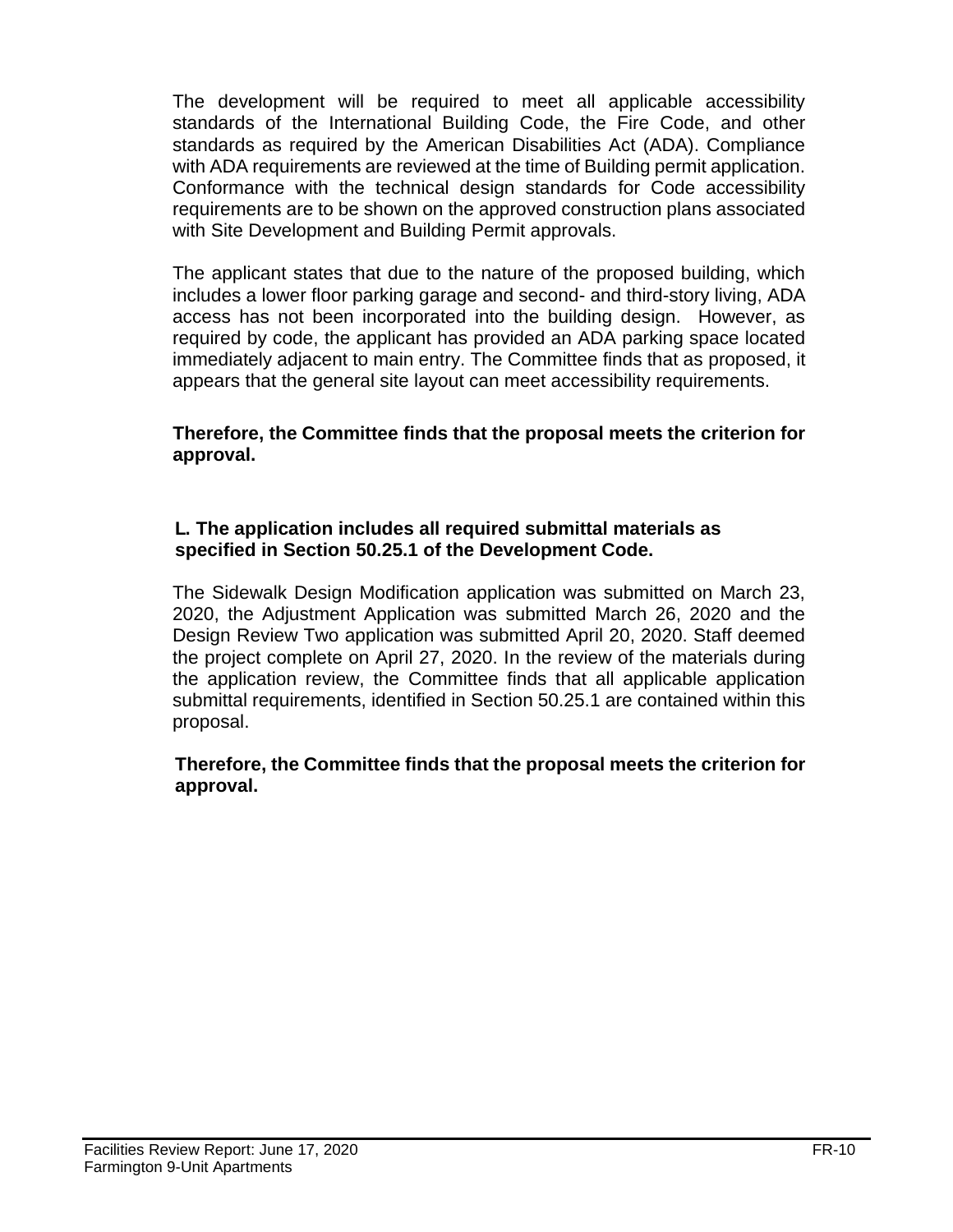# **Code Conformance Analysis Chapter 20 Use and Site Development Requirements Residential Urban High Density (R1) Zoning District**

| <b>CODE STANDARD</b>                                 | <b>CODE</b><br><b>REQUIREMENT</b>                        | <b>PROJECT PROPOSAL</b>                                                                                                                                                                                                                             | <b>MEETS</b><br>CODE?                                           |
|------------------------------------------------------|----------------------------------------------------------|-----------------------------------------------------------------------------------------------------------------------------------------------------------------------------------------------------------------------------------------------------|-----------------------------------------------------------------|
|                                                      | <b>Development Code 20.10.20</b>                         |                                                                                                                                                                                                                                                     |                                                                 |
| Use - Attached<br><b>Residential</b>                 | Permitted                                                | The proposal includes one<br>buildings, with nine units.                                                                                                                                                                                            | Yes                                                             |
|                                                      | <b>Development Code Section 20.10.15</b>                 | (Residential Urban Medium Density)                                                                                                                                                                                                                  |                                                                 |
| Minimum Land Area -<br><b>Residential (Attached)</b> | $1,000$ square<br>feet/unit                              | Minimum density of the lot is<br>7 units and the maximum<br>density is 11 units. The<br>proposed apartment includes<br>9 units, or approximately<br>1,079 square feet per unit,<br>excluding the public right-of-<br>way dedication.                | Yes                                                             |
| <b>Lot Dimensions</b>                                | Min. Width $= 14$<br>feet<br>Min. Depth $=$ none         | Existing Width =<br>approximately 69 feet                                                                                                                                                                                                           | Yes                                                             |
| <b>Minimum Yard Setbacks</b>                         | $Front = 10 feet$<br>$Side = 5 feet$<br>$Rear = 15$ feet | Proposed Front: 16.5 feet<br>Rear: 15 feet<br>Side: The applicant has<br>submitted an application for a<br>major adjustment to the side<br>yard setbacks, 3 feet on the<br>east side yard setback and<br>3.5 feet on the west side yard<br>setback. | Yes, with an<br>approved<br>Major<br>Adjustment<br>Application. |
| <b>Maximum Building</b><br>Height                    | 60 feet                                                  | The architectural elevations<br>show the proposed building is<br>44-feet, 10-inches.                                                                                                                                                                | Yes                                                             |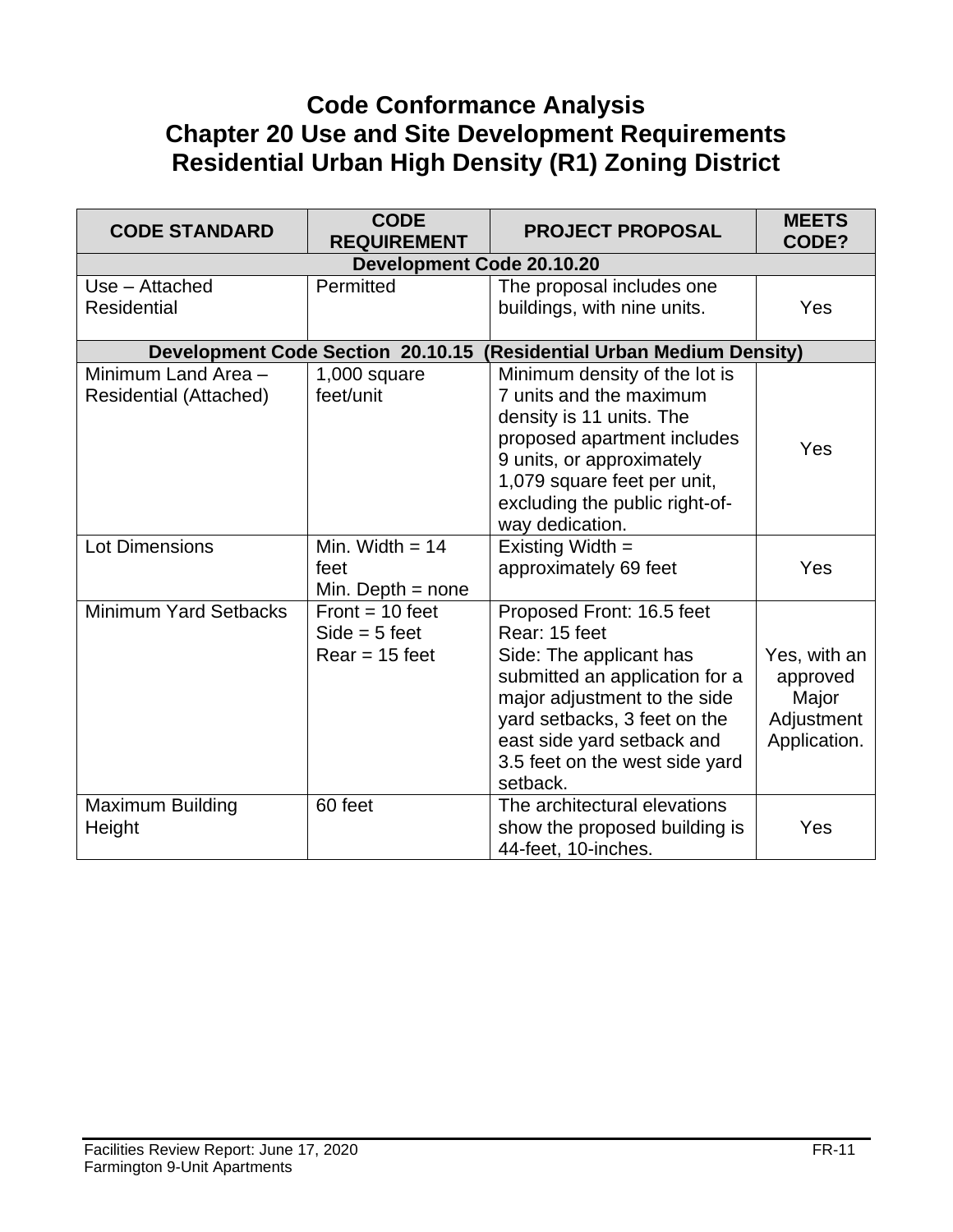# **Chapter 60 Special Requirements**

| <b>CODE</b><br><b>STANDARD</b>                                           | <b>CODE REQUIREMENT PROJECT PROPOSAL</b>                                                                                                                                                                                                                                                                                                                          |                                                                                                                                               | <b>MEETS</b><br>CODE?                             |
|--------------------------------------------------------------------------|-------------------------------------------------------------------------------------------------------------------------------------------------------------------------------------------------------------------------------------------------------------------------------------------------------------------------------------------------------------------|-----------------------------------------------------------------------------------------------------------------------------------------------|---------------------------------------------------|
|                                                                          |                                                                                                                                                                                                                                                                                                                                                                   | <b>Development Code Section 60.05</b>                                                                                                         |                                                   |
| Design Review<br>Principles,<br>Standards, and<br>Guidelines             | Requirements for<br>new development<br>and redevelopment.                                                                                                                                                                                                                                                                                                         | The applicant has requested to<br>be reviewed pursuant to the<br>Design Review Standards and<br>Guidelines.                                   | See DR2020-<br>0052 Section<br>of Staff<br>Report |
| <b>Development Code Section 60.10</b>                                    |                                                                                                                                                                                                                                                                                                                                                                   |                                                                                                                                               |                                                   |
| <b>Floodplain Regulations</b>                                            | Requirements for<br>development within<br>floodplains.                                                                                                                                                                                                                                                                                                            | The subject lot is not located<br>within a floodplain.                                                                                        | N/A                                               |
|                                                                          | <b>Development Code Section 60.15</b>                                                                                                                                                                                                                                                                                                                             |                                                                                                                                               |                                                   |
| <b>Land Division</b><br>Standards                                        | Grading and tree<br>protection standards<br>pertaining to land<br>divisions.                                                                                                                                                                                                                                                                                      | The existing lot is not<br>proposed to be altered.                                                                                            | N/A                                               |
|                                                                          | <b>Development Code Section 60.30</b>                                                                                                                                                                                                                                                                                                                             |                                                                                                                                               |                                                   |
| Off-street motor vehicle<br>parking                                      | Total Minimum Required: The applicant's plans<br>13<br><b>Attached Dwellings:</b><br>Min.: 13 spaces<br>Three, one-bedroom units<br>$x 1.25$ spaces = 3.75<br>spaces<br>Six, two-bedroom units x<br>1.5 spaces = $9$ spaces<br>Max.: 17 spaces<br>Three, one-bedroom units<br>$x$ 1.8 spaces = 5.4 spaces<br>Six, two-bedroom units x<br>$2.0$ spaces = 12 spaces | show 13 parking spaces<br>on the subject site.                                                                                                | Yes                                               |
| <b>Required Bicycle</b><br>Parking<br><b>Short Term and Long</b><br>Term | <b>Attached Dwellings</b><br>(9 units)<br>Short term: 2 spaces<br>Long Term: 1 space per<br>unit                                                                                                                                                                                                                                                                  | The Facilities Review<br>Committee refers to<br>findings provided in<br>response to criterion D of<br>the Facilities Review<br>report herein. | Yes                                               |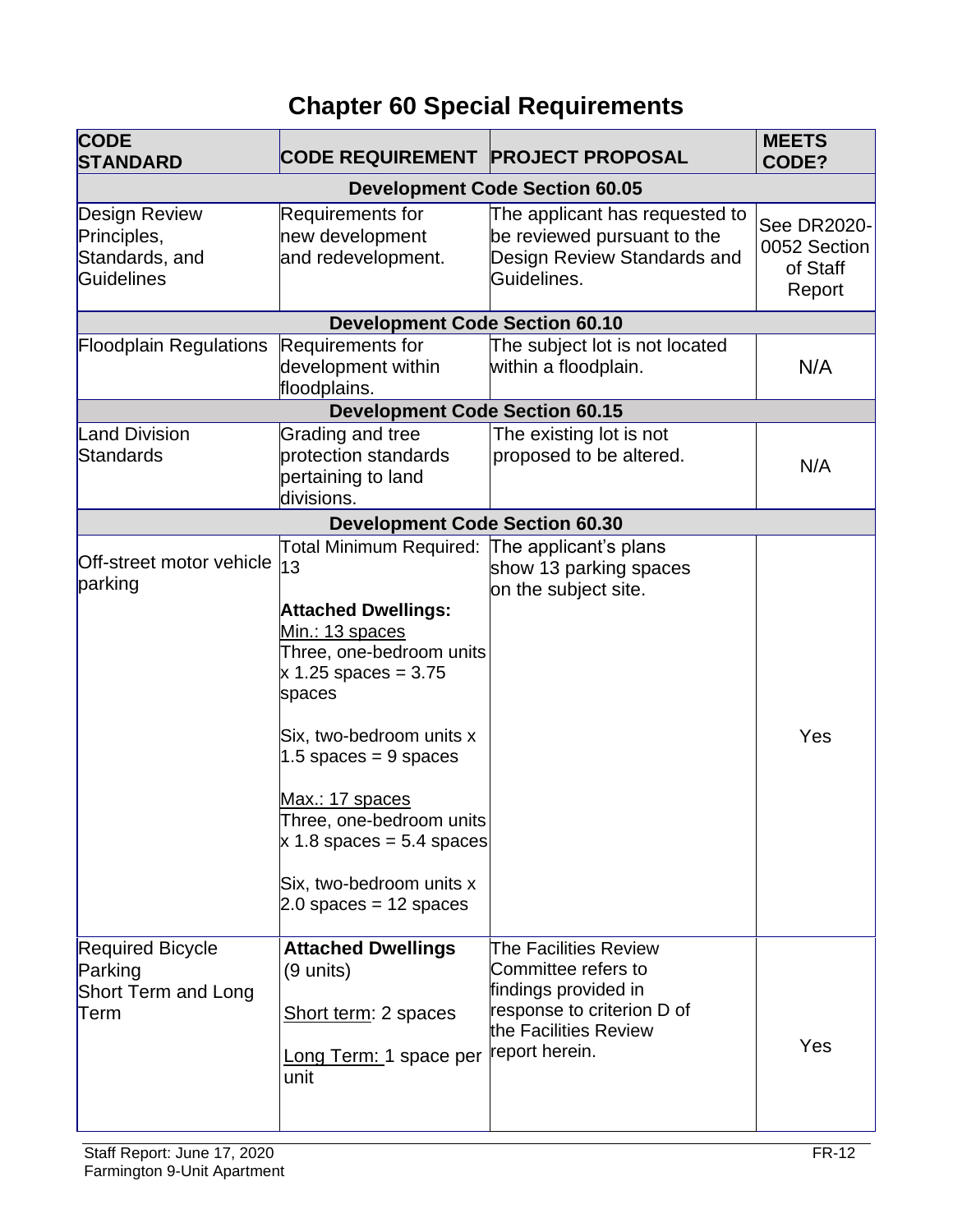| <b>Development Code Section 60.33</b>                                    |                                                                           |                                                                                                                                 |     |
|--------------------------------------------------------------------------|---------------------------------------------------------------------------|---------------------------------------------------------------------------------------------------------------------------------|-----|
| <b>Park and Recreation</b><br><b>Facilities and Service</b><br>Provision | <b>Annexation to THPRD</b>                                                | The applicant states that the<br>property is located within<br><b>THPRDs district therefore</b><br>annexation is not necessary. | N/A |
|                                                                          |                                                                           | <b>Development Code Section 60.55</b>                                                                                           |     |
| <b>Transportation Facilities Regulations pertaining</b>                  | to the construction or<br>reconstruction of<br>transportation facilities. | <b>Refer to Facilities Review</b><br>Committee findings herein.                                                                 | Yes |

| <b>Development Code Section 60.60</b> |                                                                        |                                                        |     |
|---------------------------------------|------------------------------------------------------------------------|--------------------------------------------------------|-----|
| Trees & Vegetation                    | Regulations pertaining<br>to the removal and<br>preservation of trees. | No Protected Trees are<br>present on the subject site. | N/A |

|                                         | <b>Development Code Section 60.65</b>                                                                                                                                                                       |                                                                                                                                                                                                                                                             |            |  |
|-----------------------------------------|-------------------------------------------------------------------------------------------------------------------------------------------------------------------------------------------------------------|-------------------------------------------------------------------------------------------------------------------------------------------------------------------------------------------------------------------------------------------------------------|------------|--|
| Utility Undergrounding                  | All existing overhead<br>utilities and any new<br>utility service lines<br>within the project and<br>along any existing<br>frontage, except high<br>voltage lines (>57kV)<br>must be placed<br>underground. | All utilities are required to be<br>placed underground in<br>accordance with standards<br>identified in Section 60.65.<br>The Committee proposes a<br>standard condition of approval<br>to ensure utility<br>undergrounding complies with<br>Section 60.65. | Yes, w/COA |  |
|                                         |                                                                                                                                                                                                             | <b>Development Code Section 60.67</b>                                                                                                                                                                                                                       |            |  |
| Significant Natural<br><b>Resources</b> | Regulations pertaining<br>to Significant Natural<br>Resources                                                                                                                                               | <b>Significant Natural Resources</b><br>are not found on site.                                                                                                                                                                                              | N/A        |  |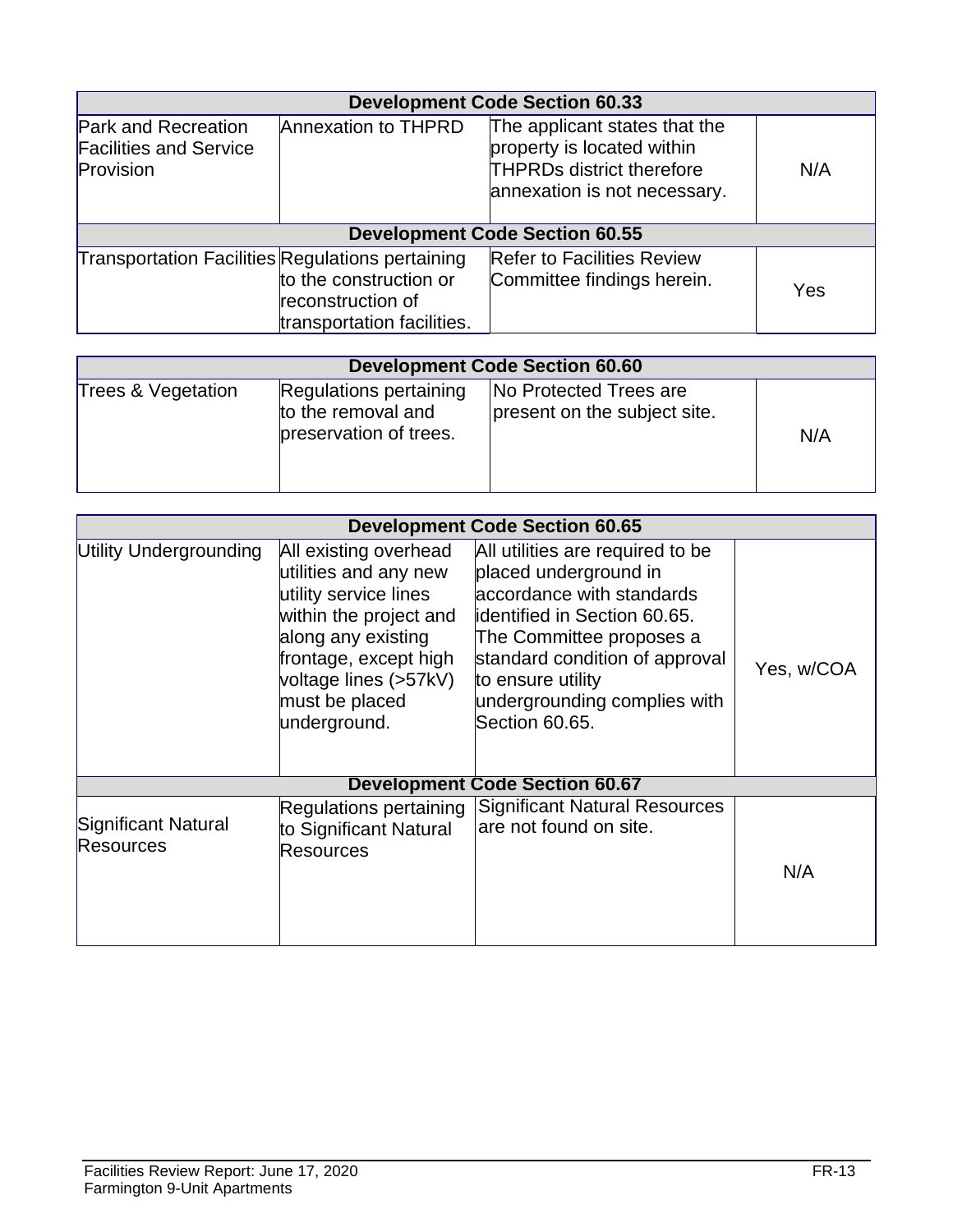#### **ADJ2020-0001 ANALYSIS AND FINDINGS FOR MAJOR ADJUSTMENT – SIDE YARD SETBACKS**

#### **Section 40.10.05 Adjustment Applications; Purpose**

The purpose of an Adjustment application is to provide a mechanism by which certain regulations in the Development Code may be adjusted if the proposed development continues to meet the intended purpose of such regulations. This Section is carried out by the approval criteria listed herein.

**Section 40.10.15.2.C Approval Criteria:** In order to approve a Major Adjustment application, the decision-making authority shall make findings of fact based on evidence provided by the applicant demonstrating that all the following criteria are satisfied:

#### **1. The proposal satisfies the threshold requirements for a Major Adjustment application.**

The request is for a 30 to 40 percent reduction to the required 5-foot side yard setback in the R1 Residential Urban High-Density District for a nine (9) unit apartment building. The required 5-foot side yard setback would be reduced to a 3–foot setback along the western side yard boundary and reduced to a 3.5-foot setback along the eastern side yard boundary. The applicant's request is consistent with the threshold for a Major Modification from the numerical Site Development Requirement specified in Chapter 20.

The following threshold is met:

*1. Involves an adjustment of more than 10% and up to and including 50% adjustment from the numerical Site Development Requirement specified in Chapter 20 (Land Uses). This threshold does not apply where credits have been earned for height increase through Habitat Friendly Development Practices, as described Section 60.12.40.4., .5., .6., and .7.*

#### **Therefore, staff finds that the criterion is met.**

#### **2. The application complies with all applicable submittal requirements as specified in Section 50.25.1. and includes all applicable City application fees.**

The applicant has provided all applicable submittal requirements as specified in Section 50.25.1 (Application Completeness) and has submitted all applicable fees.

#### **Therefore, staff finds that the criterion is met.**

#### **3. Special conditions or circumstances exist on the site that make it difficult or impossible to meet the applicable development standard for an otherwise acceptable proposal.**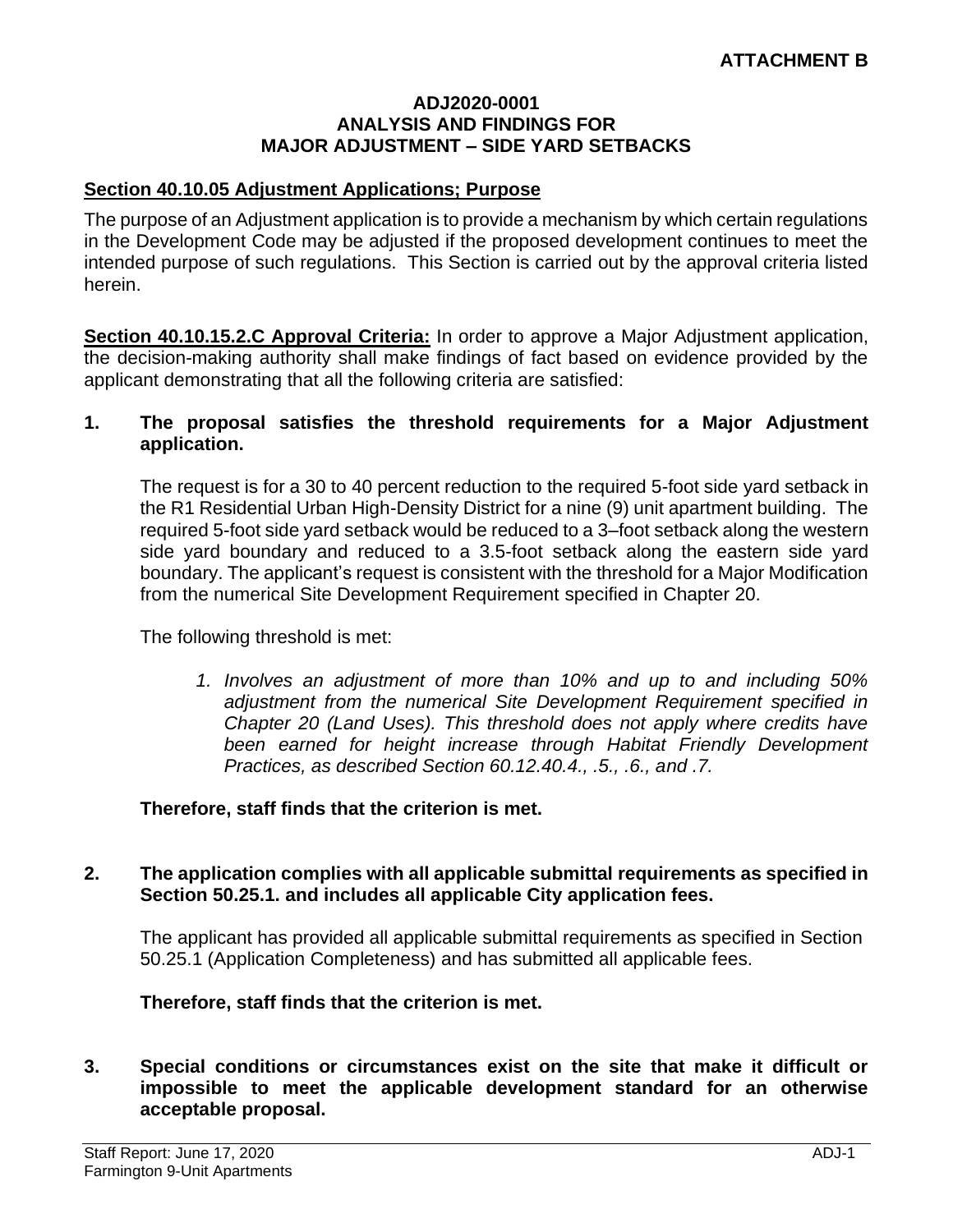The applicant has provided the following narrative to address the major adjustment criteria.

The applicant is requesting a reduction to the R-1 side yard setback requirements to allow for the proposed parking garage to meet the required 24-foot two way ingress/egress aisle. Within the City's residential zones, the required off-street parking spaces are to be provided at standard sizes pursuant to Section 60.30.10.8 of the Development Code. Compact parking spaces within residential zones are only allowed to be used in excess of the required parking spaces. Because compact parking spaces are only allowed to be used in residential zones in excess of the required parking spaces, it has created a special circumstance where the applicant is unable to meet the required 24-foot wide driveway aisle for two-way travel due to the sites narrow lot width of only 68.5 feet. If the applicant was able to take advantage of using compact parking spaces to account for half of the required parking spaces, then a modification of any type (i.e. Minor or Major) would not be necessary for the project.

The subject property is part of the Erickson's Addition to the City of Beaverton Subdivision and is considered to be Lot 4. The Erickson's Addition subdivision was platted on April 16th, 1922 and Lot 4 was originally platted as a 0.52-acre lot. Since that time virtually all of the original lots in the subdivision have been further divided to create 0.26 acre lots. After Lot 4 was re-platted as a 0.26-acre lot, it was developed with a single-family dwelling. The applicant was unable to locate information on the year the single-family dwelling was constructed, but it is believed to have been built in the early to mid-1950's, as that is consistent with other older homes in the neighborhood. The single-family dwelling has since been removed from the property to make way for new development.

Since the creation of the tax lot in its current configuration and the subsequent development of the now demolished single-family home, the City has up-zoned the property from a standard single-family zone to R-1 Urban High Density Residential. Additionally, as part of the proposed development, the applicant is being required to dedicate 20-feet of right-of-way for the future expansion of SW Farmington Road. After dedicating 20-feet of right-of-way and subtracting the land area for the common driveway area, the net available acreage for the site is 9,714. For sites with a net acreage of 9,714 in the R-1 zone, the minimum and maximum density requirements are between  $6 - 11$ dwelling units. The applicant's proposal is for a nine (9) unit apartment building, which is roughly the middle range of the density requirements for the site.

Given the site's narrow property width at 68.5 feet, the 20-foot right-of-way dedication, as well as the applicable on-site development requirements (i.e. landscaping, open space, off-street parking and maneuvering areas, etc.), the site needs to be developed at the density proposed by the applicant in order to make efficient use of the subject property based on the current zoning. Developing the site at a lower density would not only result in making inefficient use of the property, it would also create diminishing returns on meeting the City's needed housing demands to help combat the lack of available housing in the greater Beaverton metro area.

Lastly, given the State of Oregon's current lack of needed housing, it is critical that all available residential lands be developed towards the upper density ranges of the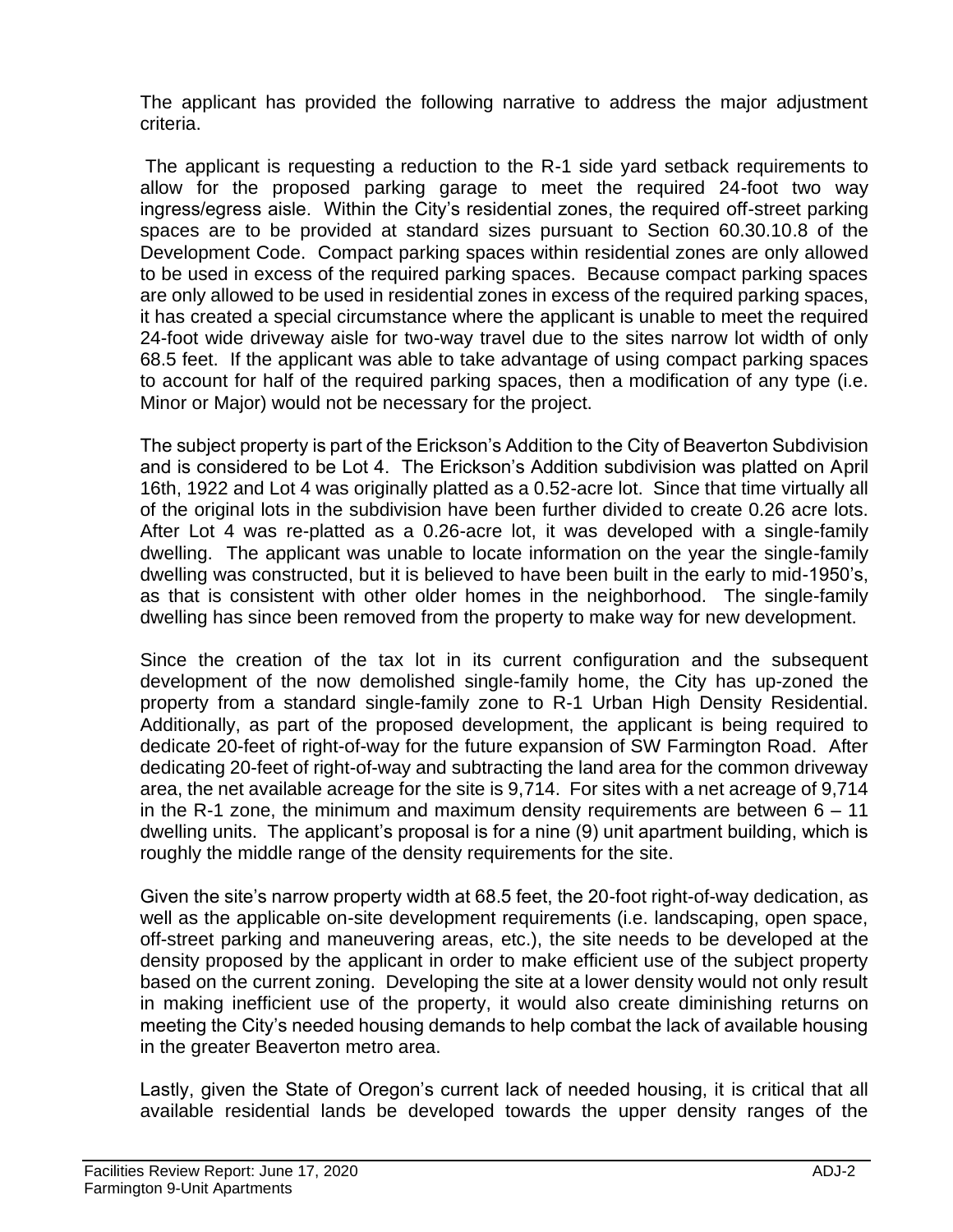respective zoning districts to help provide as much housing as possible. The housing shortage reality the State is confronted with coupled with the issues outlined above have created a special set of circumstances that require the applicant to request approval of a Major Modification to allow for a reduction to the side yard setbacks so that the proposed nine (9) units apartment building can become a reality.

Staff is in support of the major adjustment because the required 20-foot dedication required by the City for future right-of-way improvements and the width of the lot impacts the location of the building and parking. The parking is located under the building on the first floor and the additional width is required to accommodate the widths of the walls to support the upper floors, provide the required number of parking spaces and a standard. 24-foot, two-way drive aisle.

The applicant is requesting a major adjustment to required 5-foot side yard setback to construct two rows of 90-degree, 18.5-foot long parking stalls with a 24-foot, drive aisle between. The design also requires an approximately 7-inch wall adjacent to the east and west property lines. The total building width is approximately 62 feet, on a 68-foot wide lot. The lot would need to be a minimum of 72 feet in width to achieve the proposed project, meeting all Chapter 20 development requirements and Chapter 60 design standards, with standard 5-foot side yard setbacks. The 4-foot deficiency in lot width is split between the two side yards, for a side setback of 3 feet and the east side and 3.5 feet on the west side, where 5-feet is required for both side yards.

The lot is approximately 140 feet deep and the applicant is taking advantage of the depth of the lot to meet all parking standards including all required parking spaces, with no request for a reduction, standard parking stall dimensions, and a 5-foot backup maneuvering area for 90-degree parking. If the building were to be oriented with parking stalls and drive aisle parallel to the street, as opposed to the proposed perpendicular orientation, the project would not be able to provide sufficient parking for the nine apartments with the required back up areas.

The applicant is requesting the minimum setback required to meet all other development standards.

### **Therefore, staff finds the criterion is met.**

### **4. The special conditions or circumstances do not result from the actions of the applicant and such conditions and circumstances do not merely constitute financial hardship or inconvenience.**

The applicant states that the special conditions and circumstances outlined in Criterion 3 do not result from the actions of the applicant and such conditions and circumstances do not merely constitute a financial hardship or inconvenience for the applicant.

The applicant states that, the lack of available housing in the State, which includes needed housing in the greater Beaverton area, was not created from actions of the applicant. In order to help address this situation, the City up-zoned the subject property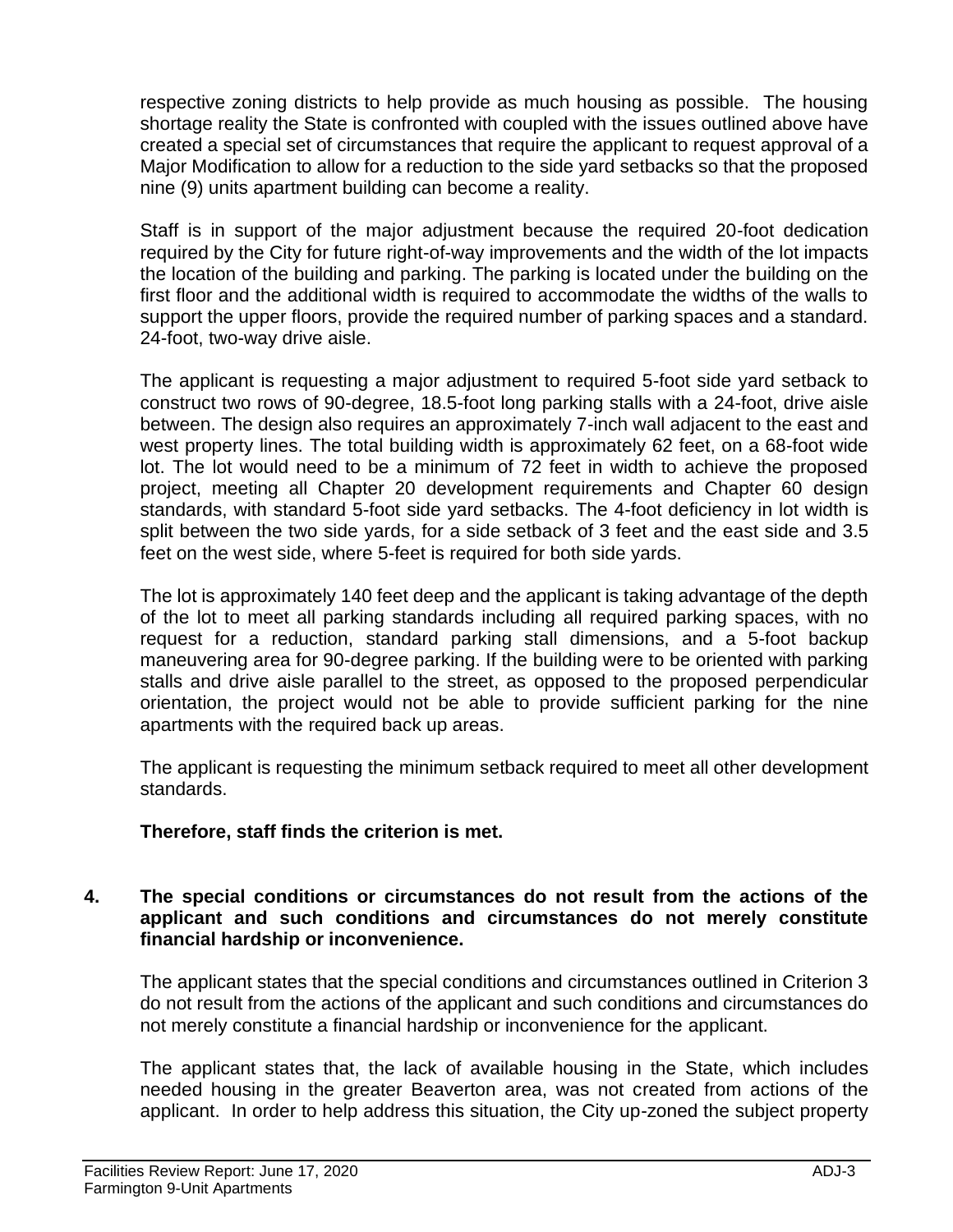from a standard single-family residential zone to a high-density residential zone in order to acquire as much needed housing as possible on the subject property. The applicant's proposed nine (9) unit apartment complex is in the mid-range of the density requirements for the R-1 zone.

The lot was purchased in its current configuration with the high-density zoning designation. The proposed project is within the minimum and maximum density range for the lot size. To achieve a denser project the applicant is requesting the minimum require setback adjustment to provide the required number of parking spaces and maneuvering area. As discussed in Criterion 3, the applicant is proposing a project on an existing lot with a narrow lot width, in addition to the required 20-foot right-of-way dedication requested by the City, both of which are not a result from the actions of the applicant and such conditions and circumstances do not merely constitute financial hardship or inconvenience.

### **Therefore, staff finds the criterion is met.**

#### **5. Granting the adjustment as part of the overall proposal will not obstruct pedestrian or vehicular movement.**

The major adjustment is for the side yard setback along the building and allows for standard pedestrian and parking facilities. The design will not obstruct pedestrian and vehicular movement on site.

### **Therefore, staff finds the criterion is met.**

### **6. City designated significant trees and/or historic resources, if present, will be preserved.**

The criterion does not apply because there are no City designated significant trees and/or historical resources present on the subject property.

# **Therefore, staff finds the criterion is met.**

### **7. If more than one adjustment is being requested concurrently, the cumulative effect of the adjustments will result in a proposal which is still consistent with the overall purpose of the applicable zoning district.**

The adjustment is for both side yards to be reduced to accommodate the building, parking stall length and two-way drive aisle. The intent of the zoning code is to provide space between the building and the property lines. The proposed project meets the overall purpose of providing a building setback from the property line.

# **Therefore, staff finds the criterion is met.**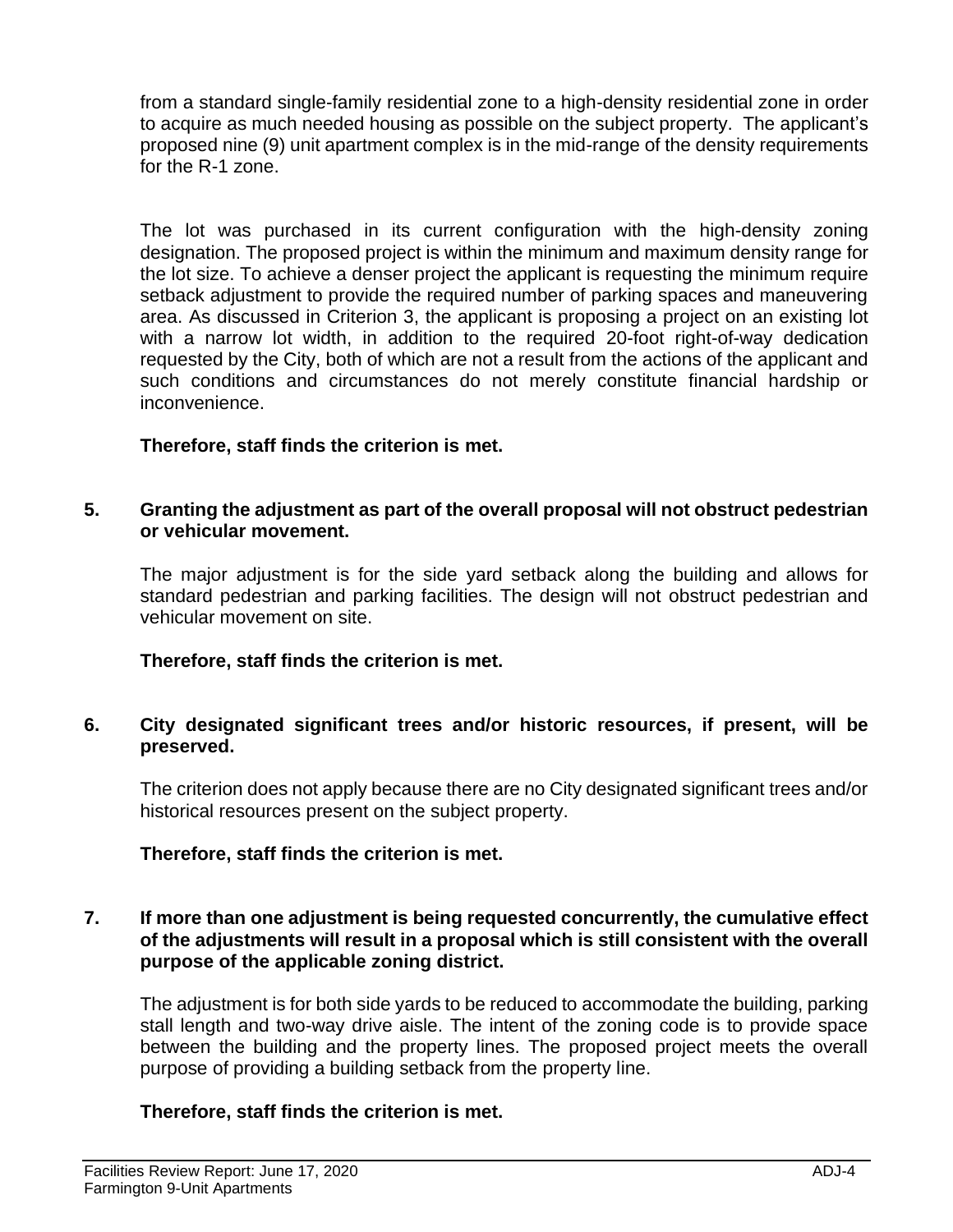#### 8. **Any adjustment granted shall be the minimum necessary to permit a reasonable use of land, buildings, and structures.**

The requested adjustment is the minimum necessary to make efficient use of the subject property and the width of the lot. The required setback is 5 feet, with a requested setback of 3 feet at the east property line and 3.5 feet at the west property. The additional 2 feet on the east property line and 1.5 feet on the west property line allow for addition building width to allow for tuck under parking, while still allowing for a building setback and access to the rear yard on either side of the building.

### **Therefore, staff finds the criterion is met.**

**9. Either it can be demonstrated that the proposed modification equally or better meets the intent of the standard to be modified or the proposal incorporates building, structure, or site design features or some combination thereof that compensate for the requested adjustment.**

The applicant states that the requested modification to the side yard setback equally meets the intent of the standard being modified because the applicant's proposal incorporates an esthetically pleasing building design, as well as site design features, that help compensate for the requested adjustment.

The applicant's request is for a reduction of the R1 zone side yard setback requirement of 5 feet. The applicant is requesting a side yard setback of between a 3 to 3.5 feet. The requested setbacks equally meet the intent of the standard to be modified because they will provide reasonable separation between existing buildings on the adjoining properties, as well as provide a space to install fencing and landscape treatments that will complement the building. The applicant has held two (2) neighborhood meetings for this project and has not received a negative response from the neighbors to the site plan or building design. The only comments that have been received as a result of the neighborhood meetings are to provide natural ventilation for the parking garage to avoid using fans and to plant trees along the rear property boundary to help screen the adjoining property from the second story deck. The applicant has incorporated screening along the rear property line in response.

#### **Therefore, staff finds the criterion is met.**

**10. The proposal is consistent with all applicable provisions of Chapter 20 (Land Uses) unless applicable provisions are modified by means of one or more applications that already have been approved or are considered concurrently with the subject proposal.**

Except for the requested Major Modification to the side yard setback of the R-1 zone, all other aspects of the applicant's proposal is consistent with all applicable provisions of Chapter 20 (Land Uses).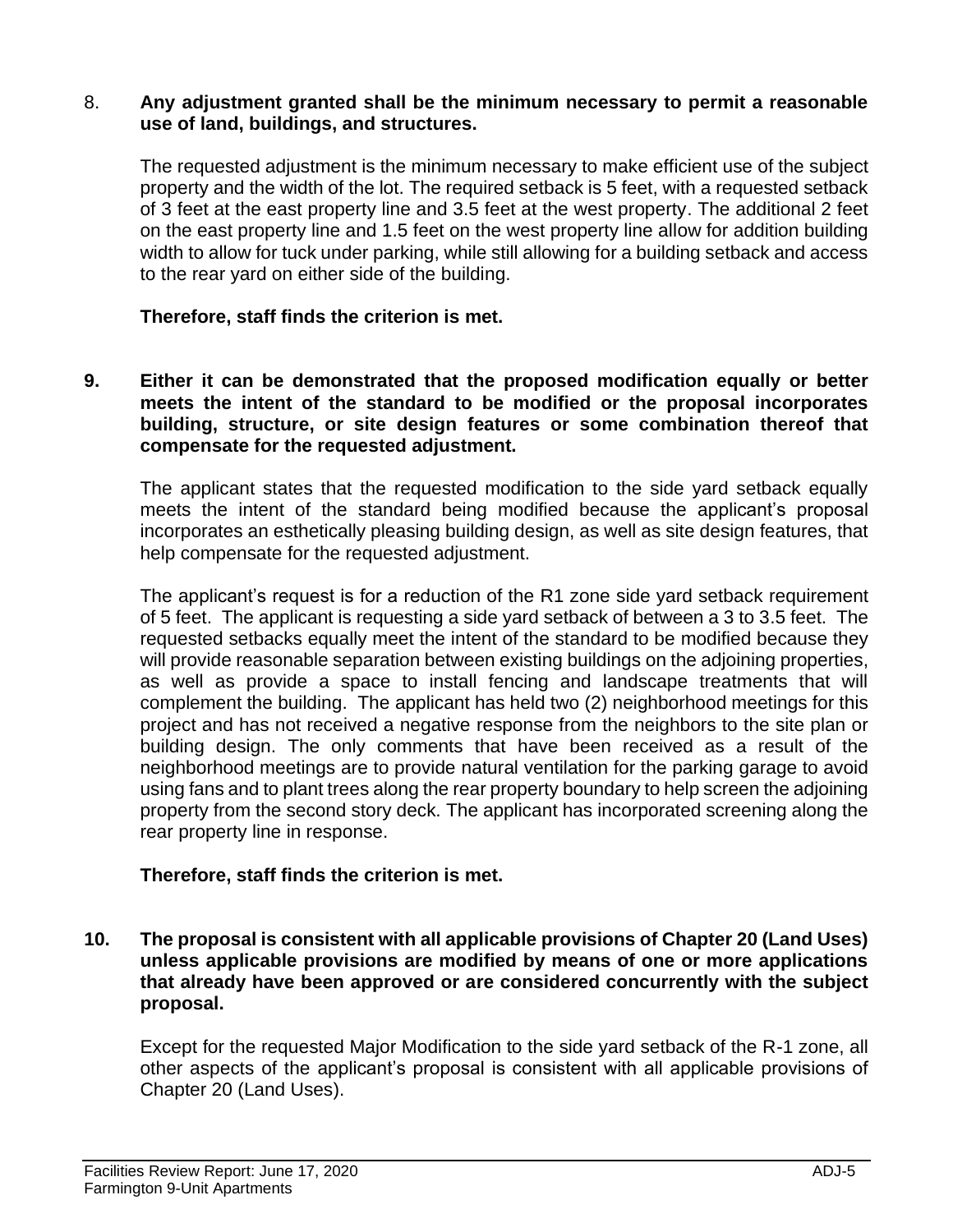**Therefore, staff finds the criterion is met.** 

**11. The proposal is consistent with all applicable provisions of Chapter 60 (Special Requirements) and that all improvements, dedications, or both required by the applicable provisions of Chapter 60 (Special Requirements) are provided or can be provided in rough proportion to the identified impact(s) of the proposal.**

The applicant's proposal is consistent with all applicable provisions of Chapter 60 (Special Requirements). In addition, all required improvements, dedications, or both required by the applicable provisions of Chapter 60 will be provided or can be provided in rough proportion to the identified impacts of the proposal.

### **Therefore, staff finds the criterion is met.**

**12. Adequate means are provided or can be provided to ensure continued periodic maintenance and necessary normal replacement of the following private common facilities and areas: drainage ditches, roads and other improved rights-of-way, structures, recreation facilities, landscaping, fill and excavation areas, screening and fencing, ground cover, garbage and recycling storage areas and other facilities, not subject to periodic maintenance by the City or other public agency.**

The requested Major Modification will not have any impact on the ability to ensure continued periodic maintenance and necessary normal replacement of the private common facilities and areas: drainage ditches, roads and other improved rights-of-way, structures, recreation facilities, landscaping, fill and excavation areas, screening and fencing, ground cover, garbage and recycling storage areas and any other facilities, not subject to periodic maintenance by the City or other public agency.

### **Therefore, staff finds the criterion is met.**

**13. The proposal does not include any lot area averaging as specified in Section 20.05.50.1.B. or include any lot dimension reductions as specified in Sections 20.05.50.2.A.2. and .4. or 20.05.50.2.B.2. and .4. [ORD 4487; August 2008] [ORD 4498; January 2009]**

The criterion does not apply to the request because it does not include any lot area averaging or any lot dimension reductions.

### **Therefore, staff finds the criterion is not applicable.**

**14. Applications and documents related to the request, which will require further City approval, shall be submitted to the City in the proper sequence.**

All required application materials and documents related to the Major Adjustment request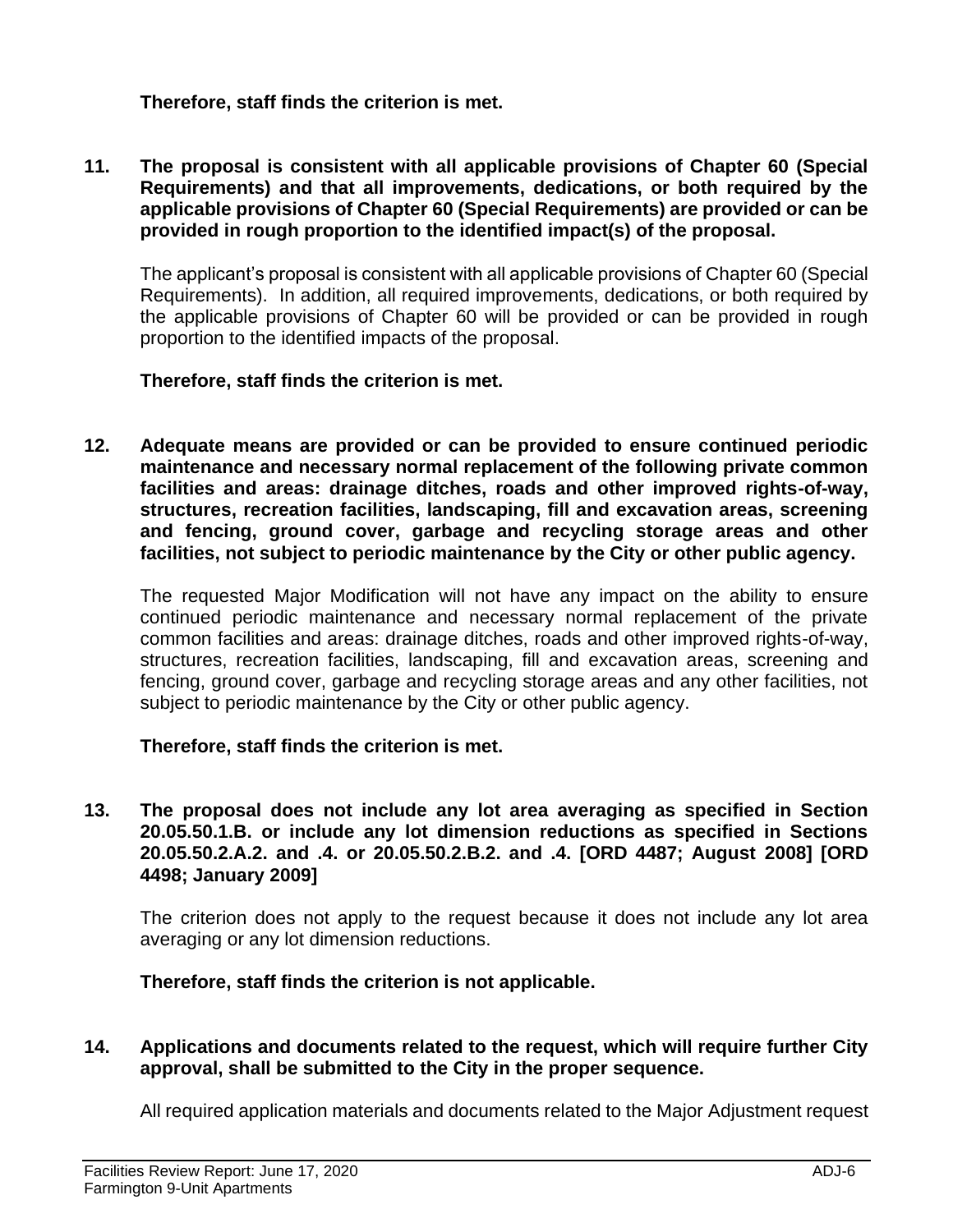have been submitted to the City in the property sequence.

### **Therefore, staff finds the criterion is not applicable.**

### **Recommendation**

Based on the facts and findings presented, staff recommend **APPROVAL** of **ADJ2020-0001 Farmington 9-Unit Apartments** subject to the applicable conditions identified in Attachment E.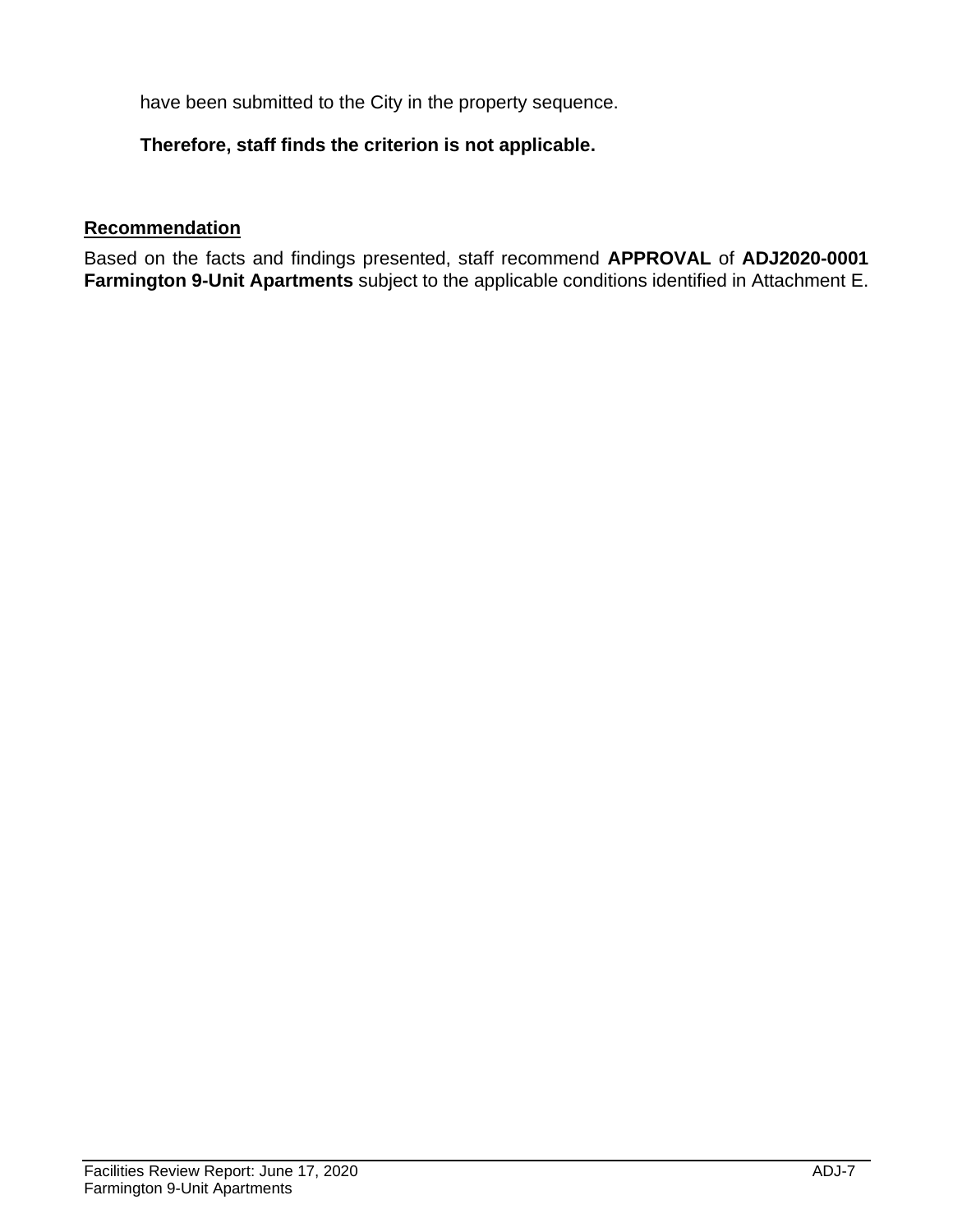#### **DR2020-0052 ANALYSIS AND FINDINGS FOR DESIGN REVIEW TWO APPROVAL**

#### **Section 40.03.1 Facilities Review Approval Criteria:**

*The applicant for development must establish that the application complies with all relevant standards in conformance with Section 50.25.1.B and all the following criteria have been met:* 

#### **Facilities Review Approval Criteria Section 40.03.1.A-L**

Staff has reviewed the applicable Facilities Review criteria in Attachment A to this report. Staff cites the findings presented in Attachment A in response to the Facilities Review approval criteria. As identified in Attachment A, above, the proposal meets Criteria A-L, and therefore meets the criterion for approval.

#### **Therefore, the Committee finds that the proposal meets the criteria.**

#### **Planning Commission Standards for Approval:**

Section 40.20.15.3.C of the Development Code provides standards to govern the decisions of the Commission as they evaluate and render decisions on Design Review Applications. The Commission will determine whether the application as presented, meets the Design Review Two approval criteria. The Commission may choose to adopt, not adopt or modify the Committee's findings. In this portion of the report, staff evaluates the application in accordance with the criteria for Type 2 Design Review.

**Section 40.20.15.2.C Approval Criteria:** In order to approve a Design Review Two application, the decision making authority shall make findings of fact based on evidence provided by the applicant demonstrating that all the following criteria are satisfied:

#### 1. **The proposal satisfies the threshold requirements for a Design Review Two application.**

The request is for a new 9-unit apartment building in the R1 Residential Urban High-Density District, where attached residential units are a permitted use.

The following threshold is met:

*3. New construction of attached residential dwellings excluding duplexes, in any zone where attached dwellings are a Permitted or Conditional Use.*

#### **Therefore, staff finds the criterion is met.**

#### 2. **All City application fees related to the application under consideration by the decision making authority have been submitted.**

The applicant has provided all applicable fees.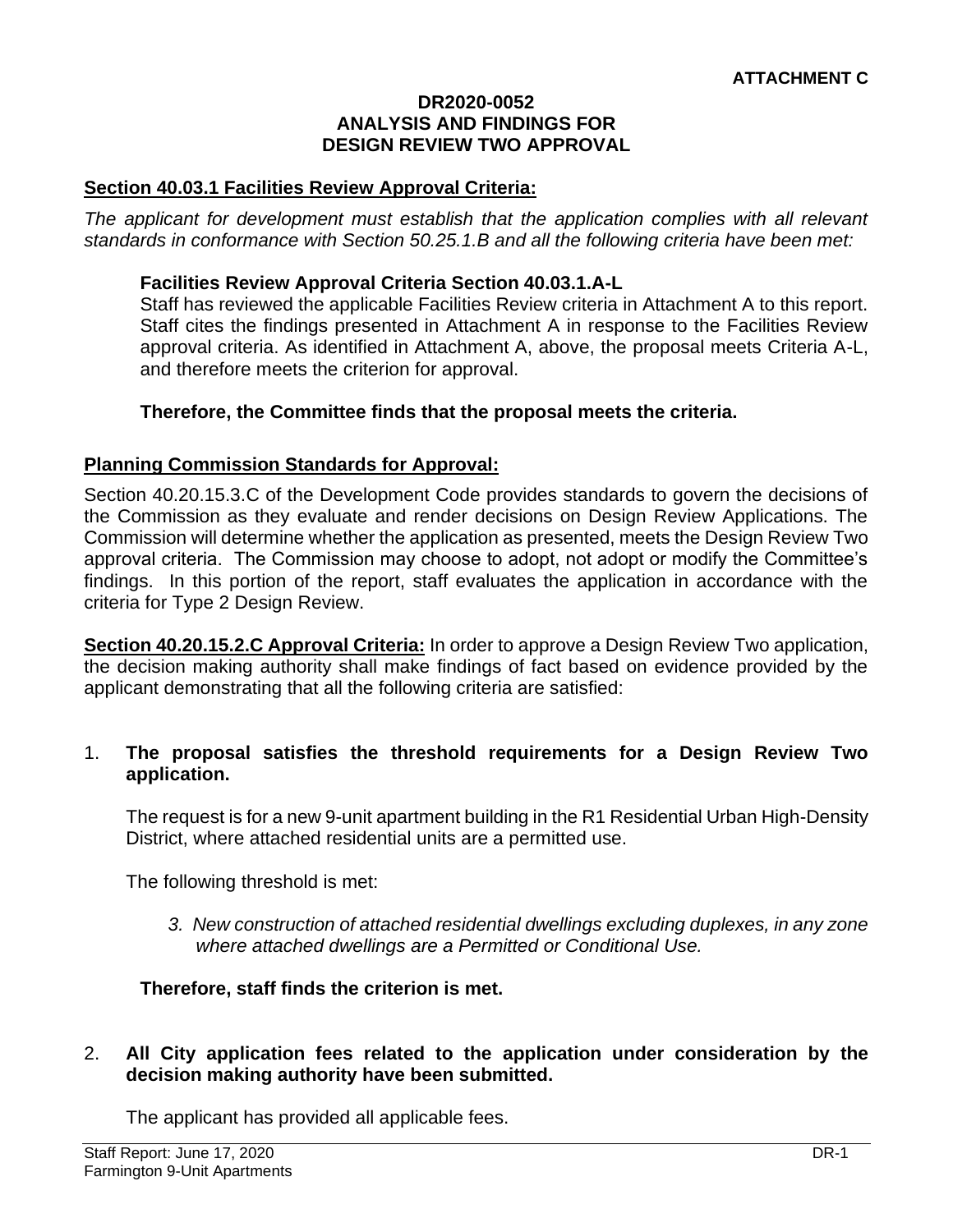### **Therefore, staff finds the criterion is met.**

### 3. **The proposal contains all applicable application submittal requirements as specified in Section 50.25.1. of the Development Code.**

The applicant has provided all applicable submittal requirements as specified in Section 50.25.1 (Application Completeness).

### **Therefore, staff finds the criterion is met.**

4. **The proposal is consistent with all applicable provisions of Sections 60.05.15. through 60.05.30. (Design Standards).**

Please refer to the Design Standards Analysis table for an analysis of the standard requirements for Section 60.05.15 Building Design and Orientation.

### **Therefore, staff finds the criterion is met.**

- 5. **For additions to or modifications of existing development, the proposal is consistent with all applicable provisions of Sections 60.05.15 through 60.05.30 (Design Standards) or can demonstrate that the proposed additions or modifications are moving towards compliance with specific Design Standards if any of the following conditions exist:**
	- **a. A physical obstacle such as topography or natural feature exists and prevents the full implementation of the applicable standard; or**
	- **b. The location of existing structural improvements prevent the full implementation of the applicable standard; or**
	- **c. The location of the existing structure to be modified is more than 300 feet from a public street.**

**If the above listed conditions are found to exist and it is not feasible to locate a proposed addition in such a way that the addition abuts a street, then all applicable design standards except the following must be met:** 

- **d. If in a Multiple Use District, building location, entrances and orientation along streets, and parking lot limitations along streets (Standards 60.05.15.6 and 60.05.20.8)**
- **e. If in a Multiple Use or Commercial District, ground floor elevation window requirements (Standard 60.05.15.8).**

The request to for a new building on a vacant lot; therefore, the project does not include any additions or modification of existing development.

### **Therefore, staff finds the criterion is not applicable.**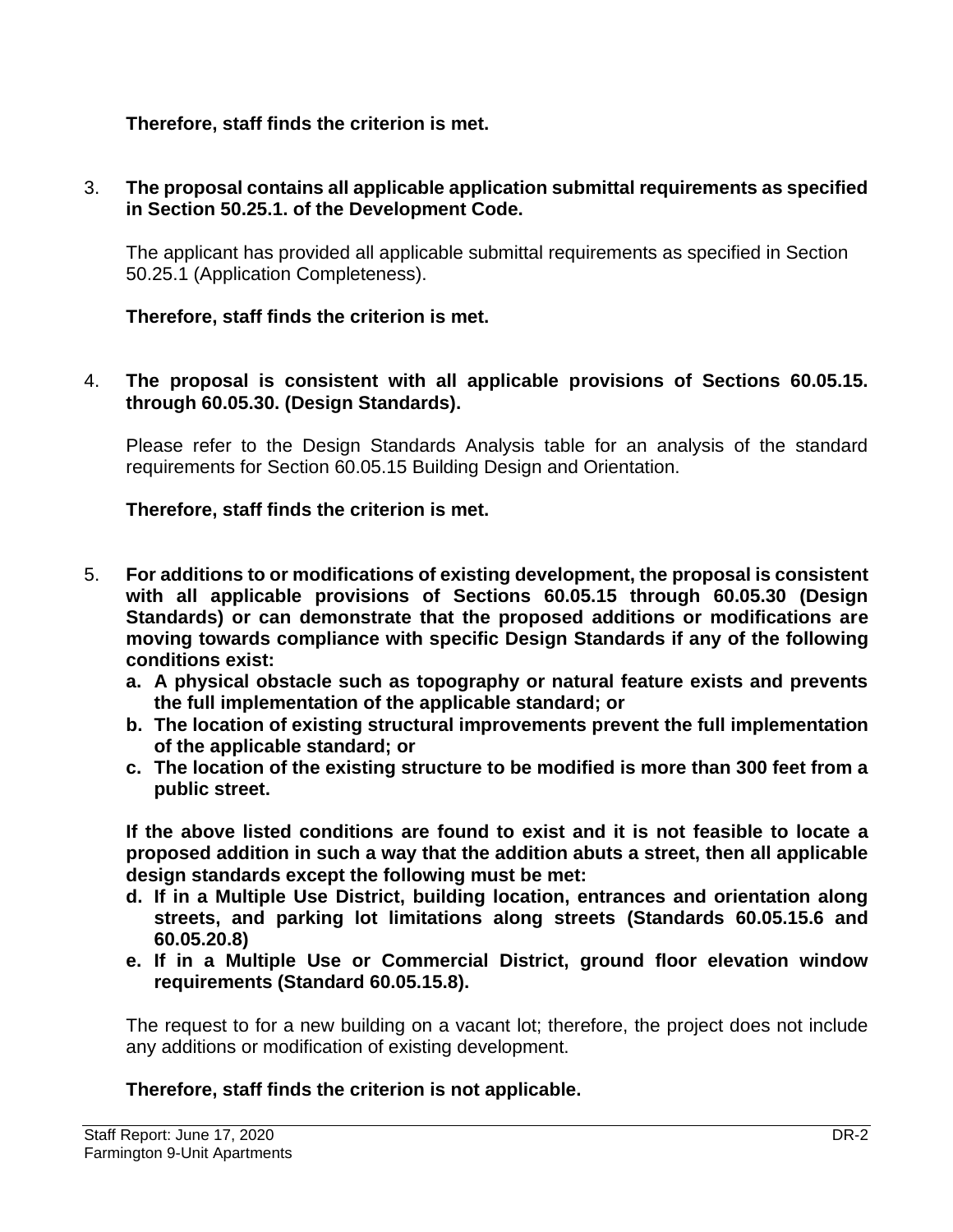#### 6. **Applications and documents related to the request, which will require further City approval, shall be submitted to the City in the proper sequence.**

All required application materials and documents related to the Design Review Two request have been submitted to the City in the property sequence. A condition of approval is included that requires that the associated land use applications ADJ2020-0001 and SDM2020-0002 also be approved.

#### **Therefore, staff finds the criterion is met.**

#### **Recommendation**

Based on the facts and findings presented, staff recommend **APPROVAL** of **DR2020-0052 Farmington 9-Unit Apartments** subject to the applicable conditions identified in Attachment E.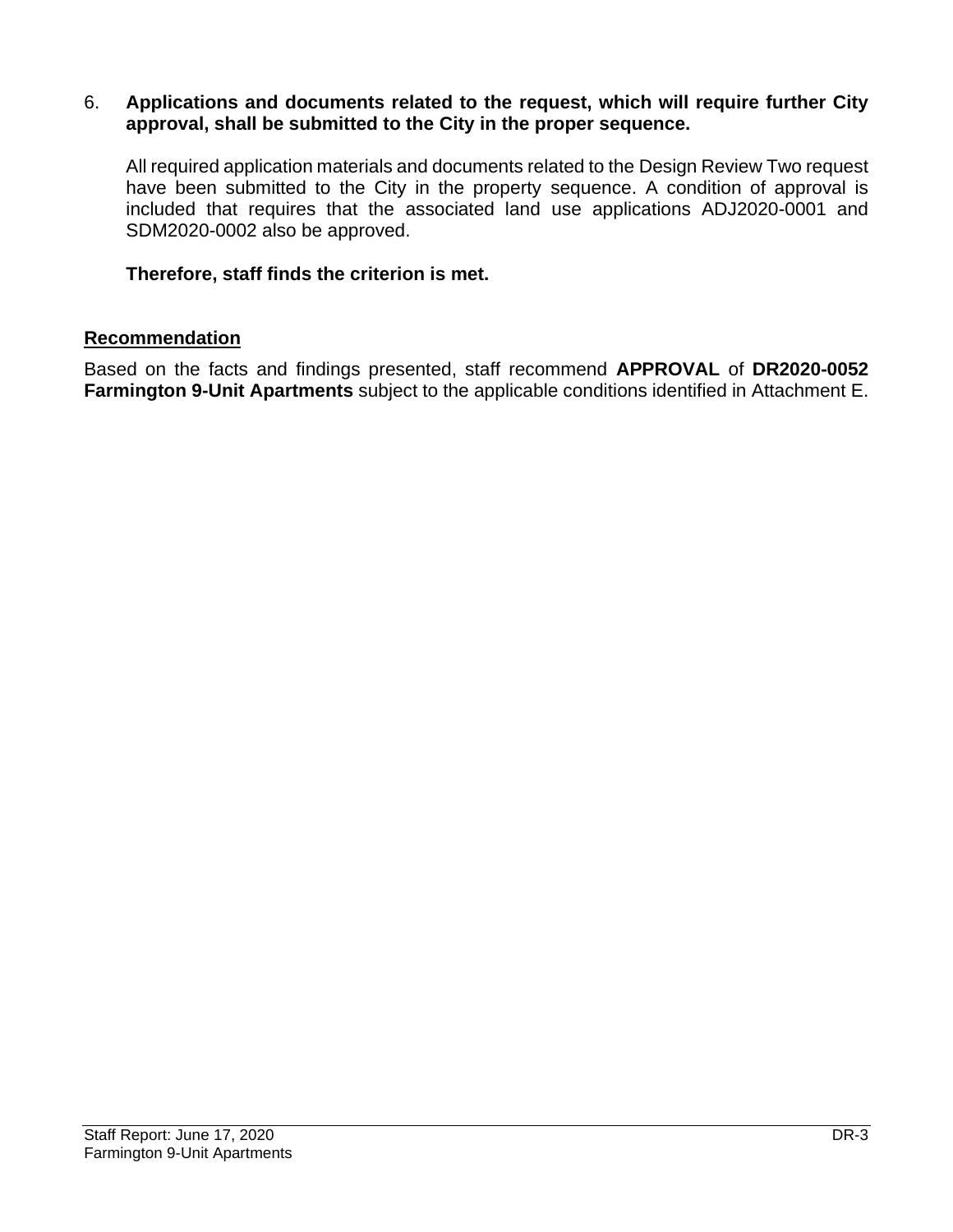# **Design Standards Analysis Section 60.05.15 Building Design and Orientation**

| <b>DESIGN STANDARD</b>                                                                                  | <b>PROJECT PROPOSAL</b>                                                                                                                                                                                                                                                                                                                                                                                                                            | <b>MEETS</b><br><b>STANDARD</b> |  |  |
|---------------------------------------------------------------------------------------------------------|----------------------------------------------------------------------------------------------------------------------------------------------------------------------------------------------------------------------------------------------------------------------------------------------------------------------------------------------------------------------------------------------------------------------------------------------------|---------------------------------|--|--|
|                                                                                                         | <b>Building Articulation and Variety</b>                                                                                                                                                                                                                                                                                                                                                                                                           |                                 |  |  |
| 60.05.15.1.A<br>Max length of attached<br>residential buildings in<br>residential zones                 | The project proposes nine (9) attached<br>residential apartment contained<br>within one building structure. The total<br>length of the buildings is 99-feet.                                                                                                                                                                                                                                                                                       | <b>Yes</b>                      |  |  |
| 60.05.15.1.B<br>Min 30% articulation                                                                    | The building is visible from and within 200<br>feet of adjacent SW Farmington<br>Road, which is a public street. The front<br>(north) elevation of the proposed buildings<br>will feature a variety of architectural<br>features designed to provide articulation<br>and variety to help break up the mass of the<br>building. The front elevation is 2,074 square<br>feet. The submitted elevation drawings<br>illustrates the proposed features. | <b>Yes</b>                      |  |  |
| 60.05.15.1.C<br>Max 40' between<br>architectural features                                               | Architectural features, including windows<br>building entrances, changes in material<br>types and off-set walls are spaced less than<br>40 feet apart from each other.                                                                                                                                                                                                                                                                             | <b>Yes</b>                      |  |  |
| 60.05.15.1.D<br>Max 150 sq. ft.<br>undifferentiated blank<br>walls facing streets                       | The square footage of the front-facing<br>elevation is 2,074 square feet overall.<br>However, that square footage is<br>articulated and broken up with architectural<br>features such as windows, covered<br>doorway and other features to prevent a<br>solid wall.                                                                                                                                                                                | <b>Yes</b>                      |  |  |
|                                                                                                         | <b>Roof Forms</b>                                                                                                                                                                                                                                                                                                                                                                                                                                  |                                 |  |  |
| 60.05.15.2.A<br>Min roof pitch = $4:12$ for<br>sloped roofs                                             | The main roof forms is a combination of a<br>minimum of 4/12 pitch and 5/12<br>pitch.                                                                                                                                                                                                                                                                                                                                                              | <b>Yes</b>                      |  |  |
| 60.05.15.2.B<br>Min roof eave $= 12$ " for<br>sloped roofs                                              | The sloped roofs, excluding rain gutters,<br>project from the building wall a minimum of<br>twelve inches.                                                                                                                                                                                                                                                                                                                                         | <b>Yes</b>                      |  |  |
| 60.05.15.2.C<br>Flat roofs need parapets                                                                | Flat roofs are not proposed.                                                                                                                                                                                                                                                                                                                                                                                                                       | N/A                             |  |  |
| 60.05.15.2.D<br>New structures in<br>existing development be<br>similar to existing<br>development roof | This is proposed new development.                                                                                                                                                                                                                                                                                                                                                                                                                  | N/A                             |  |  |
| 60.05.15.2.E<br>4:12 roof standard is not<br>applicable to smaller<br>feature roofs                     | No feature roofs are proposed.                                                                                                                                                                                                                                                                                                                                                                                                                     | N/A                             |  |  |
| <b>Primary Building Entrances</b>                                                                       |                                                                                                                                                                                                                                                                                                                                                                                                                                                    |                                 |  |  |
| 60.05.15.3<br>Weather protection for<br>primary entrance                                                | The proposed building structure will have a<br>primary entrance and will be<br>covered by a minimum 12-feet wide and 4-                                                                                                                                                                                                                                                                                                                            | <b>Yes</b>                      |  |  |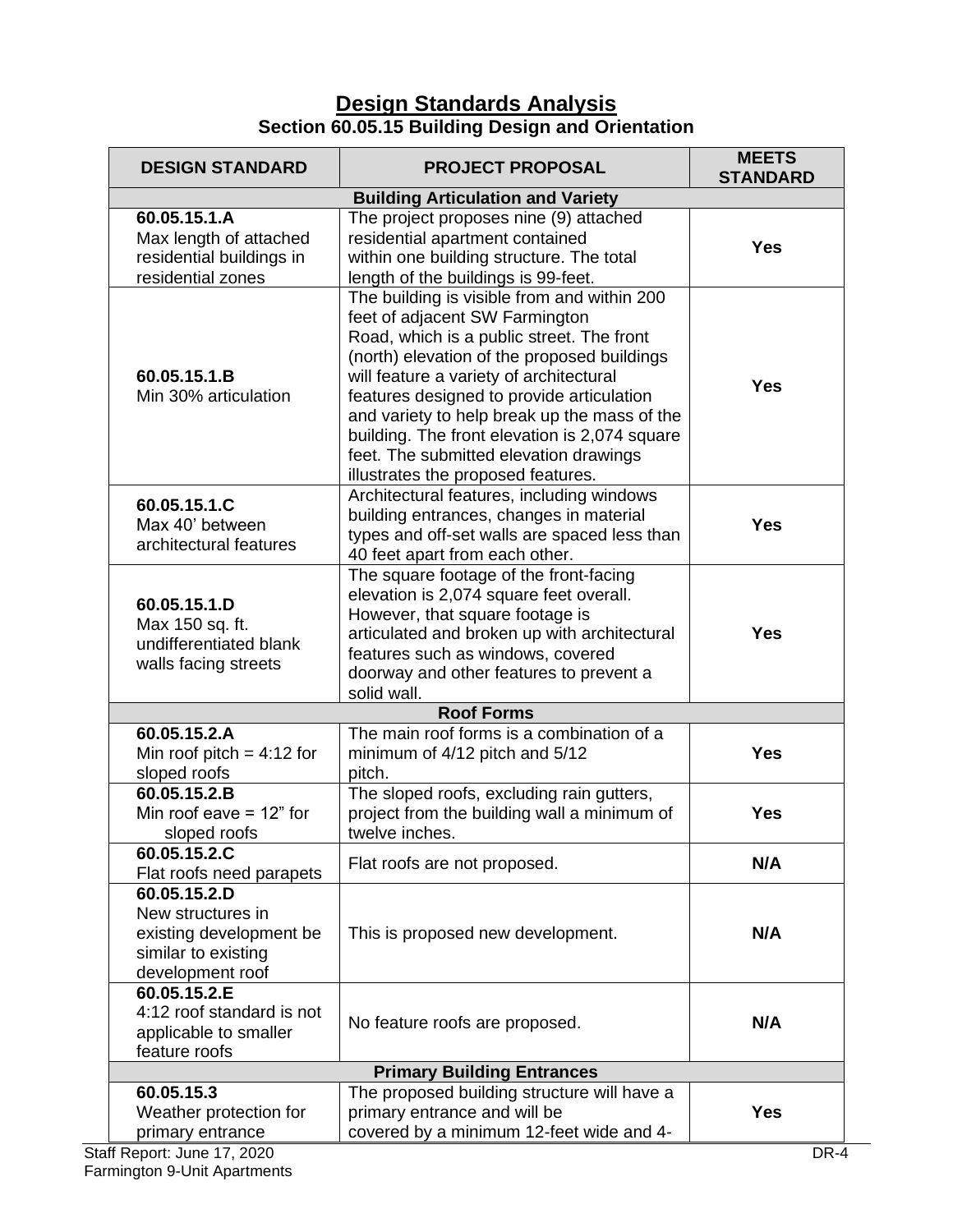| <b>DESIGN STANDARD</b>                                                                                                                                                                                                                                                                             | <b>PROJECT PROPOSAL</b>                                                                                                                                                                                                                                                                                                                                                                                                                                | <b>MEETS</b><br><b>STANDARD</b> |
|----------------------------------------------------------------------------------------------------------------------------------------------------------------------------------------------------------------------------------------------------------------------------------------------------|--------------------------------------------------------------------------------------------------------------------------------------------------------------------------------------------------------------------------------------------------------------------------------------------------------------------------------------------------------------------------------------------------------------------------------------------------------|---------------------------------|
|                                                                                                                                                                                                                                                                                                    | feet deep canopy providing weather<br>protection.                                                                                                                                                                                                                                                                                                                                                                                                      |                                 |
|                                                                                                                                                                                                                                                                                                    | <b>Exterior Building Materials</b>                                                                                                                                                                                                                                                                                                                                                                                                                     |                                 |
| 60.05.15.4.A<br>Residential double wall<br>construction                                                                                                                                                                                                                                            | The proposed project is for attached<br>apartments (a residential use) in the R-1<br>Residential Urban High-Density District,<br>which is a residential zone. Only the north<br>elevation is visible from the from or within<br>200 feet of a public street, and provides a<br>primary entrance into the building lobby.<br>The building will meet the building code and<br>be reviewed by the COB Building Division<br>for conformance with the code. | <b>Yes</b>                      |
| 60.05.15.4.B<br>Maximum 30% of primary<br>elevation to be made of<br>unfinished concrete block                                                                                                                                                                                                     | The proposed project is a permitted use,<br>not a conditional use, in the R-1<br>Residential Urban High-Density District,<br>which is a residential zone; therefore, this<br>standard is not applicable.                                                                                                                                                                                                                                               | N/A                             |
| 60.05.15.4.C<br>Foundations                                                                                                                                                                                                                                                                        | The proposed project is a permitted use,<br>not a conditional use, in the R-1<br>Residential Urban High-Density District,<br>which is a residential zone; therefore, this<br>standard is not applicable.                                                                                                                                                                                                                                               | N/A                             |
|                                                                                                                                                                                                                                                                                                    | <b>Roof-Mounted Equipment</b>                                                                                                                                                                                                                                                                                                                                                                                                                          |                                 |
| 60.05.15.5.A through C<br>Roof-mounted equipment<br>screening. Solar panels,<br>dishes/antennas, pipes,<br>vents, and chimneys are<br>exempt from this<br>standard.                                                                                                                                | The applicant also states that other than<br>possible solar panels or dishes/antennas or<br>pipes, vents and chimneys, no roof-<br>mounted equipment is proposed. This<br>standard is, therefore, not applicable. Solar<br>panels, dishes/antennas, pipes, vents, and<br>chimneys are exempt from this standard.                                                                                                                                       | N/A                             |
|                                                                                                                                                                                                                                                                                                    | Building Location and Orientation along Streets in MU and Com. Districts                                                                                                                                                                                                                                                                                                                                                                               |                                 |
| 60.05.15.6.A<br><b>Buildings in Multiple Use</b><br>zones shall occupy a<br>minimum public<br><b>Street along Major</b><br>Pedestrian Routes.                                                                                                                                                      | The subject site is not on a Major<br>Pedestrian Route (MPR).                                                                                                                                                                                                                                                                                                                                                                                          | N/A                             |
| 60.05.15.6.B-F<br><b>Buildings in Commercial</b><br>zones shall occupy a<br>minimum of 35 percent<br>public street frontage<br>where a parcel exceeds<br>60,000 gross square feet.<br>Additional requirements<br>for buildings subject to<br>street frontage standards<br>and/or are located along | The subject site is approximately 11,325<br>square feet and it does not abut a Major<br>Pedestrian Route, therefore this standard is<br>not applicable.                                                                                                                                                                                                                                                                                                | N/A                             |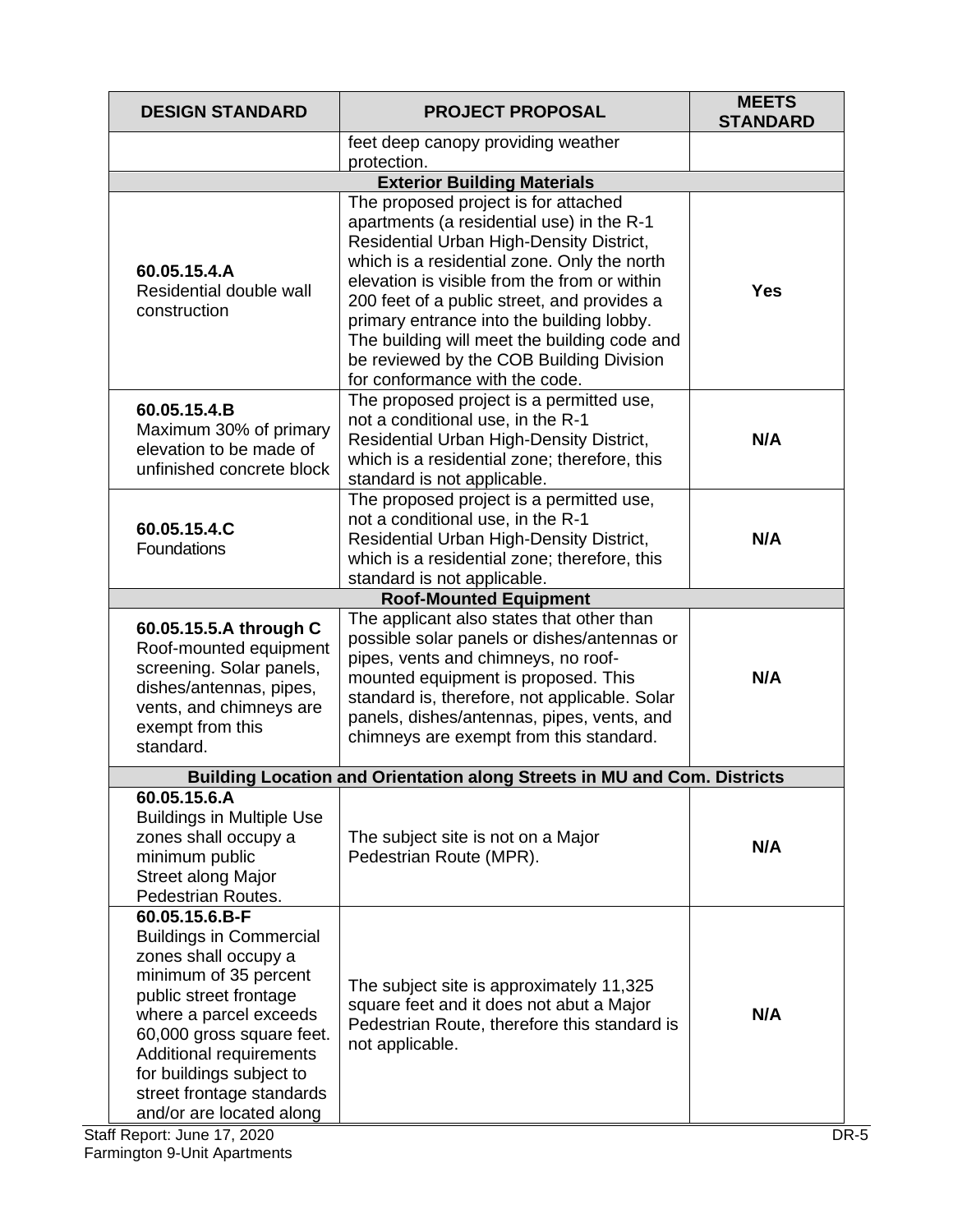| <b>DESIGN STANDARD</b>                                             | <b>PROJECT PROPOSAL</b>                                                | <b>MEETS</b><br><b>STANDARD</b> |  |
|--------------------------------------------------------------------|------------------------------------------------------------------------|---------------------------------|--|
| Major Pedestrian Routes.                                           |                                                                        |                                 |  |
|                                                                    | <b>Building Scale along Major Pedestrian Routes</b>                    |                                 |  |
| 60.05.15.7.A through C<br>22' Height Minimum<br>60' Height Maximum | The subject site does not abut a Major<br>Pedestrian Route (MPR).      | N/A                             |  |
|                                                                    | <b>Ground Floor Elevation on Commercial and Multiple Use Buildings</b> |                                 |  |
| 60.05.15.8.A-B<br><b>Glazing Requirements</b>                      | The proposal is residential in nature only.                            | N/A                             |  |
| <b>Compact Detached Housing Design</b>                             |                                                                        |                                 |  |
| 60.05.15.9.A-K                                                     | Compact Detached Housing is not<br>proposed.                           | N/A                             |  |

# **Section 60.05.20 Circulation and Parking Design**

| <b>DESIGN STANDARD</b>                                                                | <b>PROJECT</b><br><b>PROPOSAL</b>                                                                                                                                                                                                                                                                                                                                                                                                                                                                                            | <b>MEETS</b><br><b>STANDARD</b> |  |
|---------------------------------------------------------------------------------------|------------------------------------------------------------------------------------------------------------------------------------------------------------------------------------------------------------------------------------------------------------------------------------------------------------------------------------------------------------------------------------------------------------------------------------------------------------------------------------------------------------------------------|---------------------------------|--|
| <b>Connections to the public street system</b>                                        |                                                                                                                                                                                                                                                                                                                                                                                                                                                                                                                              |                                 |  |
| 60.05.20.1<br>Connect on-site<br>circulation to existing and<br>planned street system | There are no adjacent planned streets.<br>There is only one adjacent existing street,<br>SW Farmington Road. The proposed on-<br>site circulation system consists of a single<br>private driveway, taking access from SW<br>Farmington Road, for motor vehicles and<br>bicycles, to be utilized by all the residents in<br>the attached dwelling units. A pedestrian<br>connection has been provided to SW<br>Farmington Road.                                                                                               | <b>Yes</b>                      |  |
|                                                                                       | Loading Areas, solid waste facilities and similar improvements                                                                                                                                                                                                                                                                                                                                                                                                                                                               |                                 |  |
| 60.05.20.2.A<br>Screen from public view                                               | The proposed waste and recycling storage<br>area is located in front of the building, but<br>screened using materials that are found on<br>the main building. The applicant's plans<br>show that this storage area will be screened<br>from view from the surrounding public<br>streets. The required screening will be<br>accomplished by a trash enclosure with the<br>opening oriented toward the interior of the<br>site, with a roof and Hardie board siding<br>which is consistent with the main building<br>material. | <b>Yes</b>                      |  |
| 60.05.20.2.B<br>Loading areas screening                                               | No loading areas are proposed nor<br>required.                                                                                                                                                                                                                                                                                                                                                                                                                                                                               | N/A                             |  |
| 60.05.20.2.C<br>Screening with walls,<br>hedge, wood                                  | There will be no services areas, loading<br>docks, loading zones or outdoor storage<br>areas as part of the project. Waste storage,<br>disposal facilities and recycling containers<br>will be waste and recycling bins that will be<br>stored inside a solid, covered trash                                                                                                                                                                                                                                                 | <b>Yes</b>                      |  |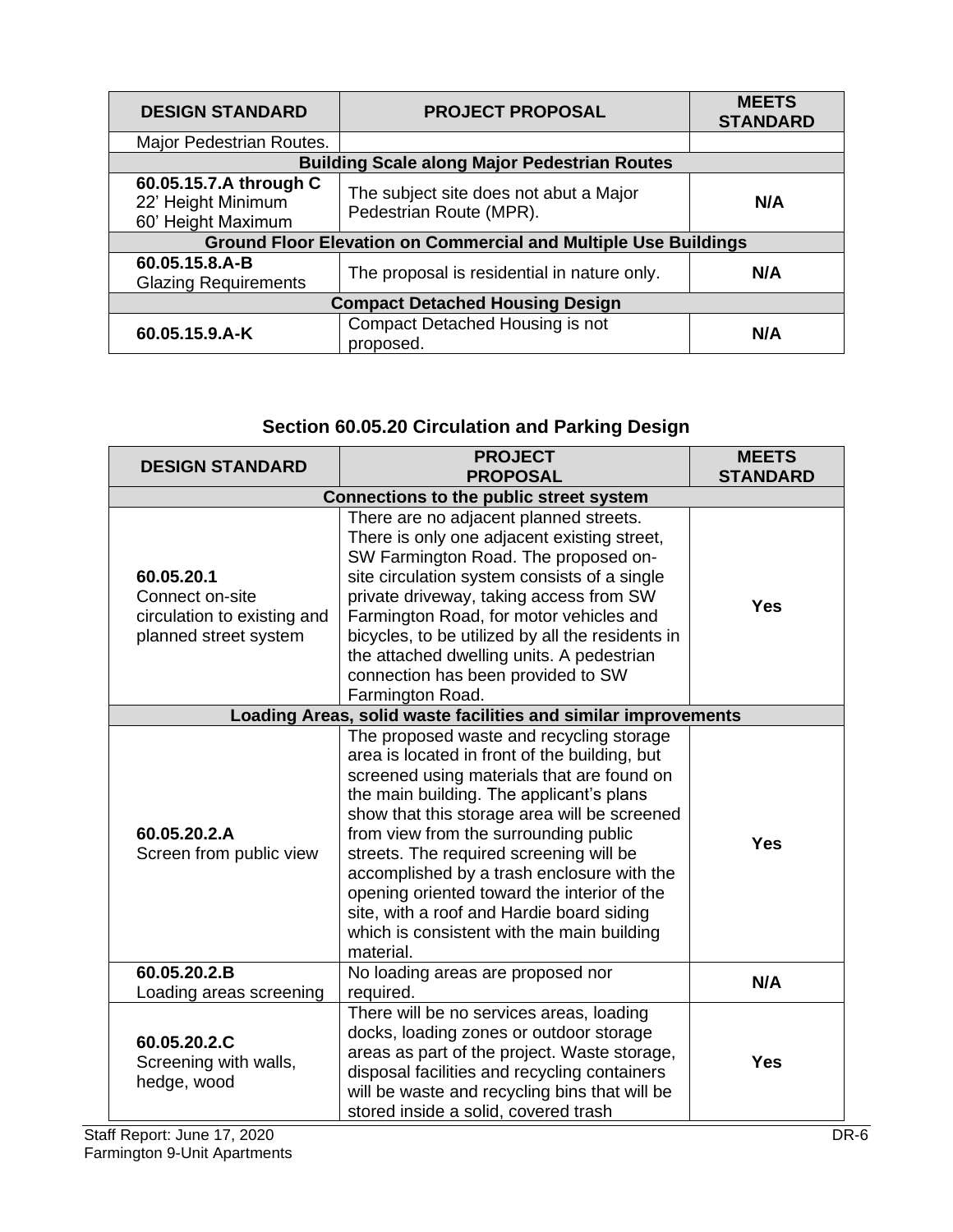| <b>DESIGN STANDARD</b>                                                                                                                                          | <b>PROJECT</b><br><b>PROPOSAL</b>                                                                                                                                                                                           | <b>MEETS</b><br><b>STANDARD</b> |
|-----------------------------------------------------------------------------------------------------------------------------------------------------------------|-----------------------------------------------------------------------------------------------------------------------------------------------------------------------------------------------------------------------------|---------------------------------|
|                                                                                                                                                                 | enclosure to be picked up on a weekly<br>basis. The project does not propose<br>installation of any transformers or utility<br>vaults.                                                                                      |                                 |
| 60.05.20.2.D<br>Chain-link screening<br>prohibited                                                                                                              | Chain link is not proposed for screening.                                                                                                                                                                                   | <b>Yes</b>                      |
| 60.05.20.2.E<br>Screening of loading<br>waived in some zones.                                                                                                   | No loading areas are proposed or required.                                                                                                                                                                                  | N/A                             |
|                                                                                                                                                                 | <b>Pedestrian Circulation</b>                                                                                                                                                                                               |                                 |
| 60.05.20.3.A -C                                                                                                                                                 | The subject site is located adjacent to SW<br>Farmington Road. The applicant's plans<br>show onsite pedestrian walkways connect<br>to the surrounding public pedestrian                                                     |                                 |
| Link to adjacent<br>pedestrian facilities                                                                                                                       | circulation system. A direct. 5-foot wide,<br>walkway connection has been provided with<br>the layout of the site between the primary<br>entrances and public streets, transit stops,<br>and other pedestrian destinations. | <b>Yes</b>                      |
| 60.05.20.3.D-F<br>Pedestrian paths through<br>parking lots                                                                                                      | No pedestrian paths are proposed through<br>the tuck under parking. The pedestrian path<br>adjacent to the driveway is a separated, 5-<br>foot wide, concrete walkway.                                                      | <b>Yes</b>                      |
| 60.05.20.5.A-D<br>Landscape planters in<br>parking lots.                                                                                                        | The parking is located under the building in<br>tuck under parking. No landscaping is<br>required in covered parking.                                                                                                       | N/A                             |
| Connect on-site buildings, parking, and other improvements with identifiable streets<br>and drive aisles in Residential, Multiple-Use, and Commercial Districts |                                                                                                                                                                                                                             |                                 |
| 60.05.20.8.A<br>Drive aisles to be designed<br>as public streets, if<br>applicable                                                                              | No drive aisles are designed as public<br>streets.                                                                                                                                                                          | N/A                             |
| <b>Ground Floor uses in parking structures</b>                                                                                                                  |                                                                                                                                                                                                                             |                                 |
| 60.05.20.9<br><b>Parking Structures</b>                                                                                                                         | No parking structures are proposed.                                                                                                                                                                                         | N/A                             |

# **Section 60.05.25 Landscape, Open Space, and Natural Areas Design Standards**

| <b>DESIGN STANDARD</b>                          | <b>PROJECT</b><br><b>PROPOSAL</b>                                                                                                                                                                                             | <b>MEETS</b><br><b>STANDARD</b> |
|-------------------------------------------------|-------------------------------------------------------------------------------------------------------------------------------------------------------------------------------------------------------------------------------|---------------------------------|
| <b>Minimum Landscaping</b>                      |                                                                                                                                                                                                                               |                                 |
| 60.05.25.3.A<br>Minimum Landscape<br>Area (15%) | The net overall site area is 9,714 square<br>feet, of which 15% equals 1,457 square<br>feet. The provided landscaped area of<br>2,031 square feet therefore exceeds the<br>minimum requirement for attached dwelling<br>units | <b>Yes</b>                      |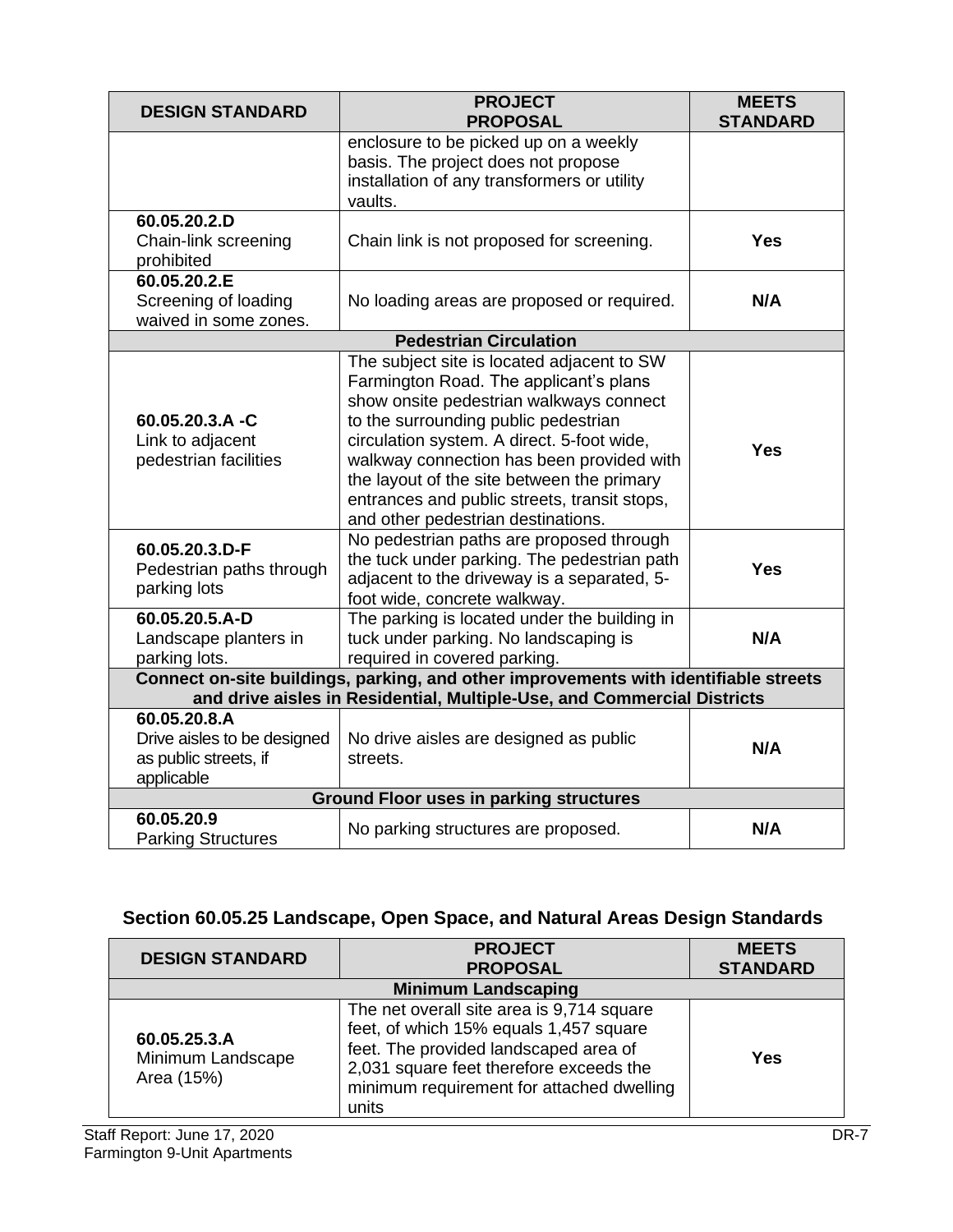| <b>DESIGN STANDARD</b>                                                                             | <b>PROJECT</b><br><b>PROPOSAL</b>                                                                                                                                                                                                                                                                                                                   | <b>MEETS</b><br><b>STANDARD</b> |
|----------------------------------------------------------------------------------------------------|-----------------------------------------------------------------------------------------------------------------------------------------------------------------------------------------------------------------------------------------------------------------------------------------------------------------------------------------------------|---------------------------------|
| 60.05.25.3.B<br>Active Open Space<br>(25% of the required<br>open space)                           | Twenty-five (25) percent of the required<br>fifteen (15) percent landscaping<br>requirement is 364 square feet. As shown<br>on the submitted landscape plan, the<br>applicant is proposing 1,037 square feet of<br>active open space in the rear yard.                                                                                              | <b>Yes</b>                      |
| 60.05.25.3.C<br>Environmentally<br><b>Sensitive Areas</b>                                          | Environmentally Sensitive Areas do not<br>exist on site.                                                                                                                                                                                                                                                                                            | N/A                             |
| 60.05.25.3.D<br><b>Vehicle Circulation</b>                                                         | Vehicular circulation areas are not being<br>considered in the landscape calculations.                                                                                                                                                                                                                                                              | N/A                             |
| 60.05.25.3.E<br><b>Individual Exterior</b><br>Spaces                                               | Individual patios are not proposed.                                                                                                                                                                                                                                                                                                                 | N/A                             |
| 60.05.25.3.F<br>Abutting Collector or<br>Higher                                                    | The subject property abuts SW Farmington<br>Road, which is designated as an Arterial<br>street. The applicant is proposing to have<br>the common open space located in the rear<br>of the property and will be separated from<br>SW Farmington Road. by the building<br>structure.                                                                  | <b>Yes</b>                      |
| 60.05.25.3.G<br>Open Space Size, 640<br>sq.ft. in area and min.<br>width and length of 20<br>feet. | The proposed common open space is<br>1,907 square feet in area. The common<br>open space area is not uniform in its<br>dimensions, but a combination of 870<br>square foot balcony with stairs leading to<br>the 1,037 square feet of rear yard open<br>space area.                                                                                 | <b>Yes</b>                      |
| 60.05.25.3.H<br><b>Phased Development</b>                                                          | Proposal does not include phased<br>development.                                                                                                                                                                                                                                                                                                    | N/A                             |
| 60.05.25.3.I-J<br><b>Active Open Space</b><br>Improvements                                         | Improvements proposed for the common<br>opens space area include a pedestrian<br>pathway, two (2) benches, a fire pit, and<br>horseshoe pits. The applicant believes that<br>for this project the proposed common area<br>improvements will provide a similar level of<br>active common open space usage as those<br>listed under criterion I.      | <b>Yes</b>                      |
| 60.05.25.4.A<br><b>Front Yard Landscaping</b>                                                      | The areas not covered by the driveway, the<br>housing unit and the walkways are<br>proposed to be landscaped with a variety of<br>ornamental landscaping.                                                                                                                                                                                           | <b>Yes</b>                      |
| 60.05.25.4.B<br>Bare Gravel, Rock, Bark<br>Maximum (25%)                                           | The proposed landscaping consists of a<br>variety of ornamental landscaping<br>treatments; such as, but not limited to<br>lawn, trees, shrubs, potted plants, and<br>crushed rock. The proposed crushed rock<br>area is only 144 square feet in area, which<br>is substantially less than 25% of the<br>required landscape area. No bark or similar | Yes                             |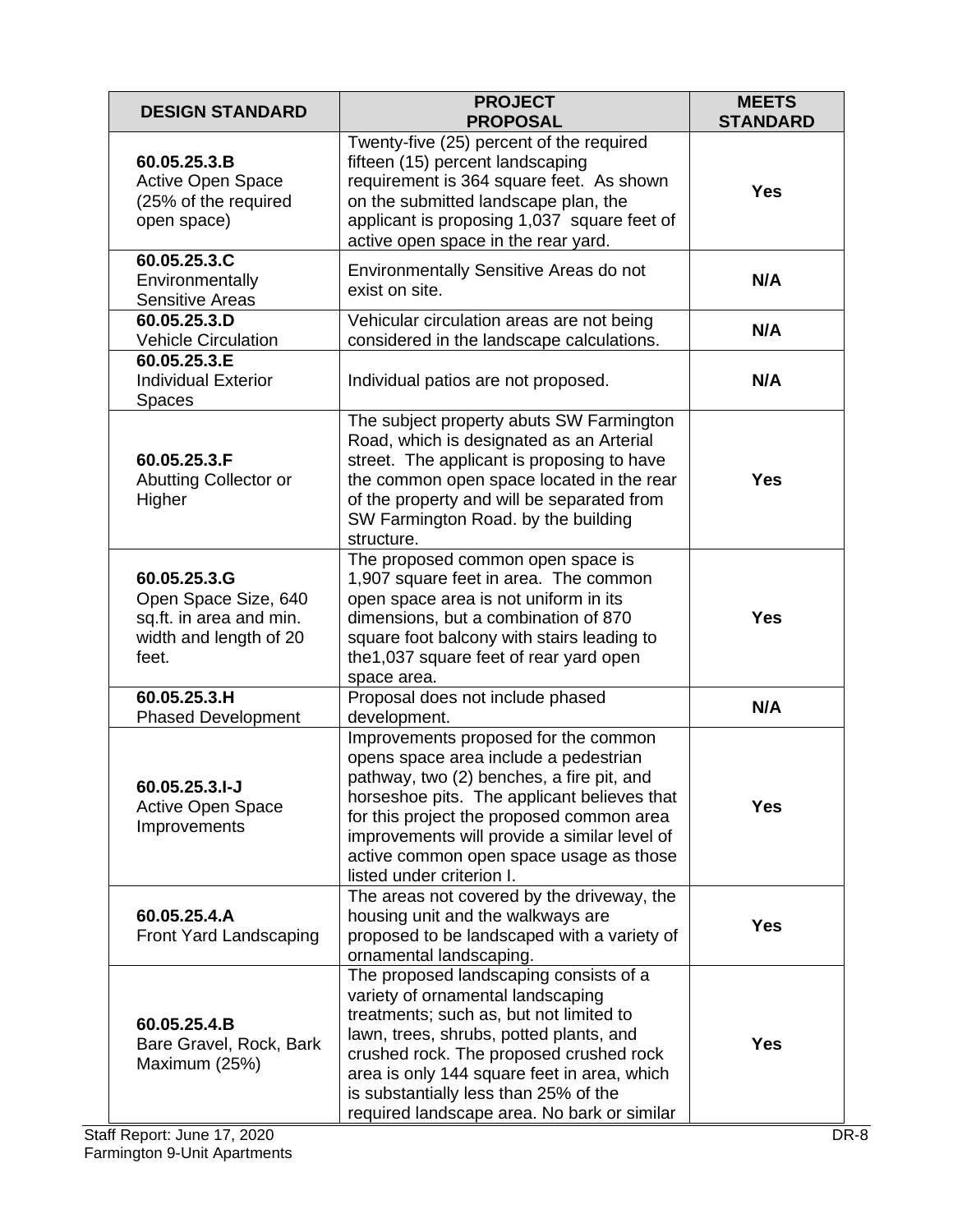| <b>DESIGN STANDARD</b>                                                                                    | <b>PROJECT</b><br><b>PROPOSAL</b>                                                                                                                                                                                                                                                                                                                                                                                                                                                                                                                                                                                                                                                                         | <b>MEETS</b><br><b>STANDARD</b> |
|-----------------------------------------------------------------------------------------------------------|-----------------------------------------------------------------------------------------------------------------------------------------------------------------------------------------------------------------------------------------------------------------------------------------------------------------------------------------------------------------------------------------------------------------------------------------------------------------------------------------------------------------------------------------------------------------------------------------------------------------------------------------------------------------------------------------------------------|---------------------------------|
|                                                                                                           | materials are proposed.                                                                                                                                                                                                                                                                                                                                                                                                                                                                                                                                                                                                                                                                                   |                                 |
| 60.05.25.4.C                                                                                              | Vehicular circulation is not counted in                                                                                                                                                                                                                                                                                                                                                                                                                                                                                                                                                                                                                                                                   | N/A                             |
| <b>Vehicle Circulation</b>                                                                                | landscape calculation.                                                                                                                                                                                                                                                                                                                                                                                                                                                                                                                                                                                                                                                                                    |                                 |
| 60.05.25.4.D<br>Landscaping along<br>foundations                                                          | Landscaping is provided in front of all street<br>facing elevations along the foundation in<br>areas not occupied by pedestrian walkways<br>or the drive aisle.                                                                                                                                                                                                                                                                                                                                                                                                                                                                                                                                           | <b>Yes</b>                      |
| 60.05.25.4.E<br>Minimum Planting<br>Requirements                                                          | The landscaping plan provides for three<br>new trees, 420 shrubs, and grass ground<br>cover. The landscaped areas exceed<br>planting requirements.                                                                                                                                                                                                                                                                                                                                                                                                                                                                                                                                                        | <b>Yes</b>                      |
| 60.05.25.4.F<br>Pedestrian Plaza                                                                          | No pedestrian plazas proposed.                                                                                                                                                                                                                                                                                                                                                                                                                                                                                                                                                                                                                                                                            | N/A                             |
|                                                                                                           | <b>Retaining Walls</b>                                                                                                                                                                                                                                                                                                                                                                                                                                                                                                                                                                                                                                                                                    |                                 |
| 60.05.25.8<br><b>Retaining Walls</b>                                                                      | No retaining walls are proposed.                                                                                                                                                                                                                                                                                                                                                                                                                                                                                                                                                                                                                                                                          | <b>Yes</b>                      |
|                                                                                                           | <b>Fences and Walls</b>                                                                                                                                                                                                                                                                                                                                                                                                                                                                                                                                                                                                                                                                                   |                                 |
| 60.05.25.9.A through E<br><b>Materials</b>                                                                | There is existing good neighbor cedar<br>fencing located along the southern, eastern,<br>and western property boundaries of the<br>site. The applicant is not proposing to<br>remove any of the existing fencing as part<br>of the proposed project. The existing<br>arborvitae hedge located along the front 45<br>feet of the western property boundary will<br>be removed as part of the project and the<br>existing 6-foot wood fence will be extended<br>to the front yard setback line. At that point<br>the fence will step down in height to 3-feet<br>and extended to the front property<br>boundary. The front property boundary will<br>then be fenced with a 3-foot tall split rail<br>fence. | Yes                             |
|                                                                                                           | No chain link fences or masonry walls are<br>being proposed as part of the project. No<br>manufacturing, assembly, fabricating,<br>processing, packing, storage and wholesale<br>and distribution activities are being<br>proposed with this request.                                                                                                                                                                                                                                                                                                                                                                                                                                                     |                                 |
| Minimize Significant Changes To Existing On-Site Surface Contours<br><b>At Residential Property Lines</b> |                                                                                                                                                                                                                                                                                                                                                                                                                                                                                                                                                                                                                                                                                                           |                                 |
| The sites existing topography is virtually flat                                                           |                                                                                                                                                                                                                                                                                                                                                                                                                                                                                                                                                                                                                                                                                                           |                                 |
| 60.05.25.10.A<br>Minimize grade changes                                                                   | in nature, so on-site grading will<br>be minimalized as a result.                                                                                                                                                                                                                                                                                                                                                                                                                                                                                                                                                                                                                                         | <b>Yes</b>                      |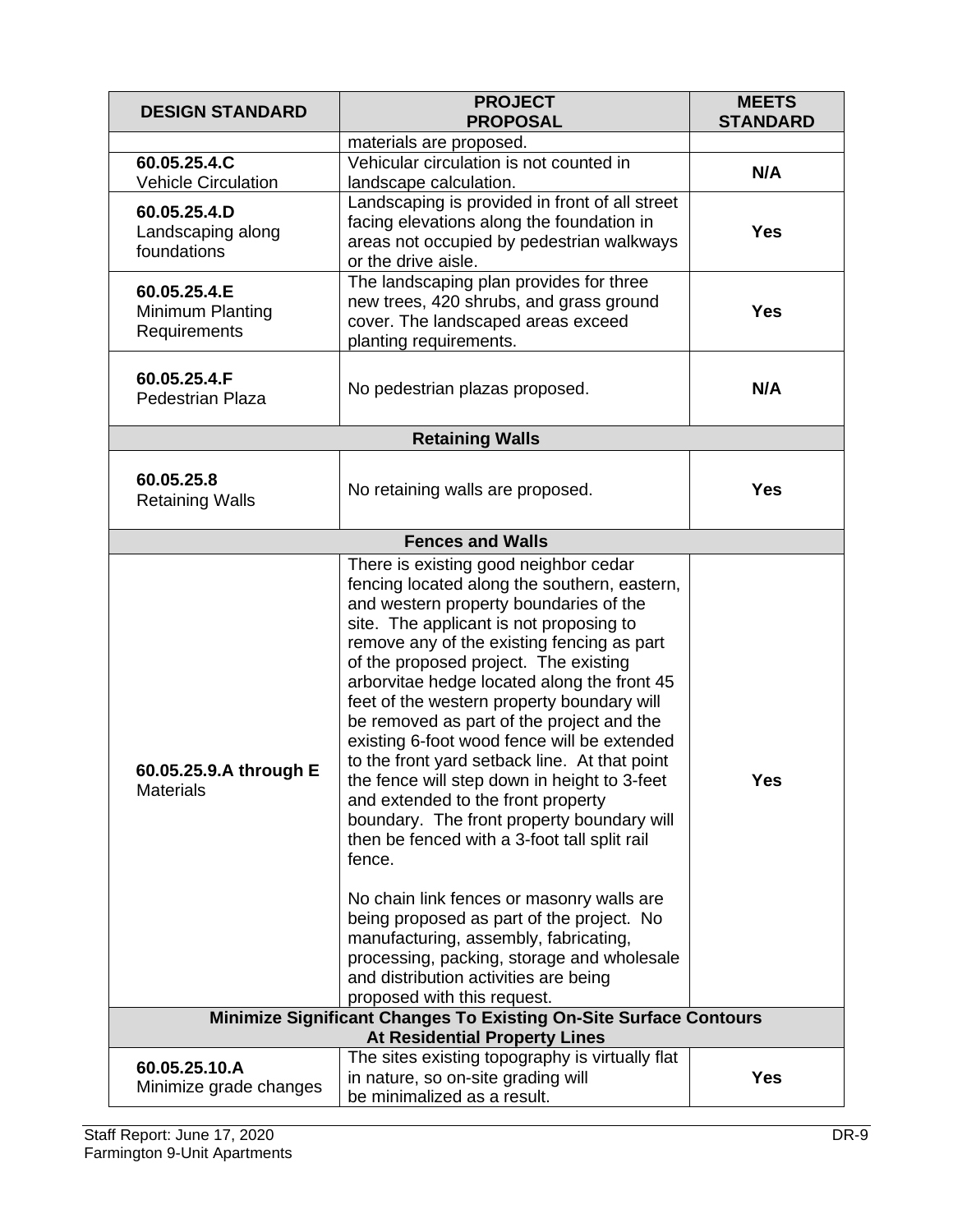| <b>DESIGN STANDARD</b>                                                        | <b>PROJECT</b><br><b>PROPOSAL</b>                                                                                                                                                                                                                                                                                                                                                                                                  | <b>MEETS</b><br><b>STANDARD</b> |
|-------------------------------------------------------------------------------|------------------------------------------------------------------------------------------------------------------------------------------------------------------------------------------------------------------------------------------------------------------------------------------------------------------------------------------------------------------------------------------------------------------------------------|---------------------------------|
| 60.05.25.10.B<br>Grading adjacent to<br>significant trees                     | The subject site does not contain any<br>existing trees. Additionally, there are<br>no existing significant trees on adjacent<br>properties within 25 feet of the subject site<br>that would be impacted by the proposed<br>grading.                                                                                                                                                                                               | N/A                             |
|                                                                               | Integrate water quality, quantity, or both facilities                                                                                                                                                                                                                                                                                                                                                                              |                                 |
| 60.05.25.11<br>Location of facilities                                         | The above criterion does not apply to the<br>applicant's proposal because the proposed<br>LIDA planter do not have a side slope<br>greater that 2:1.                                                                                                                                                                                                                                                                               | N/A                             |
|                                                                               | <b>Natural Areas</b>                                                                                                                                                                                                                                                                                                                                                                                                               |                                 |
| 60.05.25.12<br>No encroachment into<br>buffer areas.                          | No natural areas exist on site. The<br>applicant has submitted a Clean Water<br>Services Sensitive Area Pre-Screening Site<br>Assessment form.                                                                                                                                                                                                                                                                                     | N/A                             |
|                                                                               | <b>Landscape Buffering Requirements</b>                                                                                                                                                                                                                                                                                                                                                                                            |                                 |
| 60.05.25.13<br>Landscape buffering<br>between contrasting<br>zoning districts | The subject site is zoned R1 and is<br>surrounding on the south, east and west by<br>R1 properties; therefore, no landscape<br>buffer is required<br>The subject property is located across the<br>street from the General Commercial (GC)<br>zoning district and a 10-foot buffer<br>developed to the B1 standard is required. A<br>condition of approval has been added to<br>require landscaping that meets the<br>requirement. | Yes, w/ COA                     |

# **Section 60.05.30 Lighting Design Standards**

| <b>DESIGN STANDARD</b>                                                                      | <b>PROJECT</b><br><b>PROPOSAL</b>                                                                                                                                                                                                                                                                                          | <b>MEETS</b><br><b>STANDARD</b> |
|---------------------------------------------------------------------------------------------|----------------------------------------------------------------------------------------------------------------------------------------------------------------------------------------------------------------------------------------------------------------------------------------------------------------------------|---------------------------------|
| Adequate on-site lighting and minimize glare on adjoining properties                        |                                                                                                                                                                                                                                                                                                                            |                                 |
| 60.05.30.1.A<br>Lighting complies with<br>the City's Technical<br><b>Lighting Standards</b> | On the exterior of the attached units on-site<br>lighting is proposed at the south end of the<br>building to light outdoor spaces. A light<br>pole will be installed at the north end of the<br>site to light the trash enclosure area,<br>entrance door and garage door, and                                              | Yes, w/ COA                     |
| 60.05.30.1.B<br>Lighting provided for<br>vehicle and pedestrian<br>circulation              | The applicant states that lighting for vehicle<br>circulation is not proposed in the tuck under<br>parking area where vehicles and<br>pedestrians will be maneuvering. Staff<br>recommends a condition requiring lighting<br>in the parking area and details showing light<br>fixtures and mounts prior to Building Permit | Yes, w/ COA                     |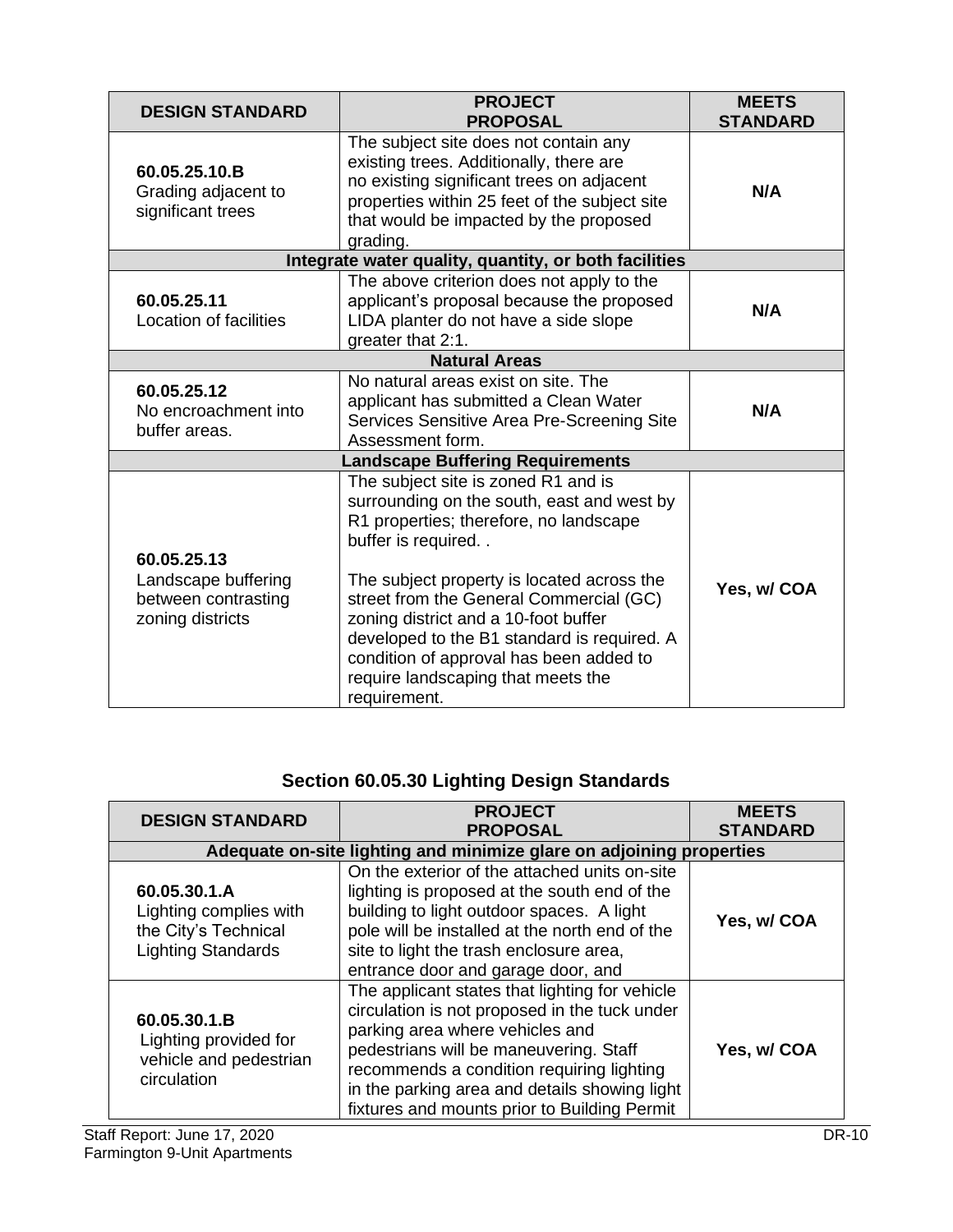| <b>DESIGN STANDARD</b>                            | <b>PROJECT</b><br><b>PROPOSAL</b>                                                                                                                                                                                                                                                                                                                                                                                                                                                                                                                                          | <b>MEETS</b><br><b>STANDARD</b> |
|---------------------------------------------------|----------------------------------------------------------------------------------------------------------------------------------------------------------------------------------------------------------------------------------------------------------------------------------------------------------------------------------------------------------------------------------------------------------------------------------------------------------------------------------------------------------------------------------------------------------------------------|---------------------------------|
|                                                   | issuance.                                                                                                                                                                                                                                                                                                                                                                                                                                                                                                                                                                  |                                 |
| 60.05.30.1.C<br>Lighting of Ped Plazas            | No pedestrian plazas are proposed.                                                                                                                                                                                                                                                                                                                                                                                                                                                                                                                                         | N/A                             |
| 60.05.30.1.D<br>Lighting of building<br>entrances | The applicant's lighting plan shows lighting<br>at building entrances.                                                                                                                                                                                                                                                                                                                                                                                                                                                                                                     | <b>Yes</b>                      |
| 60.05.30.1.E<br>Canopy lighting<br>recessed       | Canopy lighting is not proposed                                                                                                                                                                                                                                                                                                                                                                                                                                                                                                                                            | N/A                             |
|                                                   | Pedestrian-scale on-site lighting                                                                                                                                                                                                                                                                                                                                                                                                                                                                                                                                          |                                 |
| 60.05.30.2.A<br>Pedestrian Lighting               | The applicant's plans show one pole<br>mounted light at the new front property line<br>as a result of the required 20-foot right of<br>way dedication. The pole mounted<br>luminaires provided lighting for the<br>pedestrian lighting and vehicle<br>maneuvering area.                                                                                                                                                                                                                                                                                                    | <b>Yes</b>                      |
| 60.05.30.2.B<br>Non-Pole Mounted<br>Lighting      | The applicant's lighting plans indicate that<br>wall-mounted lighting does not exceed 20<br>feet above finished grade on the rear deck.<br>However, staff recommend conditions of<br>approval to ensure compliance with lighting<br>standards. Staff recommend a condition of<br>approval that the applicant demonstrate<br>compliance with all applicable lighting<br>levels, as outlined in Section 60.05.30 and<br>Table 60.05-1. And a condition requiring<br>details showing light fixtures and mounts at<br>Site Development permitting stage on<br>submitted plans. | Yes, w/COA                      |
| 60.05.30.2.C<br><b>Lighted Bollards</b>           | Lighted bollards are not proposed.                                                                                                                                                                                                                                                                                                                                                                                                                                                                                                                                         | N/A                             |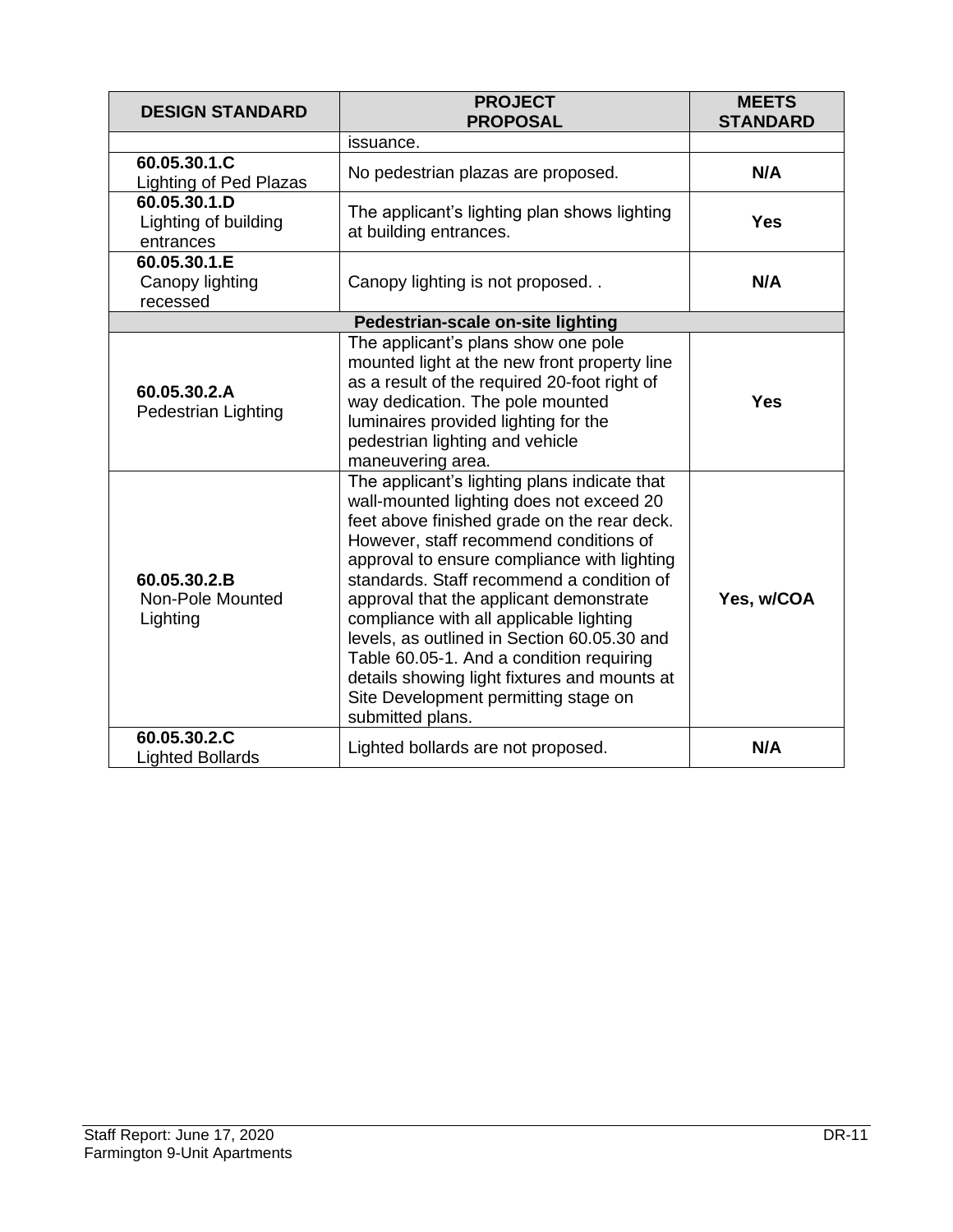#### **SDM2020-0002 ANALYSIS AND FINDINGS FOR SIDEWALK DESIGN MODIFICAITION**

### **Section 40.03.1 Facilities Review Approval Criteria:**

*The applicant for development must establish that the application complies with all relevant standards in conformance with Section 50.25.1.B and all the following criteria have been met:* 

#### **Facilities Review Approval Criteria Section 40.03.1.A-L**

Staff has reviewed the applicable Facilities Review criteria in Attachment A to this report. Staff cites the findings presented in Attachment A in response to the Facilities Review approval criteria. As identified in Attachment A, above, the proposal meets Criteria A-L, and therefore meets the criterion for approval.

### **Therefore, the Committee finds that the proposal meets the criteria.**

### **Section 40.58.05 Sidewalk Design Modification Purpose**

*The purpose of the Sidewalk Design Modification application is to provide a mechanism whereby the City's street design standards relating to the locations and dimensions of sidewalks or required street landscaping can be modified to address existing conditions and constraints as a specific application. For purposes of this section, sidewalk ramps constructed with or without contiguous sidewalk panels leading to and away from the ramp shall be considered sidewalks. This section is implemented by the approval criteria listed herein.*

### **Section 40.58.15.C Approval Criteria**

In order to approve a Sidewalk Design Modification application, the decision-making authority shall make findings of fact based on evidence provided by the applicant demonstrating that all the following criteria are satisfied:

#### 1. **The proposal satisfies the threshold requirements for a Sidewalk Design Modification application.**

The subject property is adjacent to and accessed from SW Farmington Road which is designated as a 5-lane Arterial Street. The segment of SW Farmington Road. adjacent to the site was recently improved as a result of Washington County's Farmington Road Improvement Project as a taper to match existing curb and gutter east of the site. As

such, SW Farmington Road adjacent to the site is currently improved with four (4) travel lanes, a curb-tight sidewalk, and two (2) street trees. The total width of the sidewalk is approximately 8.5 feet with two street tree wells approximately four (4) wide.

The request is to maintain the existing sidewalk width and dedicate an additional 20 feet of right-of-way for future improvements. Future improvements include a 96 foot wide public right-of-way, with four (4) travel lanes, one (1) turning lane, and five (5)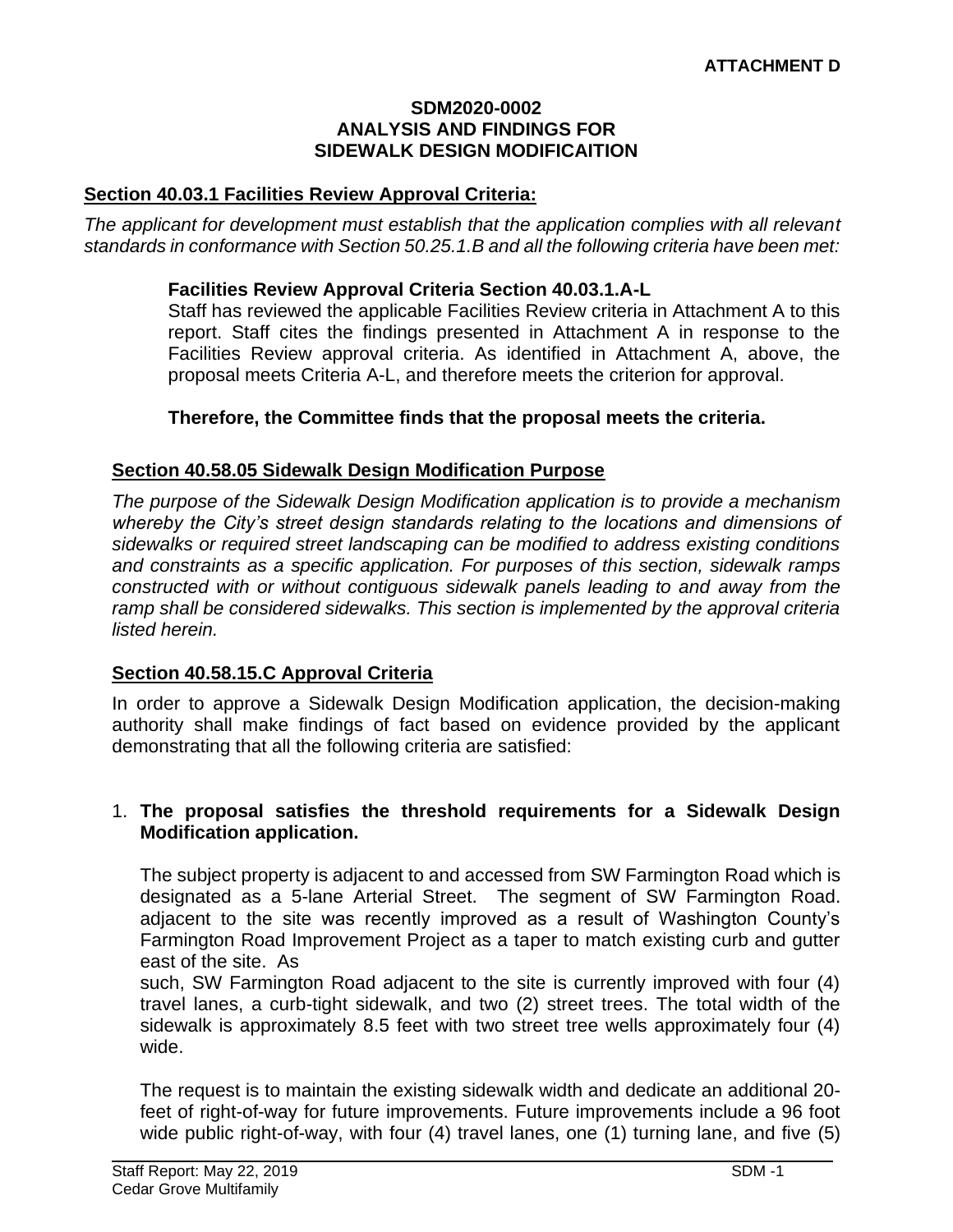foot bike lanes, 7.5 foot landscape planters and six (6) foot sidewalks on either side of the street.

The following threshold is met:

1. *The sidewalk width, planter strip width, or both minimum standards specified in the Engineering Design Manual are proposed to be modified.*

### **Therefore, staff find that the proposal meets the criterion for approval.**

2. **All City application fees related to the application under consideration by the decision-making authority have been submitted.**

The applicant has paid the required application fees for a Sidewalk Design Modification.

**Therefore, staff find that the proposal meets the criterion for approval.**

- 3. **One or more of the following criteria are satisfied:**
	- **a. That there exist local topographic conditions, which would result in any of the following:**
		- **i. A sidewalk that is located above or below the top surface of a finished curb.**
		- **ii. A situation in which construction of the Engineering Design Manual standard street cross-section would require a steep slope or retaining wall that would prevent vehicular access to the adjoining property.**

The above criteria do not apply to the applicant's request because there are no existing local topographic conditions that would result in a sidewalk that is located above or below the top surface of a finished curb, or a situation in which construction of the Engineering Design Manual standard street cross-section would require a steep slope or retaining wall that would prevent vehicular access to the adjoining property.

- **b. That there exist local physical conditions such as:**
	- **i. An existing structure prevents the construction of a standard sidewalk.**
	- **ii. An existing utility device prevents the construction of a standard sidewalk.**
	- **iii. Rock outcroppings prevent the construction of a standard sidewalk without blasting.**

The above criteria do not apply to the applicant's request because there does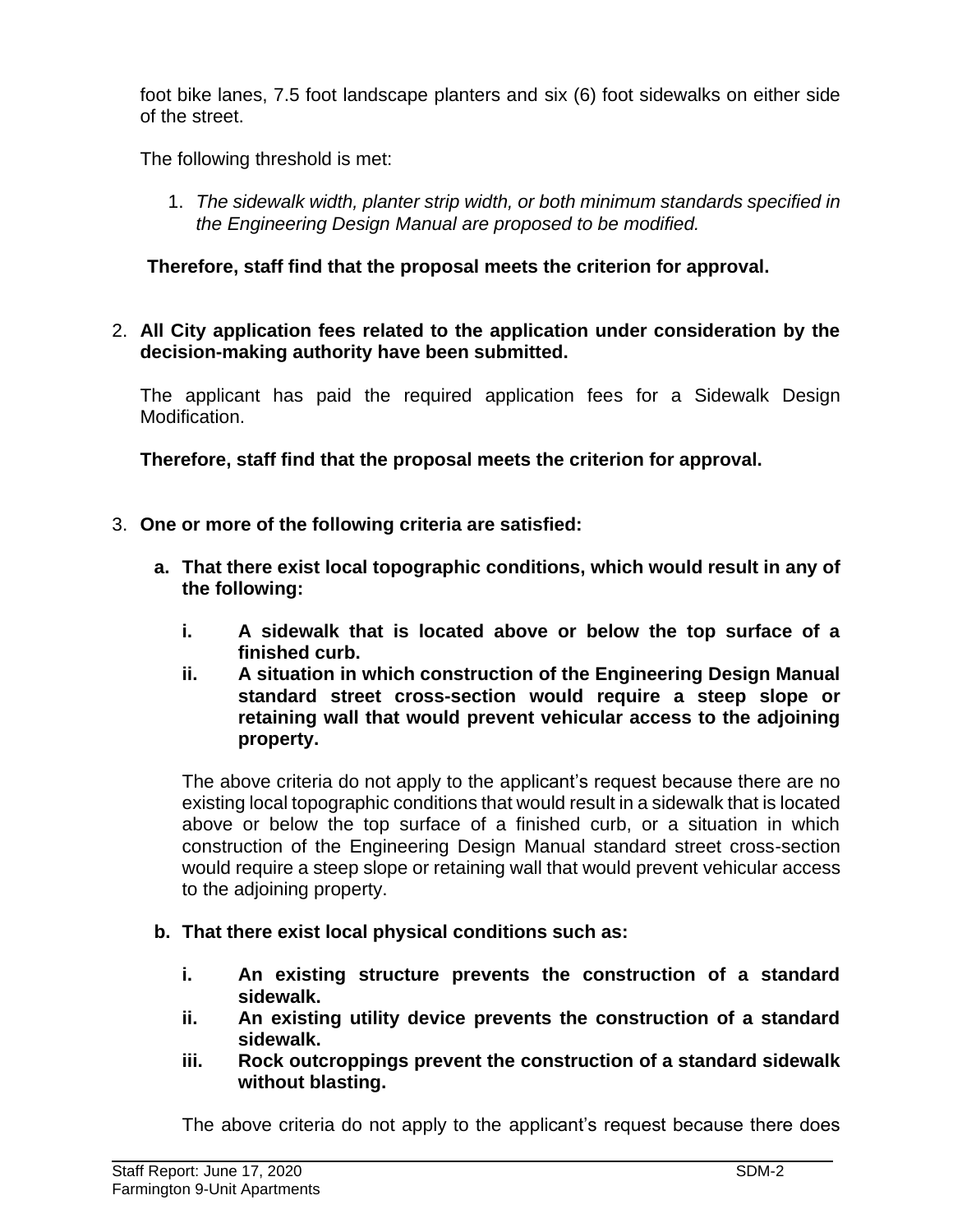not exist any local physical conditions such as existing structures, utility devices, and/or rock outcroppings preventing construction of a standard sidewalk.

#### **c. That there exist environmental conditions such as a Significant Natural Resource Area, Jurisdictional Wetland, Clean Water Services Water Quality Sensitive Area, Clean Water Services required Vegetative Corridor, or Significant Tree Grove.**

The above criterion does not apply to the applicant's request as there are no environmental conditions such as a Significant Natural Resource Area, Jurisdictional Wetland, Clean Water Services Water Quality Sensitive Area, Clean Water Services required Vegetative Corridor, and/or Significant Tree Grove located on the subject property.

### **d. That additional right of way is required to construct the Engineering Design Manual standard and the adjoining property is not controlled by the applicant.**

The subject property is located adjacent to and accessed from SW Farmington Road, which is designated as an Arterial Street. The segment of SW Farmington Road adjacent to the site was recently improved as a result of Washington County's Farmington Road Improvement Project and done as a taper to match existing curb and gutter east of the site. As such, SW Farmington Road adjacent to the site is currently improved with four (4) travel lanes, a curb-tight sidewalk, and two (2) street tree wells.

With this development proposal, the applicant is proposing to relocate the existing driveway to the center of the property and to locate the street trees on either side of the driveway. The proposed improvements will be done to match the existing improvements completed by Washington County's Farmington Road Improvement Project in order to maintain the existing street scape and consistency with the surrounding properties.

The Transportation Division reviewed the pre-application for this project and determined that the right-of-way dedication would be required at this time, but no right-of-way improvements would be required; therefore, requiring a design modification request.

### **Therefore, staff find that the proposal meets the criterion for approval.**

### 4. **The proposal complies with provisions of Section 60.55.25. (Street and Bicycle and Pedestrian Connection Requirements) and 60.55.30 (Minimum Street Widths).**

The applicant's proposal complies with the provisions of Section 60.55.25. (Street and Bicycle and Pedestrian Connection Requirements) and 60.55.30 (Minimum Street Widths).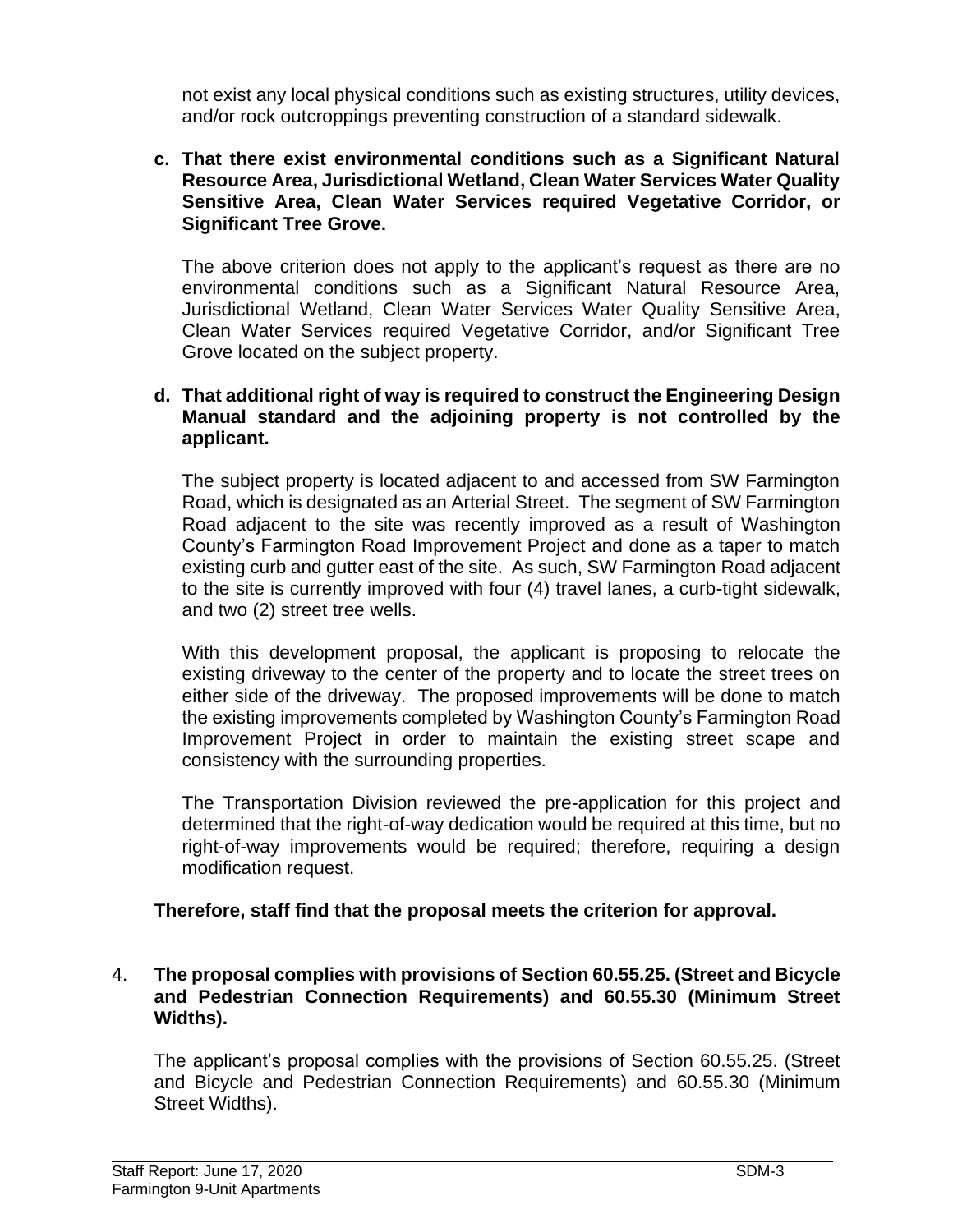**Therefore, staff find that the criterion for approval does not apply.**

### 5. **Applications and documents related to the request, which will require further City approval, have been submitted to the City in the proper sequence.**

All required applications and documents required for the proposed 9-unit apartment complex have been submitted to the City in the proper sequence.

**Therefore, staff find that the criterion for approval does not apply.**

#### 6. **The proposed Sidewalk Design Modification provides safe and efficient pedestrian circulation in the site vicinity.**

The applicant's proposed Sidewalk Design Modification provides safe and efficient pedestrian circulation in the site vicinity by matching the improvements completed by Washington County's Farmington Road Improvement Project.

### **Therefore, staff find that the criterion for approval does not apply.**

### **RECOMMENDATION**

Based on the facts and findings presented, staff recommends **APPROVAL** of **SDM2020- 0002 Farmington 9-Unit Apartments**, subject to the applicable conditions identified in Attachment E.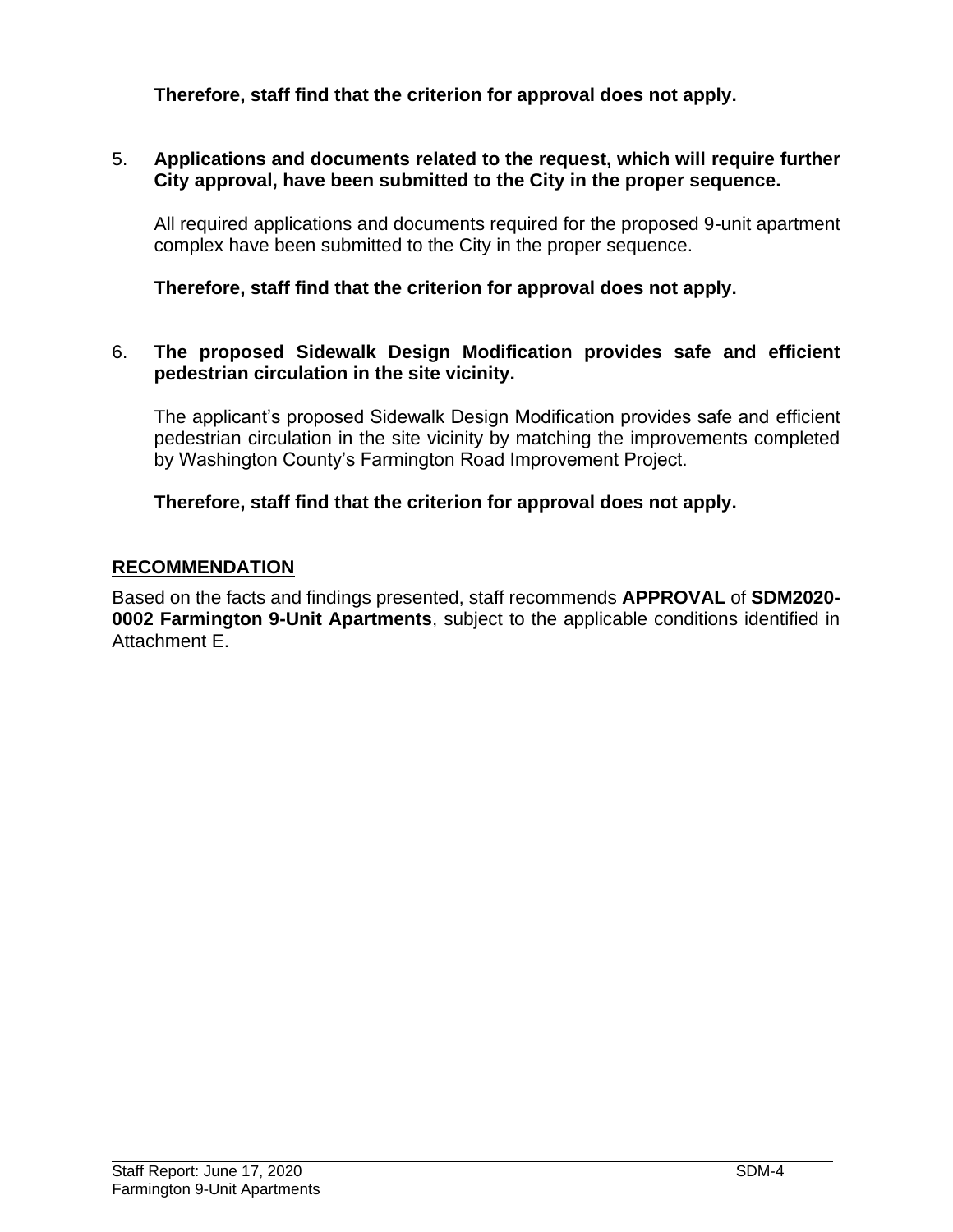# **RECOMMENDED CONDITIONS OF APPROVAL Farmington 9-Unit Apartments (ADJ2020-0001 / DR2020-0052 / SDM2020-0002)**

**The Facilities Review Committee finds that the proposal has demonstrated compliance will applicable technical approval criteria, and therefore, the Committee recommends that the decision-making authority APPROVE the proposal. The committee recommends the following conditions of approval:** 

### **Major Adjustment (ADJ2020-0001)**

### **A. General Conditions, the applicant shall:**

1. Ensure the associated land use applications DR2020-0052 and SDM2020-0002 have been approved. (Planning / SP)

### **Design Review Two (DR2020-0052)**

- **A. General Conditions, the applicant shall:**
	- 1. Ensure the associated land use applications ADJ2020-0001 and SDM2020-0002 have been approved. (Planning / SP)

#### **B. Prior to Site Development permit issuance, the applicant shall:**

- 2. Obtain an approved Design Exception Request to the City's Engineering Design Manual (EDM) to the minimum driveway spacing standards for an arterial (BDC 60.55.35.3.C.1). (Transportation / KM)
- 3. Submit a revised sight distance analysis using the assumptions from the Engineering Design Manual (Section 210.18) from a registered Traffic Engineer demonstrating that the minimum sight distance at the new driveway location can be met (BDC 60.55.35.1 and 3). (Transportation / KM)
- 4. Provide truck turning templates demonstrating that the appropriate garbage trucks from the solid waste hauler and the fire trucks from the fire district can access the site at the new access from SW Farmington Road (BDC 40.03.1.E and 60.55.35.1). (Transportation / KM)
- 5. Submit the required plans, application form, fee, and other items needed for a complete site development permit application per the applicable review checklist. (Site Development Div./TDM)
- 6. Contract with a professional engineer to design and monitor the construction for any work governed by Beaverton Municipal Code 9.05.020, current standards in place per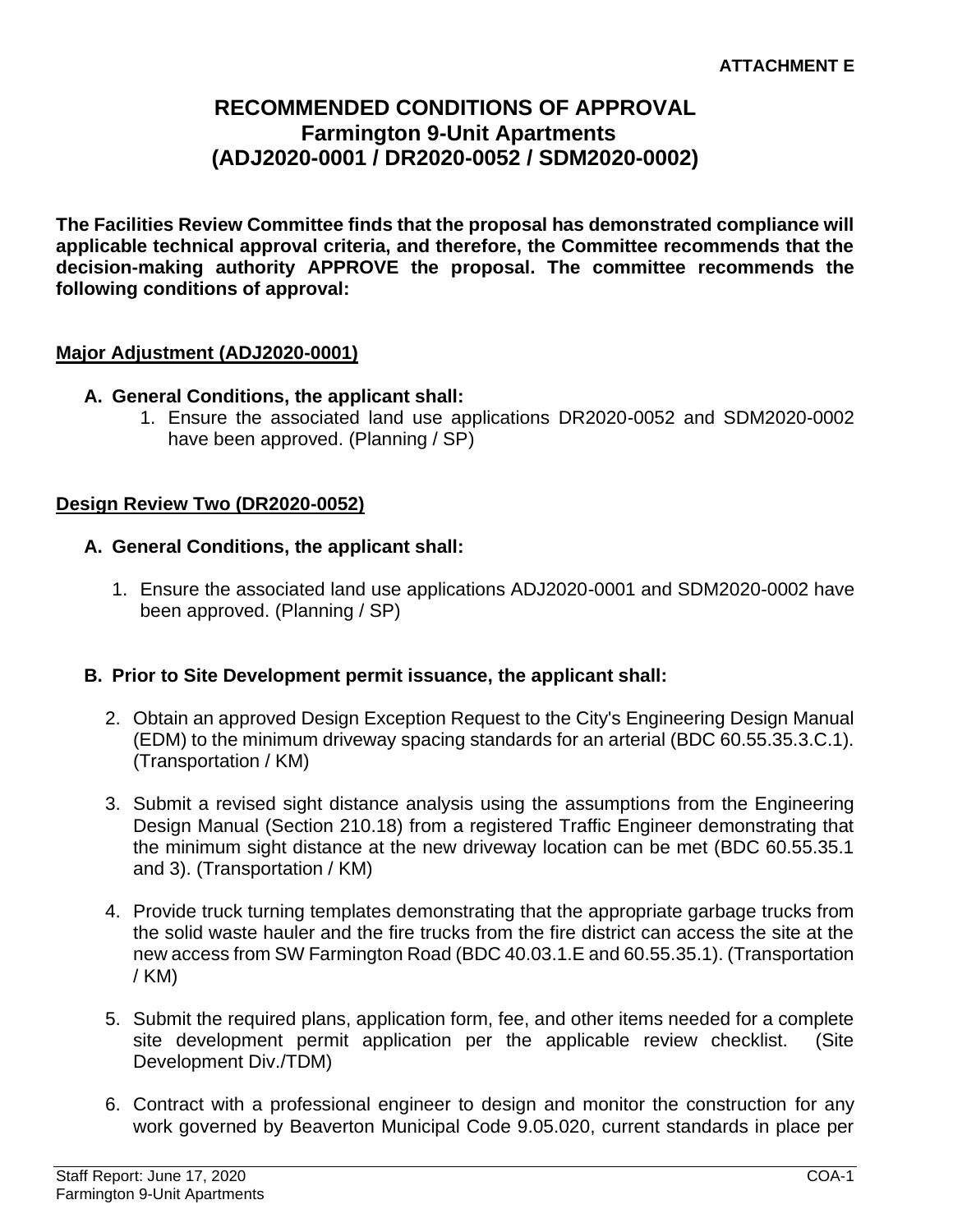the City Engineering Design Manual and Standard Drawings, Beaverton Development Code (Ordinance 2050, 4010 +rev.), the current standards in place per the Clean Water Services District, Design and Construction Standards, and the City Standard Agreement to Construct and Retain Design Professionals in Oregon (Site Development Div./TDM)

- 7. Submit a completed and executed City Standard Agreement to Construct Improvements and Retain Design Professional(s) Registered in Oregon. After the site development permit is issued, the City Engineer and the Planning Director must approve all revisions utilizing the process set out in the Beaverton Development Code, and the City Engineering Design Manual; however, any required land use action shall be final prior to City staff approval of the engineering plan revision and work commencing as revised. (Site Development Div./TDM)
- 8. Have the ownership of the subject property guarantee all public improvements, site grading, storm water management (quality and quantity) facilities, private streets, and common driveway paving by submittal of a City-approved security. The security approval by the City consists of a review by the City Attorney for form and the City Engineer for amount, equivalent to 100 percent or more of estimated construction costs. (Site Development Div./TDM)
- 9. Submit a copy of Tualatin Valley Fire and Rescue District Fire Marshal's Service Provider Permit for this development (Site Development Div./TDM)
- 10. Submit a detailed water demand analysis (fire flow calculations) in accordance with the requirements of the Fire Code as adopted by the Tualatin Valley Fire and Rescue. If determined to be needed by the City Building Official, this analysis shall be supplemented by an actual flow test and evaluation by a professional engineer (meeting the standards set by the City Engineer as specified in the 2019 Engineering Design Manual Chapter 6, 610.2). The analysis shall provide the available water volume (GPM) at 20 psi residual pressure from the fire hydrant nearest to the proposed project. (Site Development Div./TDM)
- 11. Submit plans that show access for a maintenance vehicle within 6-feet from the front, or within 19-feet from the side of a vehicle to all water quality structure or otherwise as specifically approved by the City Engineer. (Site Development Div./TDM)
- 12. Have obtained approvals needed from the Clean Water Services District for storm system connections as a part of the City's plan review process. (Site Development Div./TDM)
- 13. Provide an erosion control plan showing best management practices needed per Clean Water Services Standard Drawing #945. Make provisions for installation of all mandated erosion control measures prior to site disturbance of 500 square feet or more. These shall be maintained and replaced as necessary during the duration of the project to prevent sediment laden run-off from leaving the site. (Site Development Div./TDM)
- 14. Provide final construction plans and a final drainage report, as generally outlined in the submitted preliminary drainage report. The final drainage report to comply with Chapter 5 of the 2019 Engineering Design Manual and Chapters 2, 4, and 5 of CWS R&O 19-22.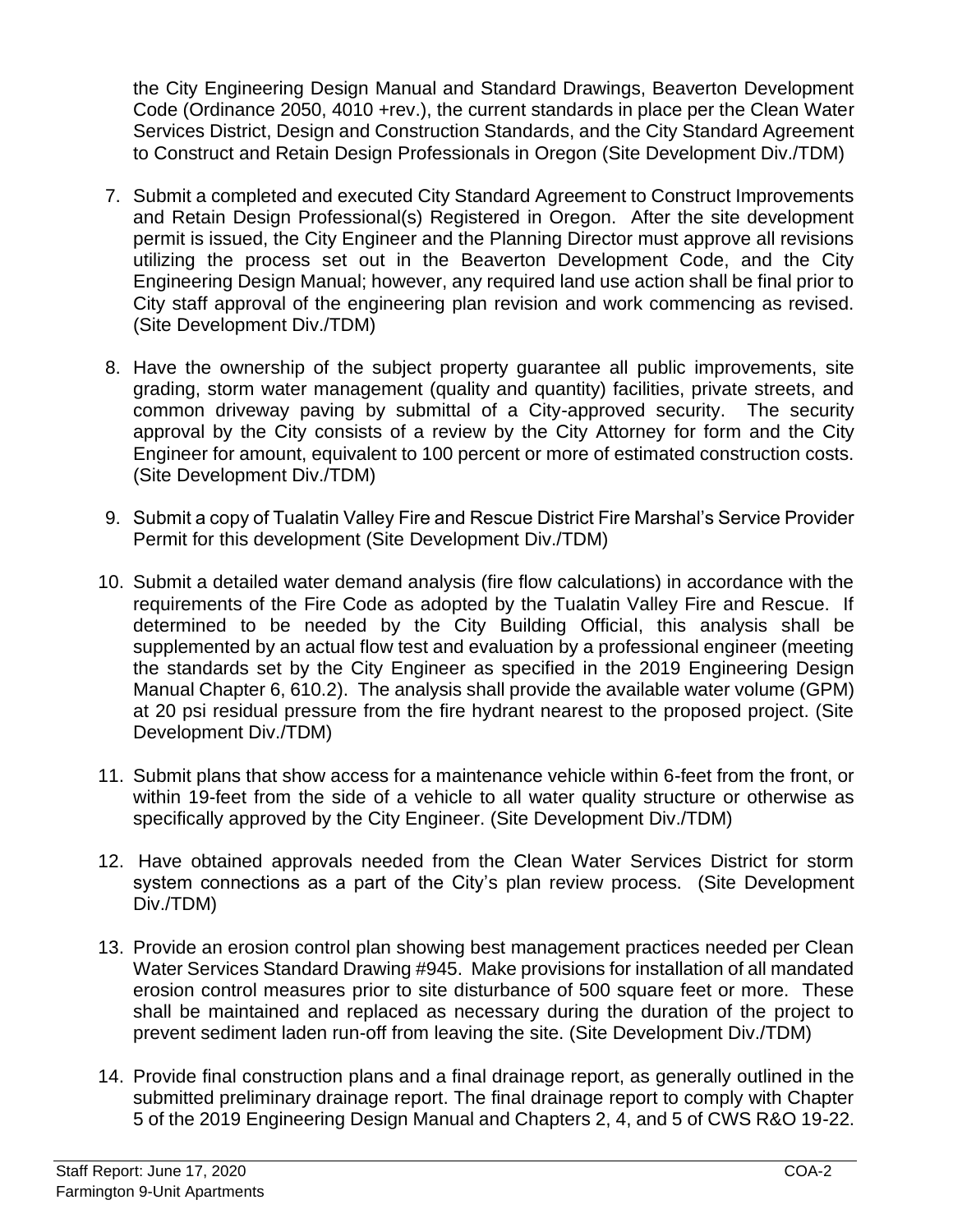The drainage report must include pertinent information including the basin maps, public impervious area, private impervious area, water quality calculations, water quantity calculations, hydromodification, and a downstream analysis. (Site Development Div./TDM)

- 15. If required by OAR 918-780-0040, submit proposed private plumbing plans to the City Building Division for review. Drainage within a covered area shall be piped as approved by the City Building Division. (Site Development Div./TDM)
- 16. Pay storm water system development charges (storm water quality, quantity, hydromodification, and overall system conveyance) for the new impervious area proposed. (Site Development Div./TDM)
- 17. Submit an owner-executed, notarized, City/CWS standard private stormwater facilities maintenance agreement, with maintenance plan and all standard exhibits, ready for recording with Washington County Records. (Site Development Div./TDM)
- 18. Submit to the City a certified impervious surface determination of the proposed project's net new impervious area proposed for any common areas and private streets prepared by the applicant's engineer, architect, or surveyor. Any home demolition is credited at one equivalent surface unit (2640 square feet). The certification shall consist of an analysis and calculations determining the square footage of all impervious surfaces as a total for the common areas and private streets. In addition, specific types of impervious area totals, in square feet, shall be given for parking areas and driveways, sidewalk and pedestrian areas, and any gravel surfaces. Calculations shall also indicate the square footage of pre-existing impervious surface, the new impervious surface area created, and total final impervious surface area on the entire site and individual lots/tracts. (Site Development Div./TDM)
- 19. Provide plans for street illumination per Section 450 of the 2019 Engineering Design Manual. (Site Development Div./TDM)
- 20. SW Farmington Road is an arterial roadway and was paved in 2017. It has a 5-year moratorium until October 2022 and therefore all trenching and street cuts shall adhere to Section 129 of the 2019 Engineering Design Manual. (Site Development Div./TDM)
- 21. Have placed underground all existing overhead utilities and any new utility service lines within the project and any affected overhead lines along any existing street frontage, as determined at site development permit issuance. (Site Development Div./TDM)
- 22. Submit landscaping plan proposing street trees shown in the City of Beaverton's current street tree list. (Site Development Div./TDM

### **C. Prior to building permit issuance, the applicant shall:**

24. Submit plans demonstrating a 10-foot buffer developed to the B1 landscaping standard to satisfy the buffer standard for contrasting zoning districts from R1 to General Commercial (GC) across the street.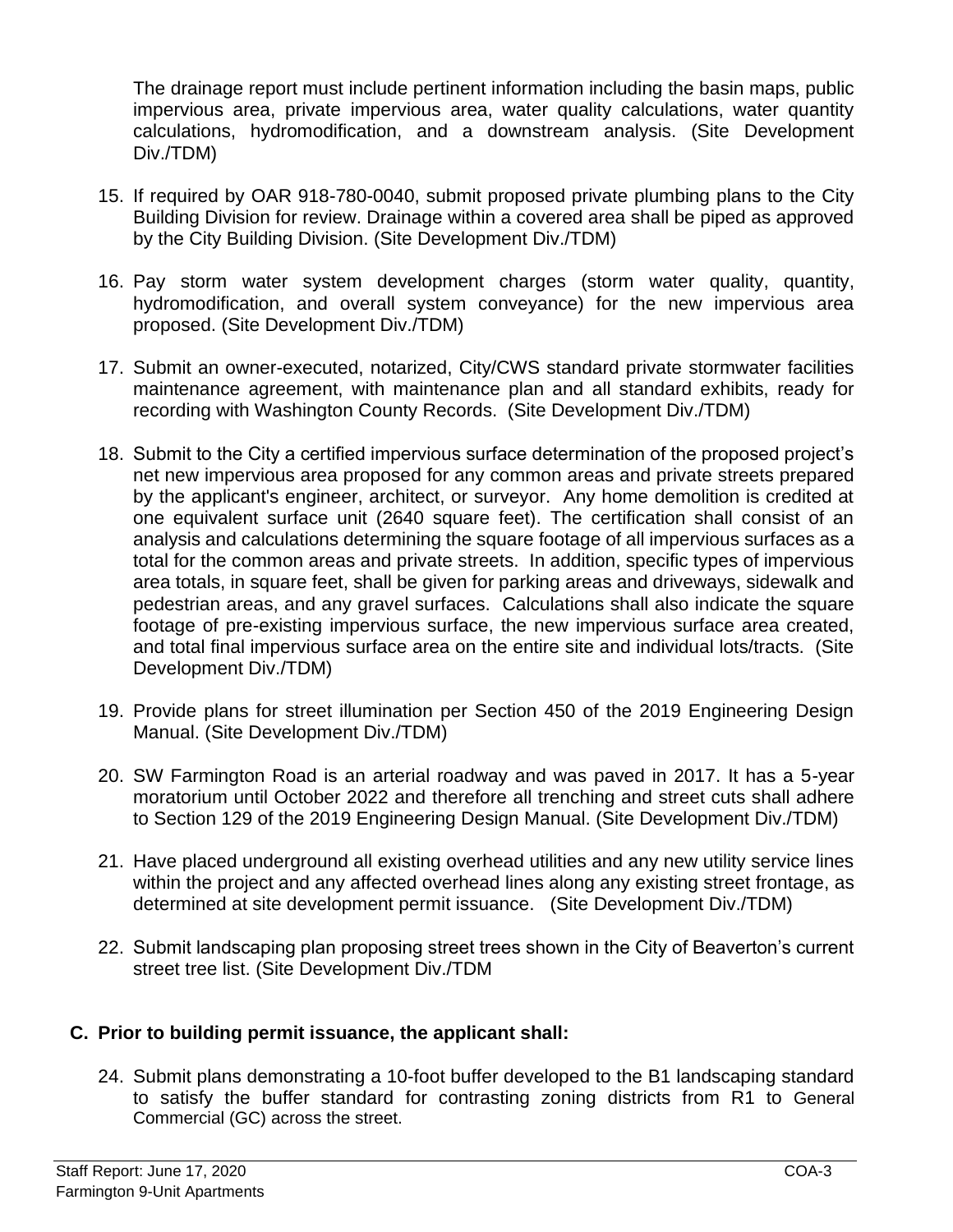- 25. Submit plans demonstrating lighting levels at property lines do not exceed the standard maximum of 0.5 foot-candles. Provide a revised photometric lighting plan, architectural elevations and a site plan showing compliance with all applicable lighting levels, as outlined in Section 60.05.20.3, 60.05.30 and Table 60.05-1 Technical Lighting Standards of the Development Code. Plans should also include the location and placement of light fixtures and demonstrate that minimum technical lighting standards for pedestrians in tuck under parking area are met. (Planning/SP)
- 26. Submit a complete site development permit application and obtain the issuance of site development permit from the Site Development Division. (Site Development Div./TDM)
- 27. Make provisions for installation of all mandated erosion control measures to achieve City inspector approval at least 24 hours prior to call for foundation footing form inspection from the Building Division. (Site Development Div./TDM)
- 28. Submit to the City a certified impervious surface determination of the proposed project prepared by the applicant's engineer, architect, or surveyor. The certification shall consist of an analysis and calculations determining the square footage of all impervious surfaces as a total. In addition, specific types of impervious area totals, in square feet, shall be given for roofs, driveway, sidewalk and pedestrian areas, and any gravel surfaces. Calculations shall also indicate the square footage of pre-existing impervious surfaces, the new impervious surface area created, and total final impervious surfaces areas on the entire site or individual tax lots if applicable. (Site Development Div./TDM)

### **D. Prior to final inspection and final occupancy permit issuance of any building permit, the applicant shall:**

- 29. Have installed street trees along all frontages. (Planning/SP)
- 30. Ensure all site improvements, including grading and landscaping are completed in accordance with plans marked "Exhibit A", except as modified and approved by the decision making authority. (On file at City Hall). (Planning/SP)
- 31. Ensure all construction is completed in accordance with the Materials and Finishes form and Materials Board, both marked "Exhibit B", except as modified by the decision making authority in conditions of approval. (On file at City Hall). (Planning/SP)
- 32. Ensure all landscape areas are served by an underground landscape irrigation system. For approved xeriscape (drought-tolerant) landscape designs and for the installation of native or riparian plantings, underground irrigation is not required provided that temporary above-ground irrigation is provided for the establishment period. (Planning/SP)
- 33. Submit documentation that the vegetation on the neighboring west parcel (13340 SW Farmington Road) has been cleared to achieve the minimum required sight distance as recommended in the initial Sight Distance Verification letter dated 3/16/20 from Joshua Ayers, PE of Emerio Design, LLC. Should the revised sight distance analysis required in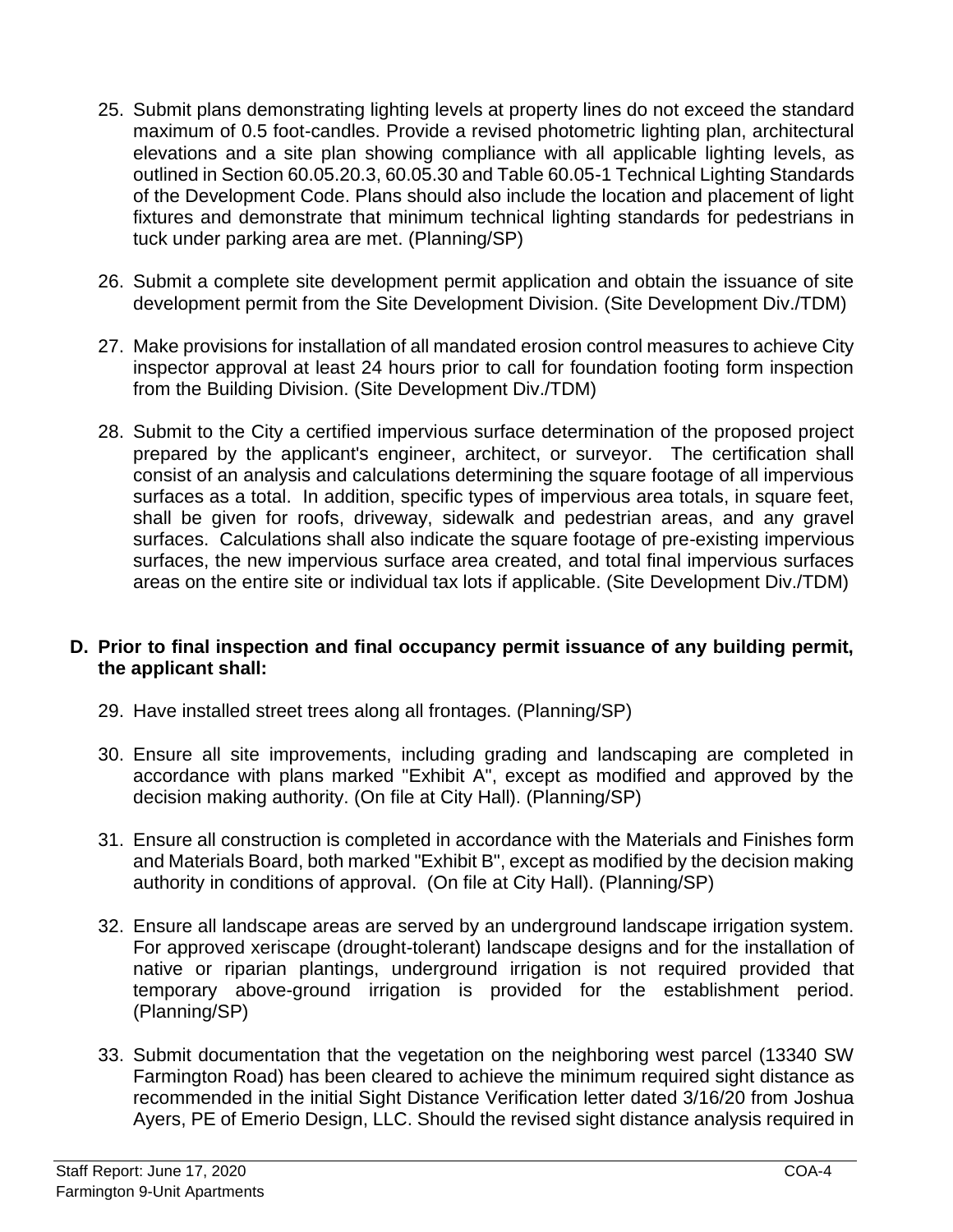condition of approval # (COA#) above recommend alternative solutions to achieving the minimum required sight distance, the revised recommendations shall apply and this condition would no longer be applicable. (Transportation / KM)

- 34. Have commenced construction of the site development improvements to provide minimum critical public services to the proposed lot (access graded, cored and rocked; wet utilities installed) as determined by the City Engineer and to allow for verification that the location and width of proposed rights of way and easements are adequate for the completed infrastructure, per adopted City standards. (Site Development Div./TDM)
- 35. The applicant's engineer or surveyor shall verify all pre-existing and proposed easements are of sufficient width to meet current City standards in relation to the physical location of existing site improvements. (Site Development Div./TDM)
- 36. Submit an owner-executed, notarized, City/CWS standard private stormwater facilities maintenance agreement, with maintenance plan and all standard exhibits ready for recording at Washington County. (Site Development Div./TDM)
- 37. Have substantially completed the site development improvements as determined by the City Engineer. (Site Development Div./TDM)
- 38. Have the landscaping completely installed or provide for erosion control measures around any disturbed or exposed areas per Clean Water Services standards. (Site Development Div./TDM)

### **E. Prior to release of performance security, the applicant shall:**

- 39. Provide an additional performance security for 100 percent of the cost of plants, planting materials, and any maintenance labor (including irrigation) necessary to achieve establishment of the vegetation as shown on the approved plan within the storm water management facility as determined by the City Engineer. If the plants are not well established (as determined by the City Engineer and City Public Works Director) within a period of two years from the date of substantial completion, a plan shall be submitted by the engineer of record and landscape architect (or wetland biologist) that documents any needed remediation. The remediation plan shall be completely implemented and deemed satisfactory by the City Public Works Director prior to release of the security. (Site Development Div./NP)
- 40. Have completed the site development improvements as determined by the City Engineer and met all outstanding conditions of approval as determined by the City Engineer and Planning Director. Additionally, the applicant and professional(s) of record shall have met all obligations under the City Standard Agreement to Construct Improvements and Retain Design Professional Registered in Oregon, as determined by the City Engineer. (Site Development Div./TDM)